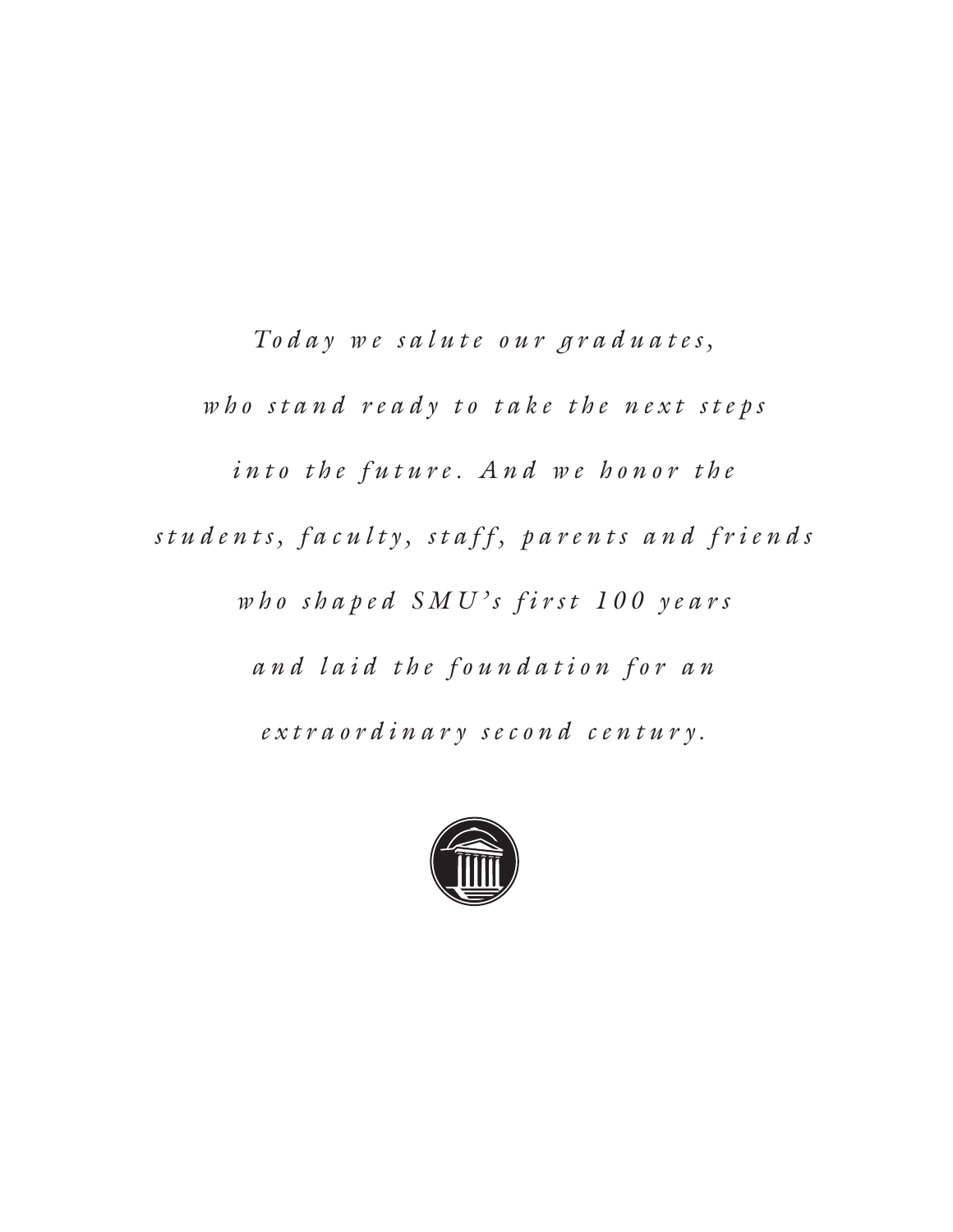### CARILLON CONCERT

Half Past Eight in the Morning Cchea Nugent, Carillonneur Fondren Science Tower

WELCOME Kevin Paul Hofeditz, Ceremony Marshal

### PRELUDIAL MUSIC AND FANFARES

### A CADEMIC PROCESSIONAL

*The audience remains seated during the academic processional and recessional.*

Jodi Cooley, Chief Marshal Brandilyn Stigler, Platform Marshal Joseph F. Kobylka, Marshal Lector

Candidates for Graduation 50-Year Reunion Class Representatives of the Faculties The Platform Party Austin T. Hickle '22, Howard Lantern Bearer and Student Body President Nia A. Kamau '22, SMU Banner Bearer, Student Representative and *ex officio* member of the SMU Board of Trustees

CALL TO ORDER Elizabeth G. Loboa, Provost and Vice President for Academic Affairs

INVOCATION Elisabeth A. Garvin, Chaplain and Minister to the University

NATIONAL ANTHEM John Stafford Smith and Francis Scott Key Roberto J. Reyna '22, Commencement Vocalist

INTRODUCTION OF THE BOARD OF TRUSTEES AND WELCOME Robert H. Dedman, Jr. '80, '84, Chair of the SMU Board of Trustees

### SPECIAL RECOGNITIONS

Elizabeth G. Loboa Baccalaureate Speaker Faculty 50-Year Reunion Class Other Members of the Platform Party

### RETIRING FACULTY RECOGNITIONS\*

Pia Vogel, President of the SMU Faculty Senate

Lynn Romejko Jacobs, retiring as Professor *Emerita* of Applied Physiology and Wellness

Verónica León, retiring as Senior Lecturer of Spanish Douglas A. Reinelt, retiring as Professor *Emeritus* of Mathematics Claudia Stephens, retiring as Professor *Emerita* of Theatre Steven B. Vik, retiring as Professor *Emeritus* of Biological Sciences

### PRESIDENT'S STATEMENT AND INTRODUCTION OF THE SPEAKER

R. Gerald Turner, President of the University and *ex officio* member of the SMU Board of Trustees

### COMMENCEMENT ADDRESS

Grant S. Moise, Publisher and President of *The Dallas Morning News*

### CONFERRING OF HONORARY DEGREE

*Doctor of Humane Letters*: Anita Nañez Martinez Presented by Elizabeth Russ, Associate Professor of Spanish

### CONFERRING OF DEGREES IN COURSE

*Please refrain from applause until all candidates have been presented.* Presented by Elizabeth G. Loboa Conferred by R. Gerald Turner

*Deans and Director of the Schools and Programs* Gary Brubaker, Director of SMU Guildhall Marc P. Christensen, Dean of Lyle School of Engineering Jennifer M. Collins, Dean of Dedman School of Law Thomas DiPiero, Dean of Dedman College of Humanities and Sciences Craig C. Hill, Dean of Perkins School of Theology Samuel S. Holland, Dean of Meadows School of the Arts Stephanie L. Knight, Dean of Annette Caldwell Simmons School of Education and Human Development Matthew B. Myers, Dean of Cox School of Business James E. Quick, Associate Provost for Research and Dean of the Moody School of Graduate and Advanced Studies ASSISTING:

Robert L. Lothringer, University Registrar Brandon S. Chance, President of the SMU Staff Association

## THE FAREWELL

Austin T. Hickle '22

### ALMA MATER

*Varsity Oh we see the Varsity, Varsity, Varsity, As she towers o'er the hill Over there. And our hearts are filled with joy, SMU, SMU, Alma Mater, we'll be true Forever!*

### **BENEDICTION**

Craig C. Hill

### SPECIAL MUSIC VIDEO

*SMU Forever* Jimmy Dunne

### RECESSIONAL

*\* Citations for all retiring faculty are found at smu.edu/commencement*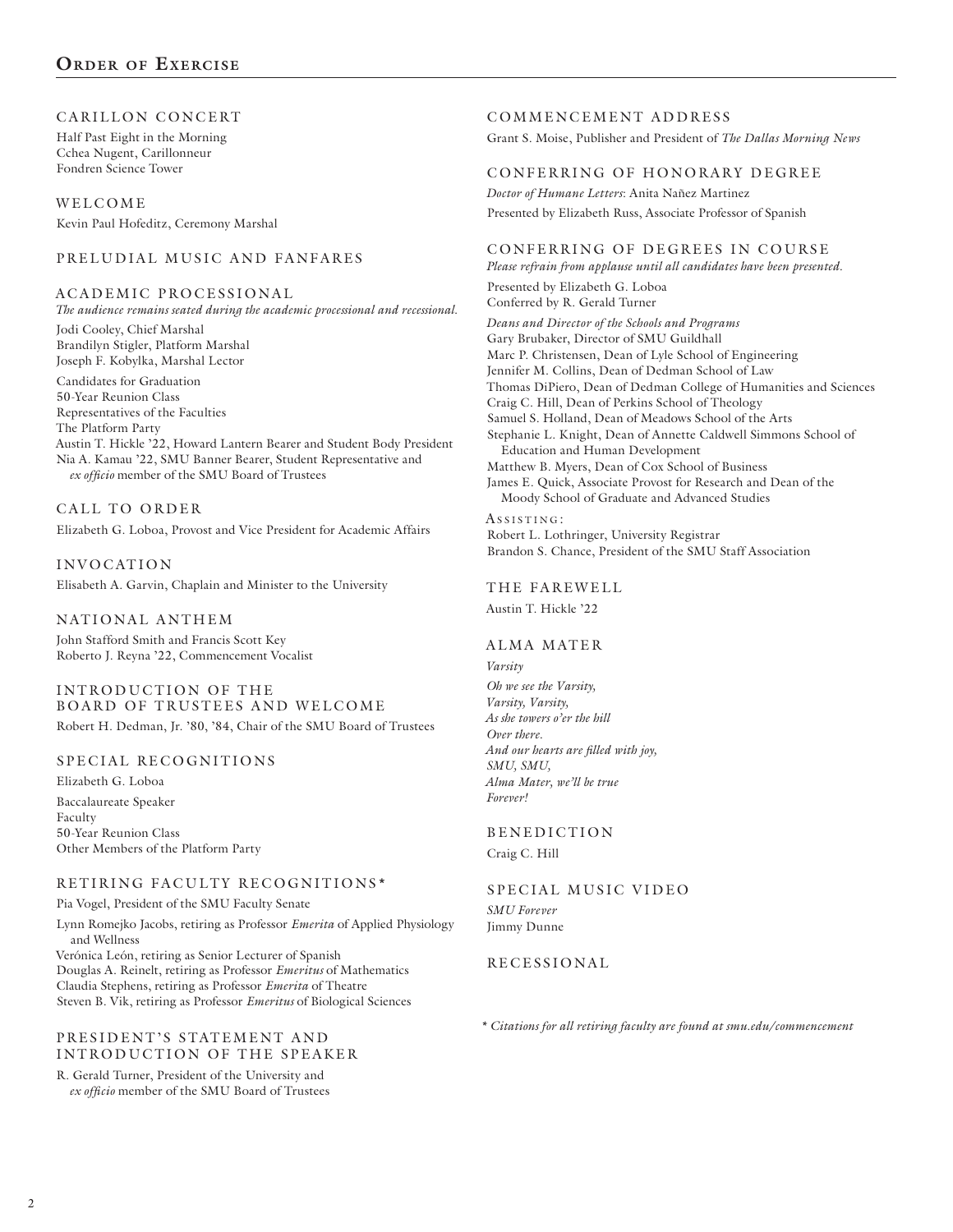### OTHER MEMBERS OF THE PLATFORM PARTY

Gerald B. Alley '75, Member of the SMU Board of Trustees Jennifer Burr Altabef '78, '81, Member of the SMU Board of Trustees Michael M. Boone '63, '67, Member of the SMU Board of Trustees Bradley Brookshire '76, Member of the SMU Board of Trustees Brad E. Cheves, Vice President for Development and External Affairs Rakesh Dahiya, Chief Investment Officer David C. Haley '86, Member of the SMU Board of Trustees Frederick B. Hegi, Jr. '66, Member of the SMU Board of Trustees Kristin W. Henderson '82, Chair of the SMU Alumni Board and *ex officio* Member of the SMU Board of Trustees David S. Huntley '80, Member of the SMU Board of Trustees Alan J. Itkin, Assistant Dean of the Moody School of Graduate and Advanced Studies Holly E. Jeffcoat, Dean of SMU Libraries Paul B. Loyd, Jr. '68, Member of the SMU Board of Trustees Bobby B. Lyle '67, Member of the SMU Board of Trustees David B. Miller '72, '73, Vice Chair of the SMU Board of Trustees Kenechukwu (K.C.) Mmeje, Vice President for Student Affairs Connie Blass O'Neill '77, Member of the SMU Board of Trustees Jeanne L. Phillips '76, Member of the SMU Board of Trustees Caren H. Prothro, Member of the SMU Board of Trustees Chris Regis, Vice President for Business and Finance and Treasurer Bruce A. Robson '74, Member of the SMU Board of Trustees Harold W. Stanley, Vice President for Executive Affairs Melinda Sutton '97, Associate Vice President for Student Affairs and Dean of Students Paul J. Ward, Vice President for Legal Affairs and Government Relations, General Counsel and Secretary Richard Ware '68, Member of the SMU Board of Trustees

### OTHER MEMBERS OF THE GUILD OF MARSHALS

Bradley Kent Carter, Chief Marshal *Emeritus* Anindita Das, School Marshal Scott L. Davis, School Marshal David Doyle, Jr., Procession Marshal Beverly C. Duréus, School Marshal Usama S. El Shamy, School Marshal Thomas B. Fomby, Chief Marshal *Emeritus* Francesca Go, School Marshal

Todd Chiscano, Director of Academic Ceremonies

### SMU BOARD OF TRUSTEES 2020–2021 *IN ABSENTIA*

William D. Armstrong '82 Tucker S. Bridwell '73, '74 Christa J. Brown-Sanford '04 Thomas G. Burish Laura Welch Bush '68 Pastor Richie L. Butler '93 Kelly Hoglund Compton '79, Secretary Jeanne Tower Cox '78

### RETIRING FACULTY

### LYNN ROMEJKO JACOBS

Lynn Romejko Jacobs, professor in the Department of Applied Physiology and Wellness (APW) in the Simmons School of Education and Human Development, joined the SMU faculty in 1980 as an assistant professor after earning a B.A. at SMU in 1974 and M.A. at SMU in 1978. In 1989, she received a Ph.D. in kinesiology from Texas Woman's University. She previously was the director of applied physiology and enterprise and was a co-founder of the applied physiology and sport management major, along with the wellness program. She has served as department chair in APW

### VERÓNICA G. LEÓN

Verónica G. León, senior lecturer of Spanish in Dedman College's Department of World Languages and Literatures, joined SMU's faculty as an adjunct instructor in 1994 and became a full-time lecturer in 1995. She earned her B.A. in Letras Españolas at the Instituto Tecnológico y de Estudios Superiores de Monterrey, Mexico, M.A. at Indiana State University and Ph.D. at the University of Texas at Austin. Over her decades of service, she has taught all levels of Spanish, from beginning language classes to advanced studies of Spanish American literature. Her dedication to teaching advanced Spanish for heritage speakers is perhaps her most lasting legacy. She

Alberto Pastor, School Marshal Stephen Robertson, Assisting Procession Marshal Bivin Sadler, School Marshal Carolyn Smith-Morris, School Marshal Gregory A. Sommers, School Marshal Nils Van den Steen, School Marshal

Katherine Raymond Crow '94 Gary T. Crum '69 Martin L. Flanagan '82 Gerald J. Ford '66, '69 Antonio O. Garza, Jr. '83 Clark K. Hunt '87 Ray L. Hunt '65 Bishop Michael McKee '78

Roy L. Heller, School Marshal Mark Kerins, School Marshal Barbara W. Kincaid, Reunion Marshal

Angelika Leskovskaya, Faculty Marshal Joel Meyers, Doctoral Marshal Sukumaran V.S. Nair, School Marshal Myque Ouellette, School Marshal

Rita Kirk, School Marshal

for the past 10 years. During her 42-year career at SMU, Professor Jacobs was honored with SMU's Distinguished University Citizen Award, given to faculty who have distinguished themselves through service within the University and in the community; the SMU Hope Award for teaching excellence; the Sam Taylor Fellowship scholarship; and the Outstanding Big Sister Award for Tarrant County. Her expertise and research focus on adult fitness and wellness, heart patient rehabilitation, and employee fitness

programs. She retires as professor *emerita* of applied physiology and wellness.

Scott J. McLean '78

Carl Sewell '66 Richard K. Templeton

Frances A. Moody-Dahlberg '92 Sarah Fullinwider Perot '83 The Rev. Paul L. Rasmussen '04

also inspired generations of students to become world changers by directing two popular summer abroad programs, SMU-in-Xalapa from 2000 to 2010 and SMU-in-Costa Rica from 2011 to 2019. She served on the Education Abroad Committee for many years, was the Spanish advisor from 2005 to 2010, and participated in countless departmental committees. Additionally, she has been the faculty advisor for the Kappa Delta Chi sorority since 2004. She was nominated four times by students for the HOPE Professor of the Year award, and in 2009, she was recognized with the Rotunda Outstanding Professor award.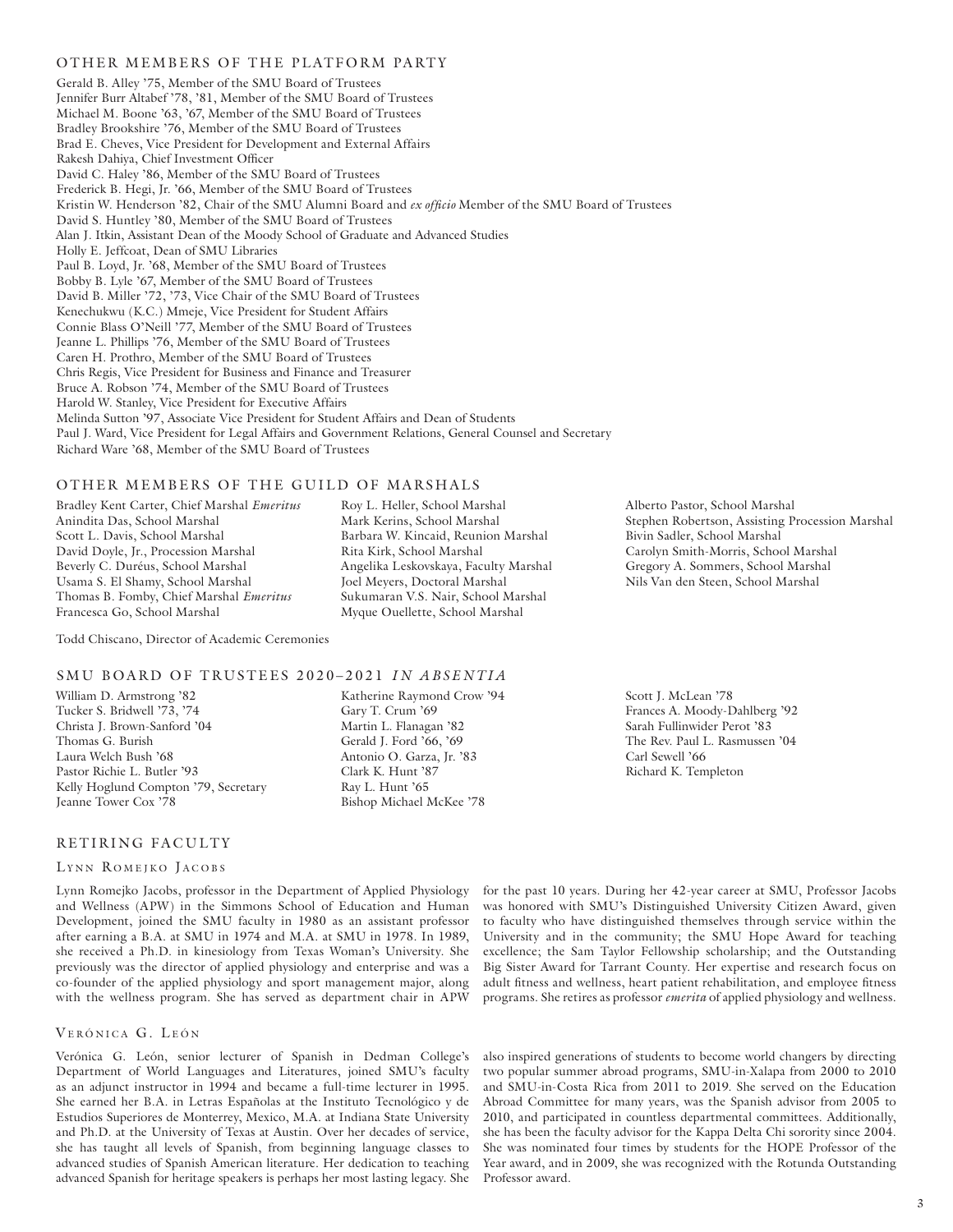### DOUGLAS A. REINELT

Douglas A. Reinelt, professor of mathematics in Dedman College, joined SMU in 1983 after earning a B.S. at University of the Pacific and Ph.D. at California Institute of Technology. At SMU, he served as Mathematics Department chair from 1999 to 2005 and 2009 to 2015; president of the Faculty Senate and member of the Board of Trustees in 2015–2016; and associate provost for faculty affairs from 2016 to 2020. In addition, he served on the Faculty Council, Advisory Committee for Promotion and Tenure in Dedman College Division III, Undergraduate Council and many other University committees. In 2007, he received the Mathematics Department's Betty McKnight Speairs

### CLAUDIA STEPHENS

Claudia Stephens, associate professor of theatre in Meadows School of the Arts, is a native Texan with a B.F.A. from UT Austin and M.F.A. in costume design from Carnegie Mellon. She joined SMU in 1996 after 12 years as a freelance costume designer based in New York City. For 37 years, she worked on over 170 productions across the U.S. In New York City, she designed for Lincoln Center, Juilliard, Manhattan School of Music, Playwrights Horizons, Big Dance Theater, Primary Stages and many others. Professor Stephens worked on Broadway shows with Martin Short, Bernadette Peters, Brenda Vaccaro, Kate Burton and Cynthia Nixon. Notable Broadway shows include Neil Simon's *Jake's Women* and Stephen Sondheim's *Into the* 

### STEVEN B. VIK

Steven B. Vik, professor of biological sciences, joined the SMU faculty in 1987 after earning a B.S. in chemistry at the California Institute of Technology and Ph.D. in biochemistry at the University of Oregon and pursuing postdoctoral studies at Scripps Research and Stanford University. Vik, who created the biochemistry major at SMU, served as advisor of undergraduate biochemistry students since 1993 and also led the Department of Biological Sciences as chair from 2011 to 2014. During his career at SMU, Vik has been honored as a Ford Research Fellow and Dedman Family Distinguished

### COMMENCEMENT SPEAKER

### GRANT S. MOISE

Grant S. Moise is a veteran digital media executive who currently serves as the president and publisher of *The Dallas Morning News*, one of the leading daily newspapers in the United States.

Moise was promoted to the lead position in 2018 after working for over a decade with *The Dallas Morning News* in various capacities. From 2013 to 2017, he was the senior vice president of business development and niche products. In that role, Moise oversaw mergers and acquisitions and was instrumental in aligning each of the new businesses into the paper's operations. He also ran various related businesses owned or operated by *The News*, including magazines, Spanish-language newspapers and digital

### HONORARY DEGREE RECIPIENT

### ANITA NAÑEZ MARTINEZ

Born in Dallas' Little Mexico neighborhood in 1925, Anita Nañez Martinez has dedicated her life to enriching the civic and cultural life of the city of her birth. At age 14, she organized a successful petition to pave her neighborhood's streets. She was the first in her family to graduate from high school, after which she took several classes at SMU's downtown campus. In 1969, Martinez was elected as the first Mexican American member of the Dallas City Council where she advocated for West Dallas residents and motivated other community members to become engaged in local politics. Her chief accomplishments included the approval of a new recreation center in West Dallas, which was named in her honor; the founding of the Los

Endowed Teaching Excellence Award. For his work with Habitat for Humanity (HfH), he earned the SMU Faculty Volunteer of the Year Award in 2007. He also received HfH Dallas chapter's highest honor, the Mary Brock Award, in 2011 for his commitment to the mission of eradicating substandard housing in the Dallas area. Professor Reinelt's major research focus is on mathematical modeling, scientific computation and perturbation analysis of free surface fluid problems, including fluid dynamics of bubbles and thin films, coating flows, and foam rheology. He retires as professor *emeritus* of mathematics.

*Woods*. She designed for opera companies, and her U.S. theatre experience includes Oregon Shakespeare Festival, Utah Shakespeare Festival, St. Louis Repertory, Cleveland Play House, Denver Center and Dallas Theater Center. She also worked on *Dirty Dancing*. Professor Stephens has served on multiple SMU committees and the Faculty Senate and as chair of the Division of Theatre. She also served on the national board of the University Resident Theatre Association. After SMU retirement, Professor Stephens begins her next chapter as chaplain at Houston Methodist Hospital. She retires as professor *emerita* of theatre.

Professor. His research on the structure and function of membrane-bound enzymes, specifically ATP synthase and Complex I, which are central to energy production in cells, has been funded for many years by grants from the National Institutes of Health, American Heart Association and the Welch Foundation. He has published 54 peer-reviewed articles and served on the editorial board of the *Journal of Biological Chemistry* for 10 years. He retires as professor *emeritus* of biological sciences.

startups. Prior to that, he worked as vice president of digital, revamping the paper's digital presence.

Moise is on the boards of Providence Christian School of Texas, News Media Alliance, Dallas Citizens Council and the Cary M. Maguire Center for Ethics and Public Responsibility.

He has a bachelor's degree in journalism from the University of Kansas and an MBA from Texas Christian University.

A native of New Mexico, Moise currently resides in Dallas with his wife, Katie, and their three children, Macy, Lyle and Reid.

Barrios Unidos Community Clinic; and the procurement of funds for a much-needed renovation of Pike Park. After completing her second term as councilwoman, she was asked by President Richard Nixon to help evaluate the effectiveness of the Peace Corps around the globe. In 1975, she founded the Anita N. Martinez Ballet Folklorico, an organization dedicated to creating "a cultural and educational foundation to unlock the potential of every child through active engagement in the arts," which continues to inspire new generations of Dallas children today. For her dedication to enriching the civic and cultural life of the city, SMU is honored to confer the degree Doctor of Humane Letters, *honoris causa*.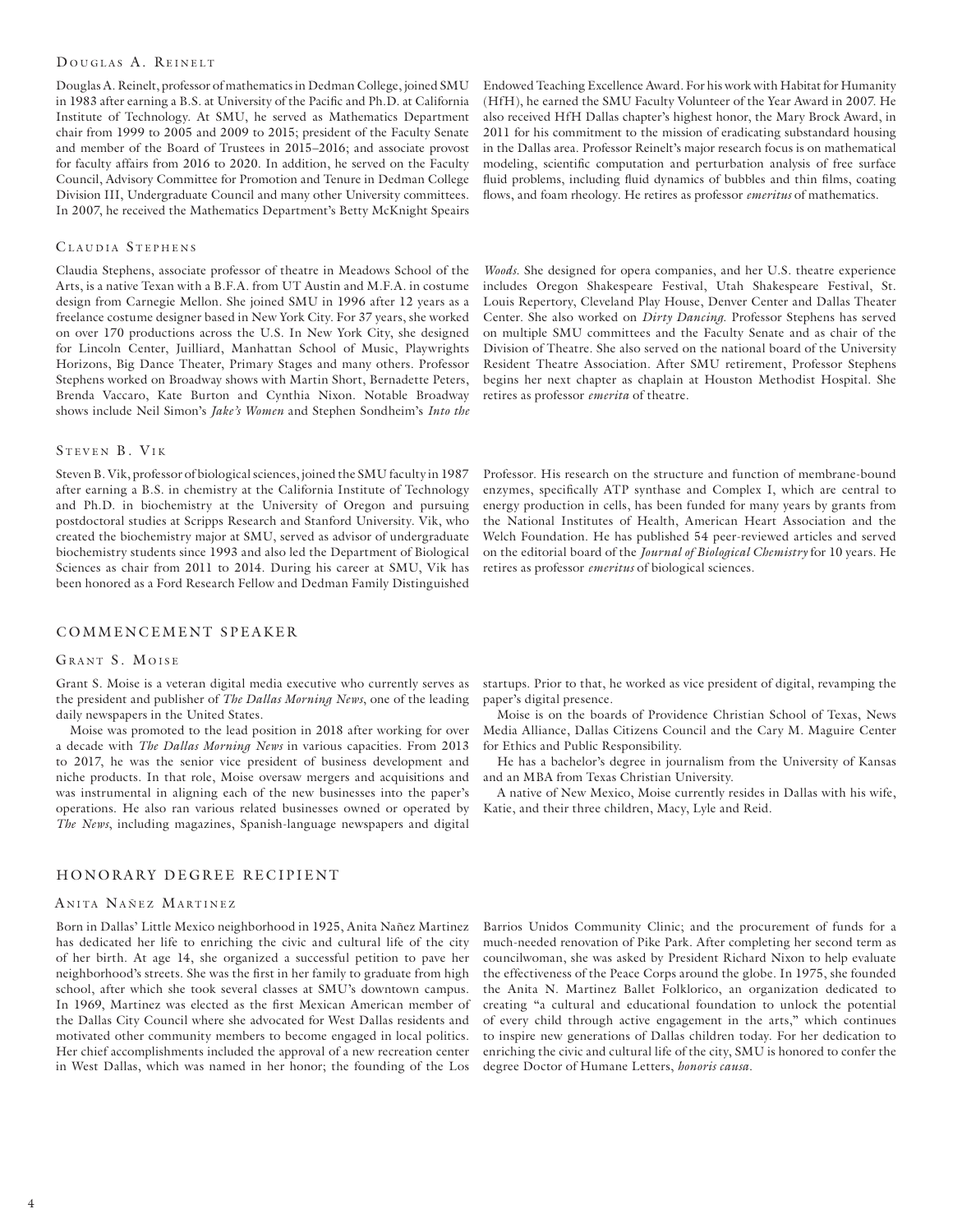## **May 2 0 2 2**

### CANDIDATES FOR GRADUATE AND PROFESSIONAL DEGREES WITH HONORS

*The students listed below have anticipated Latin honors based upon estimated academic information.*

**Raneen I. Abdelghani Kyle Wayne Abshire Carmel Abuzaid Divya V. Advani Samantha Mackenzie Agnich Alexandria D. Amerine Skyler N. Arbuckle Ashley Elizabeth Atwood Shereen Baig Hayden J. Baird Alexa N. Balderrama Ariana Emily Barrera Brandon J. Beauregard Taylor N. Bell Anne Marie Berg Jalee D. Blackwell Elizabeth Ann Bridges Douglass G. Brown Sydney N. Brown Lindsay Bruehl Daniel J. Bundy Alden Robertson Burke Sean R. Burns Laura Watson Byrd Lance T. Calicut Stephen Joseph Campbell Sydney Carroll Alexis Cavazos Rhonda Ann Chambers Jae Jun Cho Hyewon Hannah Choi Cole Ryan Claunch Jonathan Colley Caroline Elizabeth Collins Lewis Floyd Collins III Ceijenia Cornelius Marissa Firenze Corry Andrea G. Cos Mora Bryce Landan Noel Couch Riley Chandler Coven Michael Edward Cox Matthew L. Creek J. Caleb Crowe Mary Kathryn Cruse Nicholas J. Curley Maria Soledad De La Cerda Peyton M. Dean Remington Nicholas Dewan James N. Dimento Taylor Lee Dixon Jackson M. Dossett Mark Michael Richard Douglass Caroline E. Downing Allyson Nicole Drummond Kyle Bradley Dudney Alexandra S. Duncan Jacob John Durst Landon John Dutra Ryan P. Echavarren Sina Sisi Faizy Samantha A. Favela Charles William Fichtner Emily Fletcher Kamden Else Florence Megan J. Flores Alexis Elizabeth Ann Fowler Dylan W. Freeman Tyler B. Freeman Richard J. Friedl Mariah Faith Fusco Shayan Rafiq Gaziani** 

**Kelly Gibson Greta A. Gieseke Austin B. Gilleland Mallory Glover Katherine M. Gonzalez Hannah Ali Grant James Reed Green Joan Gregg Abigail E. Grieve Matthew B. Griffeth Jennifer Harmon Gros Brooke A. Hallisey Blake Brannon Hamar Micaela A. Hannah Audrey Rose Hatcher Nathan Hauber Alexander G. Hawn Brylee A. Hendricks Enrico Lorenzo Hernandez Leighton D. Hooks Mackenzie Michelle Howard Briggs Colby Howe Jackson A. Hughes James Pearce Illmer Alicia Marie Iwema Courtney Ann Jones Trent William Juarez Ryan Joseph Kemrite Nicholas Andrew Killian Lauren H. Kim Mary Elizabeth King Robert Alan Kranz Alexandra Louise Lambring Robert Larkin Joe C. Lecroy Rachel Nicole LeMay Storm P. Lineberger Jacob William Lortz Alex Bank Lucaciu Hannah L. Luke Dorthy Beemon Lukens Morgan K. Maeker Gretchen P. Mahoney Kathrine Dougherty Maldonado Andrew G. Martin Patrick J. McCarthy Connall Duncan McCormack Sean Andrew McDonald Sean Patrick McMaughan Griffin T. McMillin Ruan J. Meintjes Imelda E. Mendez-Llanas Evan Joseph Merritt Grace Marie Millard Gabriel Anthony Milunas Sasha Baloch Mohammad William Murphree Melissa Ethlyn Nelms Elizabeth Nevins Jeremy K. Nickell Elizabeth Irene Nielson Bach W. Norwood Alexandria M. Oberman Shelby Leigh Olive Jacob M. Osborn Josean Alexis Otero Lopez Jung I. Park Page Keller Patrick Andrew Bartlett Patton Julie Ann Paulick Lindsey R. Pearson** 

**Caylee M. Phillips Laura Catherine Pieratt Kirsten Pillman Devon A. Poage Tristan M. Prentice Trey M. Proffitt Elisabeth Lillian Provost Brandon M. Ramirez Brooke E. Reichardt Elizabeth Lowrie Reniger Benjamin A. Rice Eniya L. Richardson Courtney E. Rimann John Daniel Rimann Janie Elizabeth Rowland Caroline R. Rumbolo Elizabeth Sample Jamila A. Sanchez Ryan Sanders Taylor E. Santori Annie Cartland Schohl Matthew Schroeder Mary K. Schultz Emily A. Shackelford Gopika Shah Alyson Shahan Victoria Nicole Sharockman Bilal Sheriff Kiersten Cierra Smeal Walker A. Smith Mary Kathleen Snapp Michael C. Soto Samuel Lee Spraggins Sarah Jane Starr Rebecca Lynn Stegmann Samantha J. Stevenson Nicole M. Strong Celeste Christine Swanson Julien Tagnon Morgan J. Tauscher Addison Gage Taylor Lauren Brooke Thompson Marisa C. Thompson Ellen Elizabeth Thornburg Kaitlyn C. Thorson Thomas Murray Twyman Preston J. Tyson Amy Elizabeth Chatelain Veale Kendall M. Viator Nicholas R. Victor Jessica E. Visser Ursula A. J. von Schlehenried Aaron K. Waters Ryan C. Watkins Lauren Kristine Weichert Shaina Nicole Weisberg Vladislava Wendel Colt Jameson West Erin E. West Schuyler J. Whiting Nicholas S. Wilbur Shunda Kidd Wilkin Caroline Williams Taylor A. Williams Randee Jo Williams Koeller Abigail Walker Woolsey Logan C. Wright Seokin Yeh Elizabeth Lauren Yelverton Jacob William Young**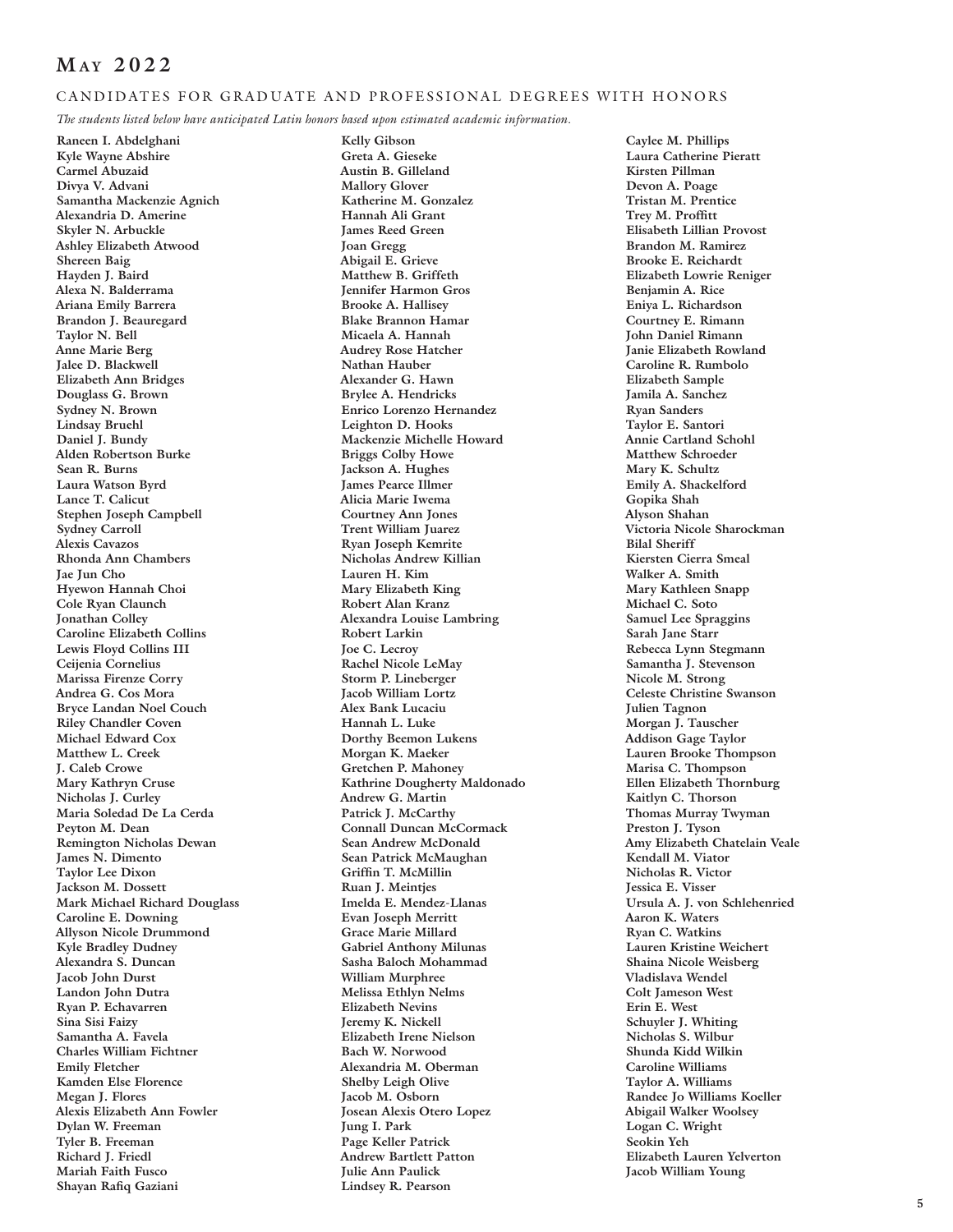### CANDIDATES FOR BACCALAUREATE DEGREES WITH HONORS

*The students listed below have anticipated honors based upon estimated academic information. These honors include Honors in Business, Honors in Liberal Arts, Departmental Distinction and Latin honors.* 

**Eliana Mae Abraham Victoria M. Amen Annabel Bronwyn Bailey Patrick Joseph Baldone Steven Utama Basri Bethany Dena Bass Isabelle Bates Madeline O. Battalio Autumn Nicole Beck Sara Beth Becker Chloe Parker Beggs Palmer Ellen Beldy Elizabeth Renee Bell David Tyler Blake Sylvia Georgeann Bloom Michael Alan Boesch William Curtis Boyce, Jr. Petar Borisov Bozhilov Joshua Samuel Brenner Rachael Elisabeth Briner Kathryn Grace Bunting Megan Marie Burnside Aidan Daniel Cabraja Haley Elizabeth Cain Caroline Estelle Caldwell Kyleigh McClure Campbell Richard Harrison Cape Hailey N. Capovilla Joseph Kelly Carson Blair Hagan Carter Hayden Flynn Center Divya Chakkaram James Michael Chamberlain Keola Kaito Ching Josephine Yu-Shin Chiu Bernadette Louise Chungunco Tyler Andrew Clure Avery W. Colburn Andrew Michael Confusione Jarod William Cox Charles Dudley Cross Adam Francis Czarnik Megan Lynne Daleo Leanne Mercedes Dang John Stephen Davenport Daniela De Giosa Anna Cristina Cristina de la Torre Katherine Grace Martin Delony Joseph Zachariah Demaree Maximilian Dennis Daniel Stanley Dewan Myriam Diaz Tyne Jeanae Dickson Gabriella Rose DiLiegro Samuel Donald Donze Kalena Marie Dorgan Alexandra Adele Eades Emily Nicole Ebel Corey Jace Ellis Zachary David Emery Victoria Lauren Enderle Clare E. Ennis Taylor Paige Enslin Kathryn Elaine Erikson Pierce William Farlow Ran Feng Alexandra G. Fisher Colton Harrison Fontenot Amanda Michelle Fosdick Zoe Esther Friedman Shaye Sydni Galen** 

**Isabelle Marie Galko Elena Kristine Gambarin Gabrielle Emilia Gard James Michael Gassner Haley Buchanan Gatt Madison Claire Geiger Nicolas Gerstein-Lozano Stephanie Elise Gilchrist Felicity Marie Gonzalez Ryan Nicholas Graebe Devon Lynn Granberry Suzanna Y. Green Jacob Christopher Greene Nathan Paul Greenhaw Thomas Jon Greim Jane Carlton Gremer Ethan James Gueck Ryan Matthew Guess Ethan Samuel Gurwitz Elizabeth Mary Hamill Caroline Ann Hamilton Cassandra Aaliyah Hammond Leah Elizabeth Hannum Travis James Harris Maya Alexandra Hart Trevor Andrew Hart Mary Elizabeth Covington Hartsfield Angela Sol He Connor Patrick Healy Delaney Grace Helgeson Elena Rochelle Henderson Jessie M. Henderson Austin Thomas Hickle Brynne Anne Hindle Holly Ada Hodge Peyton M. Hooker Kayla Lauren Horton Sarah Elizabeth Howard Caitlin Grace Howie Ethan Pierce Howie Huaien Huang Benjamin David Hurst James Holden Hyde Annalise Solita Jackson Daniel J. Jacobs Katherine Ames Jakeway Douglas Lorcan Jamal Katherine Taylor James Kylie Marie James Estelí Jandres Kavya John Emily Claire Jones Nia Adeyla Kamau Vishal Karthikeyan Maria Rosario Katsulos Ammaar Y. Kazi Ryan Patrick Kelson Jason Nick Keyzer Asad Imran Khawaja Andrew Scott Kobata Hannah Nicole Koehler Sara Koh Kyle Edward Kolodziej Sage Elizabeth Konstanzer Bradley William Kucera Nikita Y. Kulkarni Bretton Laboret Olivia Grace Lackner Sana Lalani Julian Richard LaNeve Sofia Valeria Lara Carrillo** 

**Daniel Gilbert Latour Isabelle Daniel LeBey Ashleigh Heri Lee Kaitlyn Paige Lee Matthew Connor Lee Yeongbin Lee William Patrick Liu Meredith MacRae Lloyd Sydney Patricia Lobato Mia Layne London Sydney Elizabeth Lothes Alexander L. Loudon Blair Nicole Lovoi Grant Alexander MacDonald Sydney Alexandra Maddox Samer Wail Majeed Steven J. Manning Alyssa Louise Marciano Valentina Rita Maria Alexandra Marie Marquis Brady Allen Martin Karl Andrew Martin Braden Lloyd McCanles Audrey G. McClure Sydney Quinn McEntee Larkin Louise McLiney Patrick Ryan McManus Troy Jeffrey McNitt Elle Martha Meneghetti Amanda Jane Merrill Kathryn Hart Meyer Zachary David Mickelson Jacob Robert Miller Madeleine Nicole Mirza Aqsa Dorene Mohammed Mitchell Gibson Morrison Catherine Elizabeth Moser Travis Rogers Mote Lillian Stewart Myers James Wilson Nease Matthew Kennedy Neville Jacqueline Caroline Madeline Nylander Altelius Kristen Noelle Orth Madeline Pan Johanna M. Pang Nicole Ann Parmelee Uma Gulab Patel Kyle Blain Pekar Avery Ryan Pennywell Melanie Rose Peterman Thao Ngoc Pham Wiley John Pickett Victoria Marie Pitruzzello Kealey Mae Poole Justin Michael Potwora Samantha Maryfer Pozo Navarro Courtney Elizabeth Quinlan Supreet K. Rai Olivia Grace Ramirez Olivia Grace Ramsey Gabriel J. Rauen Samantha Grace Record Andrew Harmon Reis Ruth Ann Richardson Edward Luckett Robinson Hollidae MacGregor Robinson Michael Todd Rodemers Andres Sebastian Rodriguez Kian Rodwin Caroline Kittrell Roman Matthew Blake Rosenfield**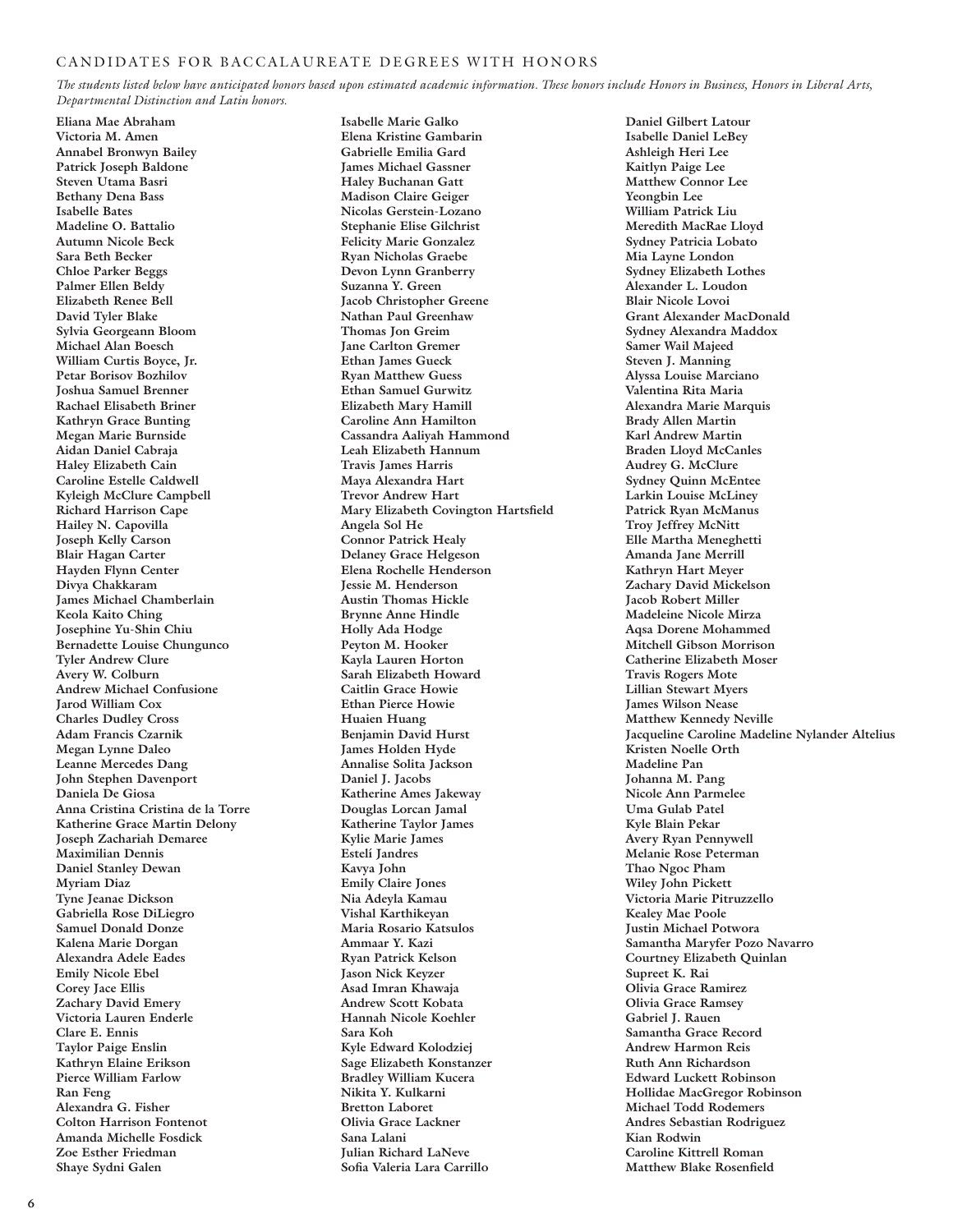**Jack Lincoln Rossi Jonathan Connor Roy Kyra C. Rozanitis Tiffany Bertha Saba Sonia Saeed Sydney Michelle Sagehorn Katya Michaela Schane Mitchell Ethan Schmenk Evan Robert Schumacher Kathryn Scott Seay Batul M. Shakir Hannah Victoria Sheard James Carter Sherman Justin Khouw Shimizu Lauren MacKenzie Small Alexander Drennan Smith Joseph Jordan Smoot Michelle Sophie Solarczyk Daniel Steven Stark Margaret Ann Steiger Caroline Stewart Samantha Erin Streb Sherry Xi Su Andrew Britton Swetonic Marcus W. Sykora** 

**Anna Isabella Rose Taglioli Jamie Alana Tanaka Chunyu Tang Luke Anthony Tanner Artit Taychameekiatchai Jorden Parker Terrazas Alexia Katherine Thomas Meryl Elizabeth Thomas Riley Rebecca Timmerman Ana Paula Tirado Arias Skylar Brooke Todaro Caroline Totz Thomas J. Nhat-Hoang Truong Paulos Petros Nicholas Tsoumpariotis Ashton Kenamond Van Deventer Diego Vazquez De Anda Sarah Olivia Venables Adelaide Eastin Villasana Viraj S. Vora Emily Rose Vye Megan Elaine Waldron David Kosman-Smith Walters Sydney Walker Ward Gavin James Watts Parker Garrin Watts** 

**Hannah Nicole Webb Jayson Connor Werth Langdon McNeill Wheeler Hannah Eleece Wiesner Justin David Wilkey Ashlyn Grace Williams Antonio De Jesus Orta Williamson Laura McConnell Wilson Alex J. Wisecarver Zechariah Donald James Wolf Anika Erin Wolfe Olivia Anne Woodson Andrew Millard Wright Yongjia Xu Yewon Yang Aubrie Julia Yarbrough Derek M. Younkers Izzah Zaheer Alejandro Zaldivar Carlos Zaldivar Hannah Taite Zapalac Xuan Zhai Mackenzie Elizabeth Zimmerman Caroline Rebecca Zummach Sizhe Zuo** 

## **May 2 0 2 2**

### CANDIDATES FOR DEGREES

## **In Dedman College of Humanities and Sciences**

### DEGREE OF DOCTOR OF PHILOSOPHY

**Hind Abdulaziz M. Alkhaldi** *Molecular and Cell Biology* BS Princess Nourah Bint Abdul Rahman University, Saudi Arabia MS Southern Methodist University Dissertation: "Assembly of Peripheral Arm Subunits of Escherichia coli Complex I and Analysis of Clinical Mutations" Adviser: Steven B. Vik **Amanda Basham Atkinson** *English* BA Washington and Lee University MA Middlebury College MED Texas State University Dissertation: "The Poetics of Error in the Seventeenth Century" Adviser: Rajani Sudan **Megan Louise Brown** *Anthropology*

BA University of South Carolina - Columbia MS University of London, England MA Southern Methodist University Dissertation: "Interlinkages between Reforestation Strategies and Experiences of Human Health" Adviser: Maryann Roselyn Cairns

### **Dawn Michelle Crawford** *Anthropology*

BA Texas A&M University MA Southern Methodist University Dissertation: "Non-elite Maya Economic Agency and Risk Mitigation at Holtun, Guatemala" Adviser: David J. Meltzer

**Aastha Gupta** *Economics* BA MA University of Delhi, India MA Southern Methodist University Dissertation: "Essays in Advertising, Regulation and Consumer Naivety" Adviser: Santanu Roy

**Jordan Elizabeth Ivie** *English* BA Dallas Baptist University MA University of Texas, Arlington

Dissertation: "Shifting Conceptions of Androgyny in Early Modern English Literature"

**Ding Liu** *Economics* BS Northwest University, China MS Southern Methodist University Dissertation: "Three Essays in Applied Microeconomics" Adviser: Daniel Millimet

**Julia Ariel McIntosh** *Geology*

BS The University of Texas, Dallas MS Southern Methodist University Dissertation: "Formation and Transformation of Minerals in the Ancient Soil and Burial Diagenetic Environments" Adviser: Neil J. Tabor

**John David Powell** *History*

BA Miami University, Oxford JD University of Texas, Austin MA University of Texas, Tyler Dissertation: "Plyler v. Doe: The Education of Undocumented Alien Schoolchildren in Texas, 1975-1982" Advisor: John Chavez

**Marie Renae Olson Purcell** *Religious Studies*

BA Saint Olaf College MDV Luther Seminary Dissertation: "The Formation of Women's Religious and Political Identities at First Baptist Dallas" Adviser: Jill M. DeTemple

**Kapil Dev Sayala** *Chemistry*

BS MS Indian Institute of Science

Dissertation: "Benziodazolotetrazoles, Benziodoxoles, and Bis

(1-pyrenebutryloxy) iodobenzene: Synthesis, Stability, Structural and Reactivity Aspects"

Adviser: Nicolay Vasilev Tsarevsky

**Zilin Song** *Theoretical and Computational Chemistry*

ME Wuhan Institute of Chemical Technology

Dissertation: "Unraveling Molecular Mechanisms of Antibiotic Resistance through Multiscale Simulations and Explainable Machine Learning" Adviser: Peng Tao

Adviser: Daniel D. Moss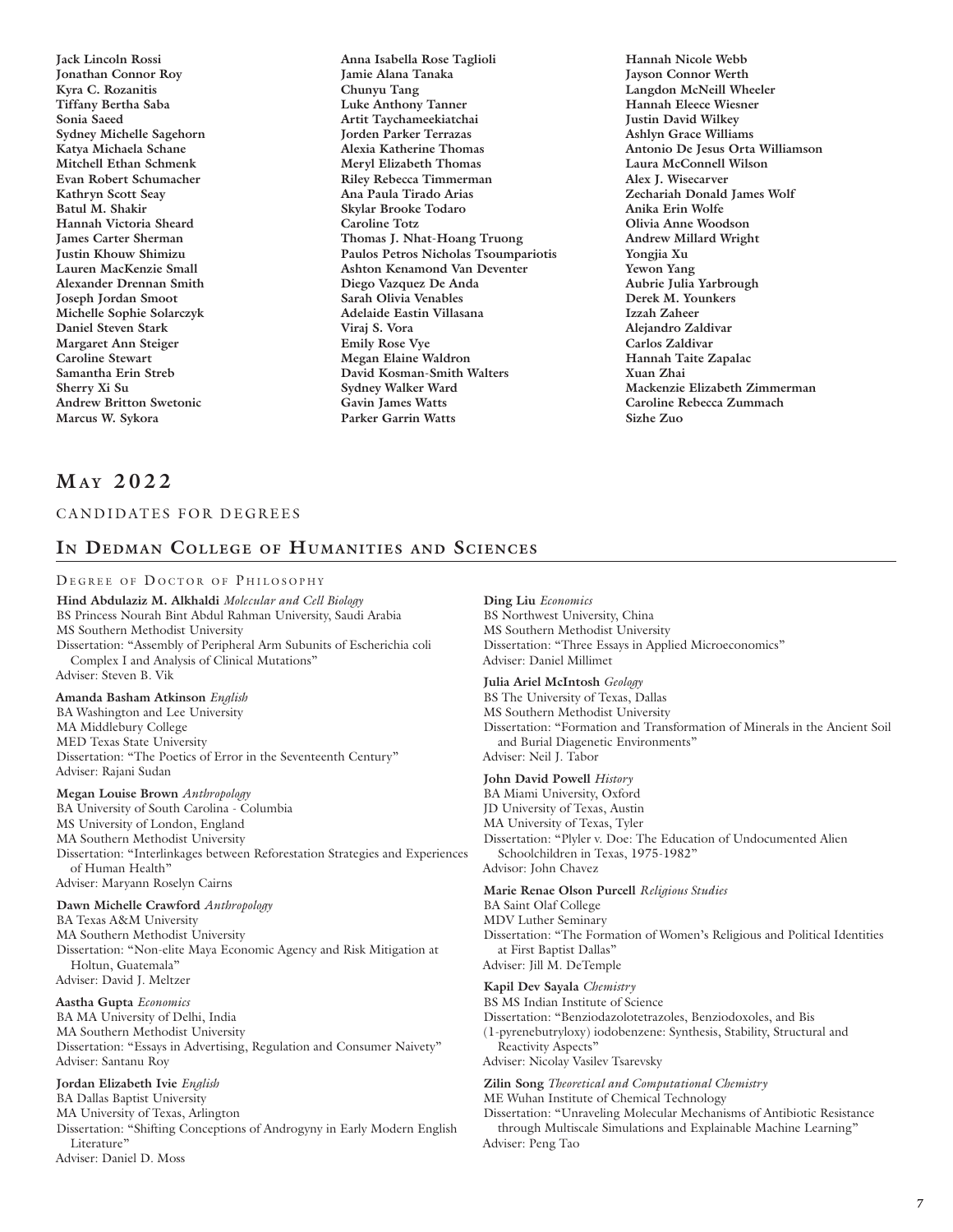**Andrew M. Spencer** *English* BA Letourneau University MA Texas A&M University Commerce Dissertation: "The Rise of an Eco-Spiritual Imaginary: Ecology and Spirituality as Decolonial Protest in Contemporary Multi-Ethnic American Literature"

Adviser: Dennis A. Foster

**Joshua Tracy** *History*

BA MA Texas Tech University

Dissertation: "Fluid Boundary, Fixed Perceptions: The Rio Grande, Human Schemes, and Unreasonable Expectations, 1848 – 1939" Adviser: Neil Foley

## **In Bobby B. Lyle School of Engineering**

DEGREE OF DOCTOR OF PHILOSOPHY **Khalid Faleh J. Alsirhani** *Electrical Engineering* BA BSE Aljouf University MS Southern Methodist University Dissertation: "High Gain and Wide Bandwidth Antennas Fed By Two Different Excitation Techniques" Adviser: Choon S. Lee **Hedieh Ashrafi** *Operations Research* B.ENGR. Sharif University, Iran Dissertation: "Robust Optimization with Recourse in Portfolio Management: Theory and Applications to Stocks and Projects" Adviser: Aurelie Charlotte Thiele **Hamidreza Bayat** *Mechanical Engineering* BSME MSME Islamic Azad University, Iran Dissertation: "Design and Performance of a Directional Permeability Membrane" Adviser: David A. Willis **Freddie Castillo** *Electrical Engineering* BS MS Southern Methodist University Dissertation: "First Order Enhanced Coupling Strength (ECS) Gratings for Laser-Electro Absorption Modulator (EAM) Transmitters" Adviser: Gary Alan Evans **Zizhen Chen** *Computer Science* BS North China Electric Power University MS Southern Methodist University Dissertation: "Three Use Cases of Visualization on Graph Partitioning Problems" Adviser: David W. Matula **Maryam Dezfuli** *Electrical Engineering* BS University of Tehran, Iran MS Amirkabir University of Technology Dissertation: "Second-Order Enhanced Coupling Strength Grating Out-Couplers for a Monolithic Laser-Electro-Absorption Modulator" Adviser: Gary Alan Evans **Saman Farzi Sizkow** *Civil and Environmental Engineering* BS Iran University of Science and Technology MS Amirkabir University of Technology Dissertation: "A Coupled Smoothed Particle Hydrodynamics-Discrete Element Method Framework for the Dynamic Response of Saturated Geotechnical Systems" Adviser: Usama S. El Shamy **Matthew Edward Galla** *Mechanical Engineering* BA BS Trinity University MS Stanford University Dissertation: "Design and Nonlinear Control of a Haptic Glove for Virtual Palpation" Adviser: Edmond Richer DEGREE OF DOCTOR OF ENGINEERING

## **Emily Kathleen McIntosh** *Engineering Management*

BS MS Southern Methodist University

Dissertation: "The Intersection of Robotic Process Automation and Lean Six Sigma Applied to Unstructured Data" Adviser: Aurelie Charlotte Thiele

**Francesco Trozzi** *Theoretical and Computational Chemistry* BS University of Bologna, Italy MS Vrije Universiteit Amsterdam, Netherlands Dissertation: "Mechanistic Insights into Protein Allostery in LOV domains and ACE2 PD via Computational Approaches" Adviser: Peng Tao

**Lacin Yapindi** *Molecular and Cell Biology* BS Middle East Technical University, Turkey Dissertation: "Activation of p53-Regulated Pro-survival Signals and Hypoxia-Independent Mitochondrial Targeting of TIGAR by E6 Oncoproteins of High-Risk HPVs" Adviser: Robert Harrod

**Hui Jiang** *Computer Engineering* BS Shandong University MSEE Southern Methodist University Dissertation: "Enhanced DFT Circuitry for Test" Adviser: Jennifer Lynn Dworak

**Zheng Li** *Civil and Environmental Engineering* B.ENGR. Tongji University, China DE ME University of Illinois, Urbana Dissertation: "Equity of Urban Neighborhood Infrastructure: A Data-Driven Assessment" Adviser: Barbara Minsker **Sepide Lotfi** *Civil and Environmental Engineering* BSCIVE MSCE Amirkabir University of Technology Dissertation: "Modeling Framework and Solution Methodologies For On-Demand Mobility Services With Ride Sharing and Transfer Options" Adviser: Khaled F. Abdelghany **Leonid Popokh** *Computer Science* BS National Technological University of Ukraine MS The University of Texas, Dallas Dissertation: "IllumiCore: Efficient Resource Allocation to Minimize Communication Networks Latencies" Adviser: Sukumaran Nair **Jugal Saharia** *Mechanical Engineering* BTH Tezpur University ME University of Kerala, India Dissertation: "Resistive Pulse Sensing of Protein Kinetics Using Solid-State Nanopores" Adviser: Minjun Kim **Elie Ramon Salameh** *Mechanical Engineering* B.ENGR. Notre-Dame Mousseitbeh MS American University of Beirut Dissertation: "Optical Microresonator-Based Flow-Speed Sensor" Adviser: Volkan Otugen **Haosen Tan** *Mechanical Engineering* BS University Science & Technology of China Dissertation: "The Effect of Surface Gas/Liquid Entrapment on Drag Reduction" Adviser: David A. Willis **Xiaoliang Wang** *Electrical Engineering* B.ENGR. Beijing Union University MS Southern Methodist University Dissertation: "Closed-Loop Brain-Computer Interfaces for Memory Restoration Using Deep Brain Stimulation" Adviser: Carlos E. Davila

**Laura Michelle Vu** *Engineering Management*

BS Texas A&M University

MS Southern Methodist University

Dissertation: "Value-Oriented Business Process Management: Using a Process Reengineering Approach to Identify Productivity Improvement Requirements and Justify Strategic Capital Investment"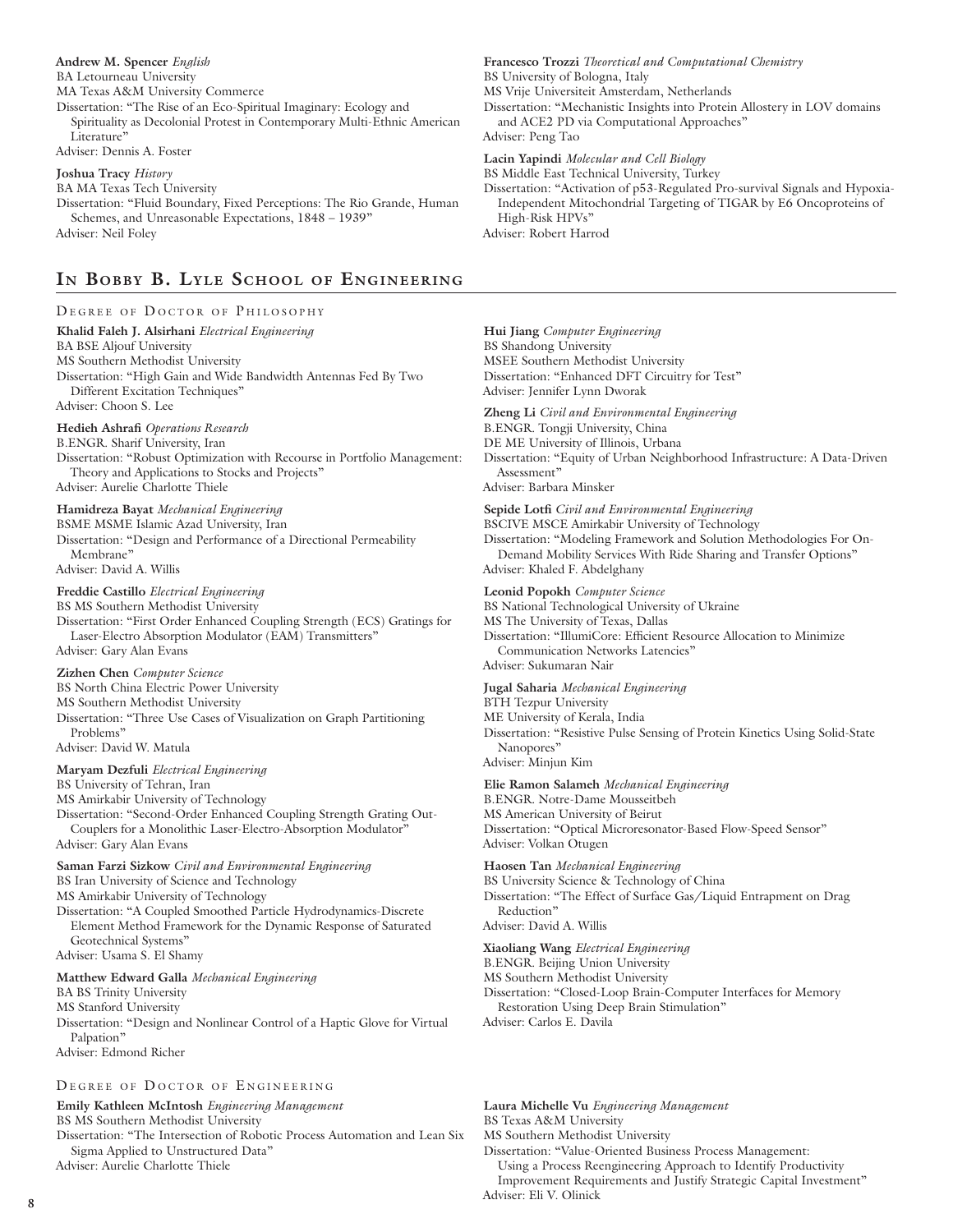## **In Annette Caldwell Simmons School of Education and Human Development**

### DEGREE OF DOCTOR OF PHILOSOPHY

**Anh Thu Le** *Education* BS MA University of North Texas Dissertation: "The Utility of the Causal Inference Approach in Mediation Analyses with Binary Outcomes" Adviser: Akihito Kamata

### DEGREE OF DOCTOR OF EDUCATION

**Ellen Kimbrough Alexandrakis** *Educational Leadership, PK-12* BA Southwestern University MA Columbia University Dissertation: "1st Grade Teachers' Perceptions of the Texas Teacher Reading Academy' Adviser: Roxanne Baker Burleson

**Lauren Elizabeth Chapman** *Higher Education* BA Southern Methodist University

MA Virginia Polytechnic Institute and State University Dissertation: "Financial Decision-Making in Student Affairs: A Case Study" Adviser: Dominique Julia Baker

**Janine Rae Fields** *Educational Leadership, PK-12* BA Western Washington University MED City University Dissertation: "The Superintendency: Identifying and Sustaining Focus on District Priorities" Adviser: Milan Sharad Sevak

### **Kathleen Elizabeth Furr** *Higher Education*

BA MA Oklahoma State University Dissertation: "Isomorphic Organizational Change: A Case Study of Becoming a Research-Centric Hei in the UAE" Adviser: Michael Scott Harris

### **Tiffany Darlene Gilmore** *Educational Leadership, PK-12*

BA University of North Texas MED Texas A&M University Commerce MS Texas Woman's University Dissertation: "Professional School Counselors' Perceptions of Planning and Enacting Postsecondary Advising Policies" Adviser: Watt Lesley Black, Jr.

### **Brooke Lee Guelker** *Higher Education*

BA The University of Texas, Pan American

MA Southern Methodist University Dissertation: "Addressing Basic Needs Security at Santa Monica College" Adviser: Sarah Kiersten Ferguson

### **Justin Deshun James** *Educational Leadership, PK-12*

BED Saint Cloud State University

MED University of North Texas

Dissertation: "More than Buzzwords: How Central Office Administrators' Perceptions of Diversity, Equity, Inclusion, and Culturally Responsive Leadership Guide their Professional Practice" Adviser: Akihito Kamata

### **Jamie Lakey** *Educational Leadership, PK-12*

MED Middle Tennessee State University

Dissertation: "Principals as Professional Learning Linchpins: Do Principals Who Receive High-Quality Professional Learning Provide High-Quality Professional Learning?"

Adviser: Milan Sharad Sevak

### DEGREE OF DOCTOR OF LIBERAL STUDIES

**Ali Afani**  BA Cuny Hunter College MA Brooklyn College Dissertation: "The CFA Franc: Money, Debt, and Neocolonialism" Adviser: Herve Anderson Tchumkam

**Derek Glenn Little** *Educational Leadership, PK-12* MA Tulane University of Louisiana MED Northwestern State University of Louisiana Dissertation: "From Youth Perspectives to Educator Practice: Improving Educational Experiences and Outcomes for Black Youth in Foster Care" Adviser: Alexandra Pavlakis

- **Lisa Marie Lovato** *Educational Leadership, PK-12* BA University of North Texas MED University of Texas, Arlington Dissertation: "Scaling Personalized Learning" Adviser: Watt Lesley Black, Jr.
- **Albert Mburu Mitugo** *Higher Education* BS Egerton University MED Southern Methodist University Dissertation: "Outdoor Experiential Education Programming Examining: How Current Higher Education Outdoor Experiential Education Program Structure Impacts Inclusion of African American Students" Adviser: Michael Scott Harris

### **Lauren Sutro O'Brien** *Higher Education*

BA Tulane University of Louisiana

MA Southern Methodist University

Dissertation: "High-Impact Programs and the Degree Attainment Rates of Low-Income Students"

Adviser: Dominique Julia Baker

### **Arturo Ozuna** *Higher Education*

BS University of Texas, Arlington

MBA University of Phoenix

Dissertation: "Too Legit to Quit: Institutional and Intrinsic Factors that Impact Faculty Participation in Institution-Level OER Development" Adviser: Michael Scott Harris

### **Danielle Leigh Riddick** *Educational Leadership, PK-12*

BED University of Texas, El Paso

MED University of North Texas

Dissertation: "Teachers as Policy Architects: Exploring Teacher Voice in Education Policy through Critical Race Theory Legislation" Adviser: Dawson Randolph Orr

### **Alexandra Michelle Sabater** *Educational Leadership, PK-12*

BA Tulane University of Louisiana

MA Southern Methodist University

Dissertation: "Tampoco tengo la solución mágica": Teacher Language Ideologies and High-Stakes Testing in Dual Language Classrooms" Adviser: Meredith Paige Richards

### **Brianne Sardoni** *Higher Education*

BA William Paterson College of New Jersey

MA Monmouth University

Dissertation: "The Culture of Teaching at an R1 University: Master Teachers and Their Impact on Teaching Effectiveness"

Adviser: Michael Scott Harris

### **Anna Skrivanek Bernabo**

BA Southern Methodist University

MA University of Texas, San Antonio

Dissertation: "Creativity and Communication at the Intersection: A historical case study of social group cohesion, symbolism, and macro-level learning during periods of change"

Adviser: LaShonda Louallen Eaddy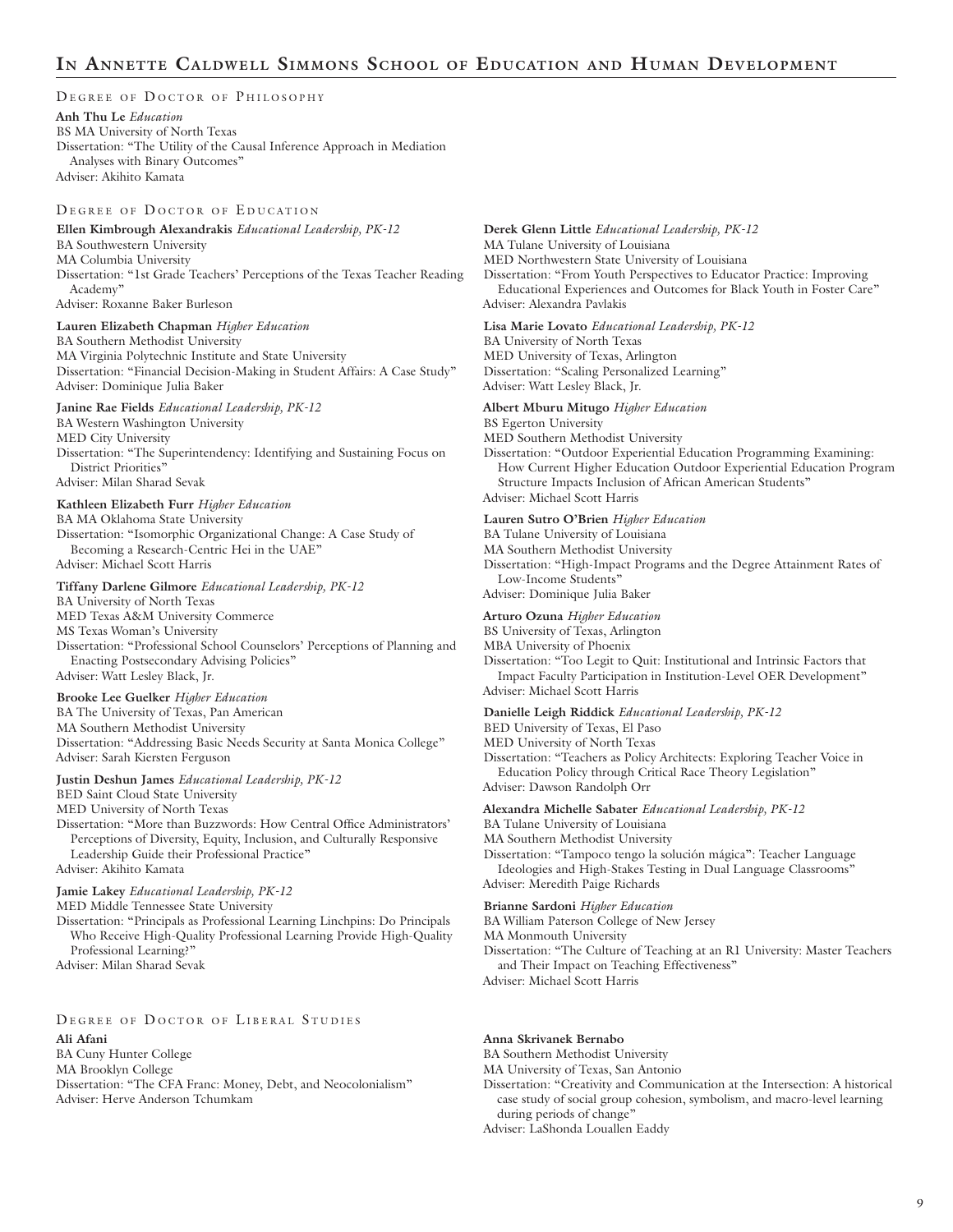**James Joseph Gleason**  BA Bates College MBA Southern Methodist University Dissertation: "Implications and Outcomes of Business Founders' Narratives: A Comparative Analysis Using Campbell's Monomyth" Adviser: Lori Ann Stephens

## **In Meadows School of the Arts**

### DEGREE OF DOCTOR OF PHILOSOPHY

**Danya Anneliese Epstein** *Art History* BA Princeton University MA Arizona State University ND Southwest College of Naturopathic Medicine & Health Sciences Dissertation: "Archival Ruins: Dennis Numkena and Neo-Anasazi Futures" Adviser: Elizabeth Bacon Eager

**Alice Heeren Sabato** *Art History* BFA Universidade Federal de Minas Gerais, Brazil MA School of Art Institute of Chicago Dissertation: "The Art of the Present in the Country of the Future: Remediations of Brasília in Contemporary Art" Adviser: Roberto Luis Torres Conduru

**Janice Marie Lindstrom**  BM Sam Houston State University MA Texas Woman's University

Adviser: Julia Kay Scott

Crisis through Interdisciplinary Analysis"

**Claudia Elisa Zapata** *Art History* BA MA University of Texas, Austin Dissertation: "Chicano Art is Not Dead: The Politics of Curating Chicano Art in Major U.S. Exhibitions, 2008-2012" Adviser: Roberto Luis Torres Conduru

## **In Perkins School of Theology**

### DEGREE OF DOCTOR OF MINISTRY

**James William Baker Roger Graham Clayton Robert Gregory Danage David Lloyd Daniel** 

DEGREE OF DOCTOR OF PASTORAL MUSIC **J. Dirk Damonte Lily Kueng Mee Wong** 

### DEGREE OF MASTER OF DIVINITY

**Kyle Wayne Abshire Jerrod Bachuss Anne Marie Berg Bryce Michael Blank Alice Boutte Lindsay Bruehl Haley Dawn Bryant Laura Watson Byrd Rhonda Ann Chambers Jae Jun Cho Maria Soledad De La Cerda Allyson Nicole Drummond Drew Edward Essen Mariah Faith Fusco Amanda Paulette Garnier** 

### DEGREE OF MASTER OF THEOLOGICAL STUDIES

**Jonathan Colley Caroline Elizabeth Collins Trent William Juarez** 

**Elizabeth Ann Bridges** 

DEGREE OF MASTER OF ARTS IN MINISTRY **Shawnee Andrews** 

**Alexandria Gaines Jessica Lynn McMullen** 

**Hyung Seop Kim Faith Mukami Kubai Rachel Nicole LeMay** 

DEGREE OF MASTER OF THEOLOGY

**Ellen Chimowa Vanlalfela Sylvio Hnialum** 

**Robert Alan Kranz Sean Patrick McMaughan** 

## **In Dedman School of Law**

DEGREE OF MASTER OF LAWS COMPARATIVE & INTERNATIONAL LAW **Mariam Al-Ghaziani Abdurazaq A. Alabdurazaq Abdullah Khalid M. Alahmed Maha Mushabbab A. Alamri**

**Chad Taylor Johnson Duk Kun Kim Sharon LaJoyce Larkin Alfreda B. Reese** 

**Michael Todd Salmi Yong Sim** 

Dissertation: "Unified Philosophy for Music Therapy: Solving the Identity

**Victoria Alice Gebert Brant Thomas Graham Justin Barry Greenlee Jennifer Harmon Gros Christina Winbush Hardy Julian P. Hobdy Stephanie Gail James Leah Lucas Randall Glen Lucas Sean Andrew McDonald Kevin Leonard McMachen Grace Marie Millard Deirdre Elaine Miller William Murphree Melissa Ethlyn Nelms** 

**Shelby Leigh Olive Julie Ann Paulick Faiana Prescott Funaki Franklyn Rodriguez Matthew Schroeder Kaitlynn Michelle Shannon Daniel Soliz Brandie Michelle Spletzer Samuel Lee Spraggins Rebecca Lynn Stegmann Ellen Elizabeth Thornburg Thomas Murray Twyman Shunda Kidd Wilkin Maggie Beth Wood** 

**Andrew Bartlett Patton Benjamin Chimwenga Simba** 

**Alyson Shahan Andre Waits** 

**Josean Alexis Otero Lopez Kiersten Cierra Smeal** 

**Ghadah Ahmed F. Alderaan Eisa Abdulrahman E. Alhazmi Abdulwahab Mohammed S. Alhchini Abdulmalik Omar A. Alomair**

**Bader Abdulaziz S. Alshuaiby Hatim Abdullah H. Alzahrani Mainara Arioli Ahmed Ali A. Asiri**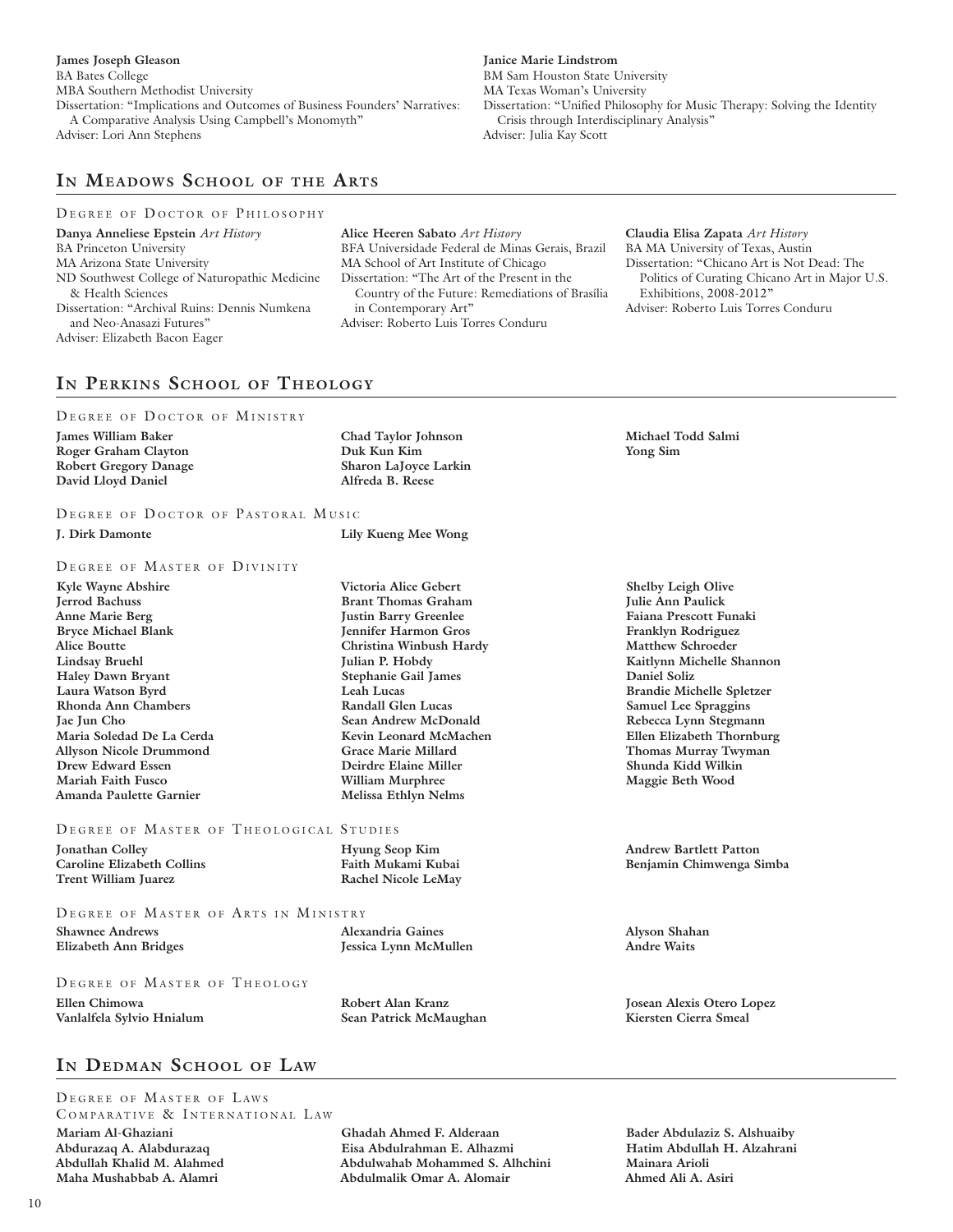**Kadir Bayindir Bishoy Girguis Fam Luis Garcia Mariana Garza Tijerina Cadena Leiliane Godeiro Coelho Mariano Gerardo Granja Davila Xiangying Guan**

### L <sup>a</sup> <sup>w</sup> **Parisa Jeanne-marie Azalli Joshua Valle Leonor Lauren M. Lyons**

TAXATION **André Anthony Cousin II Francisco Javier Fletes Dorantes**

### DEGREE OF JURIS DOCTOR

**Raneen I. Abdelghani Carmel Abuzaid Divya V. Advani Samantha Mackenzie Agnich Muhammad Omer Almahayni Hector H. Alvarez Alexandria D. Amerine Skyler N. Arbuckle Ashley Elizabeth Atwood Shereen Baig Hayden J. Baird Alexa N. Balderrama Ariana Emily Barrera Brandon J. Beauregard Taylor N. Bell Averie Danielle Bishop Melissa Renee Black Jalee D. Blackwell Alexander John Blanchet Alexis M. Brewer Douglass G. Brown Sydney N. Brown Brenton Elizabeth Buckles Danielle E. Bullard Jacob Alan Bumgarner Jeanne Ann Bundhela Daniel J. Bundy Alden Robertson Burke Sean R. Burns Lance T. Calicut Holden G. Cammack Stephen Joseph Campbell Sydney Carroll Edwin J. Castellano Beuses Alexis Cavazos Jessica Chapa William Cale Cherry Hyewon Hannah Choi Cole Ryan Claunch Andrew G. Cohen Lewis Floyd Collins Kyle T. Corey Ceijenia Cornelius Marissa Firenze Corry Andrea G. Cos Mora Bryce Landan Noel Couch Riley Chandler Coven Michael Edward Cox Matthew L. Creek Madison Elizabeth Crotzer J. Caleb Crowe Mary Kathryn Cruse Nicholas J. Curley Elizabeth P. Davis Kelcie C. Davis Peyton M. Dean Remington Nicholas Dewan Jeffrey Patrick Dedman Dietz** 

**Yusuf Asim Kilinc Sujin Kim Luchiana Kirsch Qi Liu Tulio C. Martins Lina Mohammed A. Nasser Benjamin Alan Noskin**

**Floy Angelova Gaidarski Nikeshia P. Green**

**James N. Dimento Diana Lynne Dimon Taylor Lee Dixon Jackson M. Dossett Mark Michael Richards Douglass Caroline E. Downing Kyle Bradley Dudney Alexandra S. Duncan Jacob John Durst Landon John Dutra Ryan P. Echavarren Sina Sisi Faizy Samantha A. Favela Rachael M. Favret Charles William Fichtner Christian Alexander Filsouf Nathan Michael Fisher Emily Fletcher Matthew Richard Flinchbaugh Kamden Elese Florence Megan J. Flores Alexis Elizabeth Ann Fowler Montana Marie Franklin Dylan W. Freeman Tyler B. Freeman Richard J. Friedl Michael K. Gawargi Shayan Rafiq Gaziani Kelly Gibson Greta A. Gieseke Austin B. Gilleland Mallory Glover Katherine M. Gonzalez Hannah Ali Grant James Reed Green Joan Gregg Abigail E. Grieve Matthew B. Griffeth Melanie M. Griffin Joseph E. Guirguis Malachi Haines Brooke A. Hallisey Blake Brannon Hamar Ty Kulika Hiroshi Hamilton Micaela A. Hannah Audrey Rose Hatcher Nathan Hauber Alexander G. Hawn Sydny A. Helbert Brylee A. Hendricks Enrico Lorenzo Hernandez Alexander S. Hinshaw James Mason Hockett Leighton D. Hooks Mackenzie Michelle Howard Briggs Colby Howe Madison L. Huerta Emma Leigh Huff** 

**Steven Bruce Noskin Johana Andrea Powell Sydney Mercedes Rae Aya Hamad Soliman Salman Sierrending Sanneh Jose Teofilo Smeke Sanchez**

**Xu Zhou**

**Jackson A. Hughes James Pearce Illmer Alicia Marie Iwema Reginald Jala Courtney Ann Jones Katherine E. Jones Louisa G. Karam Ryan Joseph Kemrite Nicholas Andrew Killian Lauren H. Kim Mary Elizabeth King Alexandra Louise Lambring Robert Larkin Joe C. Lecroy Storm P. Lineberger Danika L. Lopez Jacob William Lortz Alex Bank Lucaciu Hannah L. Luke Dorthy Beemon Lukens Morgan K. Maeker Gretchen P. Mahoney Kathrine Dougherty Maldonado Mackenzie H. Malloy Jamie H. Manion Andrew G. Martin Patrick J. McCarthy Mary Grace McCartin Daniel Edwin McCarty Noah L. McCathern Connall Duncan McCormack Kevin R. McCormick Ana Winfield McHale Chelsea Marie McManus Griffin T. McMillin Ruan J. Meintjes Imelda E. Mendez-Llanas William R. Merrill Evan Joseph Merritt Brent A. Miles Noelle S. Mills Gabriel Anthony Milunas Sasha Baloch Mohammad Taelour J. Moton Ashley Nandrasy Deepti V. Nathan Annalisa Kate Netherton Elizabeth Nevins Jeremy K. Nickell Elizabeth Irene Nielson Bach W. Norwood Alexandria M. Oberman Leela Julia Orbidan Jacob M. Osborn Lorena Otero Blanca R. Palomo Jung I. Park Page Keller Patrick**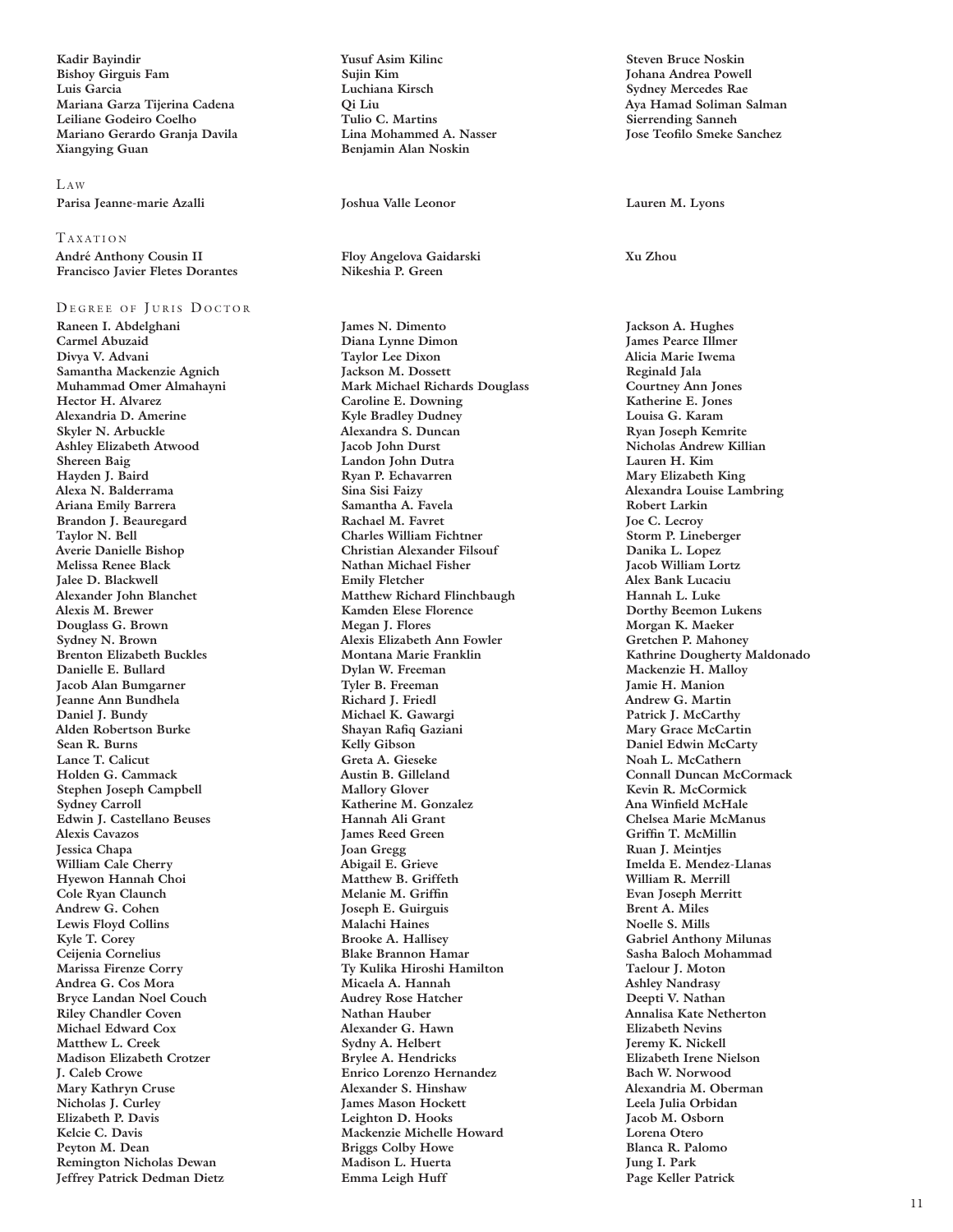**Lindsey R. Pearson Daniel Penn Caylee M. Phillips Laura Catherine Pieratt Kirsten Pillman Devon A. Poage Tristan M. Prentice Trey M. Proffitt Elisabeth Lillian Provost John H. Ralston Brandon M. Ramirez Brooke E. Reichardt Elizabeth Lowrie Reniger Benjamin A. Rice Eniya L. Richardson Sydney Elizabeth Richeson Courtney E. Rimann John Daniel Rimann Lynzi Elizabeth Rojas Janie Elizabeth Rowland Caroline R. Rumbolo Fernando Salazar Martinez Elizabeth Sample Jamila A. Sanchez Ryan Sanders Taylor E. Santori Annie Cartland Schohl Mary K. Schultz Emily A. Shackelford Gopika Shah** 

**Victoria Nicole Sharockman Ryan A. Sheets Bilal Sheriff Tania S. Siddiqi Muhammad O. Siddiqui Megan J. Simmons Walker A. Smith Mary Kathleen Snapp Rachel Y. Son Michael C. Soto Sarah Jane Starr Rachel M. Steele Samantha J. Stevenson Sara A. Steves Nicole M. Strong Jessica Sustaita Celeste Christine Swanson Julien Tagnon Jason T. Tams Morgan J. Tauscher Addison Gage Taylor Haley Carolyn Taylor Schlitz Diontre J. Thomas Lauren Brooke Thompson Marisa C. Thompson Kaitlyn C. Thorson Augusta Anne Tostrud Preston J. Tyson Miranda Paige Valdez Amy Elizabeth Chatelain Veale** 

**Kendall M. Viator Jason J. Vickers Nicholas R. Victor Jessica E. Visser Ursula A. J. Von Schlehenried Amber Jane Ward Brielle R. Ward Aaron K. Waters Ryan C. Watkins Lauren Kristine Weichert Shaina Nicole Weisberg Vladislava Wendel Colt Jameson West Erin E. West Robin L. Whisenhunt Schuyler J. Whiting Nicholas S. Wilbur Ambrosia S. Wilkerson Caroline Williams Taylor A. Williams Randee Jo Williams Koeller Nicole S. Wood Abigail Walker Woolsey Logan C. Wright Seokin Yeh Elizabeth Lauren Yelverton Jacob William Young Stephanie Nicole Zoys** 

## **In Dedman College of Humanities and Sciences**

### DEGREE OF MASTER OF ARTS

**Shaffer Allen Bonewell** *History* **Marne Claire Chacon** *Anthropology* **Tiffany Ann Collie** *Molecular and Cell Biology* **Skye Cranney** *History* **Marguerite Florence Evans** *History* Thesis: "Sex, Lies, and a Pulitzer Prize: Marguerite Higgins' Place in Journalism's Memory"

### DEGREE OF MASTER OF SCIENCE

**William Aiden Berry** *Applied Statistics and Data Analytics*

**Michael Preston Betz** *Geology*

- Thesis: "Monitoring SARS-COV-2 Risk With CO2. The Importance of Ventilation, Masks, and Vaccinations"
- **John Odyseas Bookas** *Applied Statistics and Data Analytics*
- **Catherine Anne Cody** *Applied Statistics and Data Analytics*
- **Jacob Eric Davis** *Computational and Applied Mathematics*

**Ryne Dingler** *Physics*

- **Jaryd Stone Domine** *Computational and Applied Mathematics*
- **Jinyu Du** *Statistical Science*
- **Radford Hope Freel** *Applied Statistics and Data Analytics*
- **Anna-Marie Garrett** *Applied Statistics and Data Analytics*

**Jaxson Denali Haug** *Anthropology* **Ding Liu** *Economics* **Timothy Frederick Seiter** *History* **Sydney Nikol Snowden** *History*

**Daniela Garza** *Organizational Psychology* **Grace Ann Justice** *Computational and Applied Mathematics* **Jesse Bryan Kent** *Physics*  **Lucas Peter Kotz** *Physics* **Anni Ryoung Kum** *Molecular and Cell Biology* Thesis: "The Roles of Individual Proteins in de novo Recruitment of PcG Repressive Complexes to Giant" **Ryan Scott Leibowitz** *Applied Statistics and Data Analytics* **Macon Magno** *Physics* **Monica Kathryn McCausland** *Organizational Psychology* **Courtney Jane McCracken** *Geology* **Caitlin Marie McGrath** *Organizational Psychology* **Christopher John Olson** *Applied Statistics and* 

*Data Analytics* **Seth James Ozment** *Statistical Science* **Mayson Nicole Trujillo** *Psychology* Thesis: "Identifying Transient States that Influence Dependability: An Empirical Examination of Transient Measurement Error" **Christopher Michael Walton** *History*

**Charles Jerod Patterson** *Applied Statistics and Data Analytics* **Ellys Caitlin Rogers** *Applied Statistics and Data Analytics* **Carolyn Saplicki** *Applied Statistics and Data Analytics* **Katherine Rose Stevenson** *Organizational Psychology* **Reagan Elizabeth Thornberry** *Physics* **Rajeev Vaisakh** *Physics* **Louis Camilo Vazquez** *Statistical Science* **Garrett Keith West** *Applied Statistics and Data Analytics* **Jackson Alexander White** *Applied Statistics and Data Analytics* **Iris Yi Xin Wong** *Applied Statistics and Data Analytics* **Yao Zhang** *Applied Statistics and Data Analytics*

### DEGREE OF MASTER OF SCIENCE IN APPLIED ECONOMICS AND PREDICTIVE ANALYTICS

**Jose de Jesus Castillo Pantaleon Hanna H. Choi Yiming Fu** 

**Cathryn Michelle Gibbs Paul Christopher Gill Alexandra Elizabeth Murphy** 

**Adonis Paidusis Marcus Rashad Taylor Austen Michael Ward**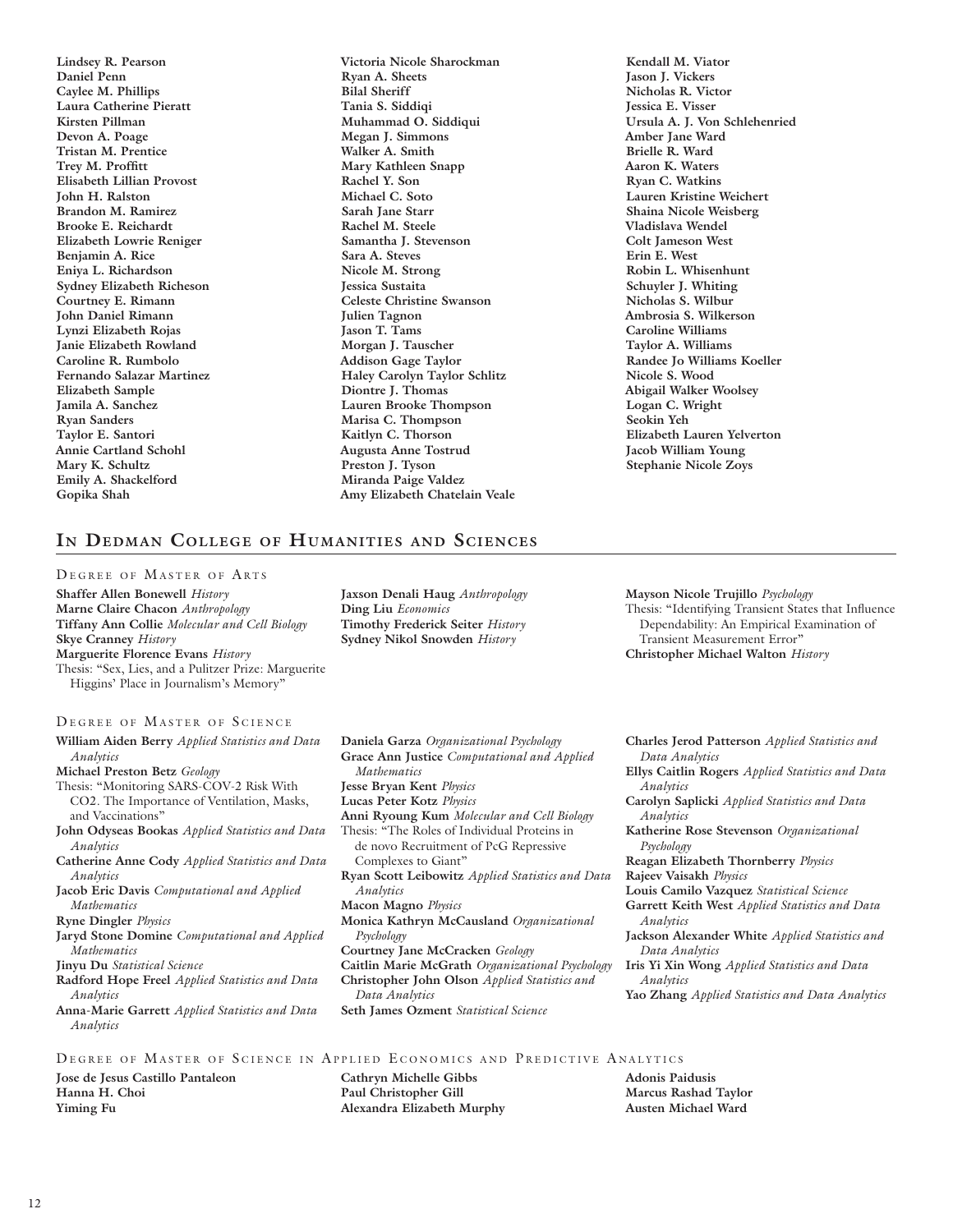## **In Meadows School of The Arts**

### DEGREE OF MASTER OF ARTS

**Julia Rose Baca** *Arts Management* **Mackenzie Elise Blinn** *Advertising* **Christopher Lawrence Currens** *Arts Management* **Rebecca Marie DeButts** *Arts Management* **Kennedy Peyton Eaker** *Advertising*

### DEGREE OF MASTER OF FINE ARTS

**Olivia Gabriella Arratia** *Art* **Bradley C. Atuba** *Theatre* **Felipe Pedro William Carrasco** *Theatre* **Victoria Angelina Cruz** *Theatre* **Irwin Emanuel Daye** *Theatre*

### DEGREE OF MASTER OF MUSIC

**Forrest Schuyler Albano** *Trumpet Performance* **Joram Raymond Louis Alford** *Voice Performance* **Christian G. Bernard** *Oboe Performance* **Catherine Nicole Binkley** *Music Education* **Nathan Edward Bowles** *Voice Performance* **Karina Julixa Buruca-Kunda** *Voice Performance* **Diego Ignacio Campos Medina** *Violin Performance*

**Francesco Comito** *Piano Performance* **Julia Durbin** *Choral Conducting; Theory Pedagogy* **Cecil Edwin Garrison** *Voice Performance* **Patricio Andrés Gutiérrez Vielma** *Instrumental Conducting*

**Alexandria Marie Jackson** *Voice Performance*

### DEGREE OF PERFORMER'S DIPLOMA

**Maxwell Masao Adler** *Oboe Performance* **Seth Elan Burkhart** *Percussion Performance* **Raul Canosa** *Piano Performance* **Ivy Louise Carpenter** *Oboe Performance* **Christopher Bryon Cox** *Flute Performance*

DEGREE OF ARTIST DIPLOMA **Davide Cava** *Piano Performance*

## **In Edwin L. Cox School of Business**

### DEGREE OF MASTER OF BUSINESS ADMINISTRATION

**Allison Mariel Addicks** *Finance; Strategy & Entrepreneurship* **David Samuel Adler** *Marketing* **Mitul Agrawal** *Business Analytics; Strategy & Entrepreneurship* **Irewole A. Akande** *Business Analytics; Strategy & Entrepreneurship* **Shuaib Olusegun Akiyode** *Business Analytics; Finance* **Abdullah Musaad Aldrees** *Strategy & Entrepreneurship* **Fernando Aldrete** *Strategy & Entrepreneurship* **John Christopher Allen** *Finance* **Nace Steven Allen** *General Business* **Erica Tinnel Hicks Anderson** *General Business* **Hanna Jill Anderson** *Management* **Solomon Jeffer Anees** *Strategy & Entrepreneurship* **Gabriel Patricio Arango** *Accounting; Finance* **Mrinalini Arcot** *General Business* **Ivan Rene Assad** *General Business* **James Austin Avondet** *Finance* **Imole T. Babaniji** *General Business* **Julia Rose Baca** *General Business*

**Nolan Christopher Bagwell** *Finance* **Muhammad Jawwad Baig** *General Business* **Joshua Scott Bailey** *Business Analytics* **Timothy Howard Barry** *Finance* **Aamir Bashir** *General Business* **Kyler Golden Berrett** *Finance* **Ronald Joseph Best** *General Business* **Melissa Renee Black** *General Business* **Rafael Cipriano Blanco** *General Business* **Zachary George Bomar** *Finance; Strategy & Entrepreneurship* **Sarah Jane Bonner** *Finance; Real Estate; Strategy & Entrepreneurship* **Scott Madison Boston** *Strategy & Entrepreneurship; Supply Chain and Operations Management* **Jamie Jo Boulogne** *General Business* **Kahlil John Bowen** *General Business* **Kathryn Rae Bozentka** *Finance; Strategy & Entrepreneurship* **Michael Thomas Brandt** *General Business* **Jayson Christian Briggs** *General Business* **Adam Richard Brown** *Finance; Strategy & Entrepreneurship*

**Hayden Manton Brown** *Finance* **Mauricio Bueno Escamilla** *Business Analytics; Strategy & Entrepreneurship* **John Eric Bullman** *General Business* **Kendall Raynard Bunch** *Marketing; Strategy & Entrepreneurship* **Ethan Daniel Burgh** *Finance* **Sean R. Burns** *General Business* **Kathryn Darby Butler** *Marketing* **Sarah Abigail Callison** *Finance; Real Estate* **Taylor Rose Cardenas** *Business Analytics; Finance* **Lucy Nicole Carreño-Roca** *Business Analytics; Finance; Strategy & Entrepreneurship* **Daniel Ross Carroll** *General Business* **Philip Gaines Carson** *Strategy & Entrepreneurship* **William Robert Douglas Carty** *Finance; Strategy & Entrepreneurship* **Tina Arcilla Cathey** *General Business* **Bradley Justin Chatham** *General Business* **Wei Cheng** *Marketing* **Yufeng Cheng** *Real Estate* **Calen Ray Chrestman** *Strategy & Entrepreneurship* **Nathan Watson Coffee** *General Business* **Bryan Patrick Compton** *General Business*

**Sydney Christine Fitzgibbon** *Art History* Thesis: "Living in a Material World: Chantilly's Petite Singerie in Eighteenth-Century France" Adviser: Amy Elisabeth Freund **Cullen Jones Keeter** *Arts Management* **Courtney J. Mayden** *Arts Management* **Bridgette Lee Miller** *Arts Management*

**Olivia de Guzman** *Theatre* **Ariel Shira Kregal** *Theatre* **Natalie Rose Mabry** *Theatre* **Camilla Ann Martinez** *Theatre* **Analise Minjarez** *Art*

**Lauren Lindsey Jones** *Music Education* **Emily Michele Katynski** *Piano Performance & Pedagogy* **Michelle Grace Krenowicz** *Harp Performance* **Grégory André René Langer** *Violin Performance* **Yunjung Lee** *Organ Performance* **Conner John McWhirter** *Voice Performance* **Agueda Mesa Fernandez** *Piano Performance* **Luis Martin Moreno** *Tuba Performance* **Derek Moseley** *Trombone Performance* **Tshilidzi Ndou** *Voice Performance* **Avuya Ngcaweni** *Voice Performance* **Alberto Ocasio** *Music Education* **Jonathan Ray Passmore** *Trombone Performance*

**Blair Stevie Duran** *Guitar Performance* **Valory Ruth Hight** *Violin Performance* **Logan Duke Hong** *Cello Performance* **Juhyun Kim** *Violin Performance* **Michael Langford** *Viola Performance*

**Mary Angeles Monroy** *Advertising* **Alexandra Marie Stern** *Art History* Thesis: "Redressing the Body: Subjectification through Doll-Making at the Bergen-Belsen Displaced Persons Camp, 1945" Adviser: Randall Griffin

**Mylan Thi Nguyen** *Art* **Niva Parajuli** *Art* **Kathryn Taylor Rose** *Theatre* **Carson Blake Monroe Shofner** *Theatre*

**Roberto Jair Reyna** *Voice Performance* **Meredith Virginia Lee Riddle** *Music Education* **Spencer Adom Roberts** *Instrumental* 

*Conducting; Music Composition* **Jeremiah Alexand Amos Rupp** *Musicology* **Luis Alfredo Solis Morel** *Music Composition* **Hannah Catherine Thorp** *Clarinet Performance* **Timothy James Tyler** *Viola Performance* **William Mitchell Upham** *Voice Performance* **Jose Manuel Uzcategui Rojas** *Percussion Performance*

**Blake Wells** *Trumpet Performance*

**Nicholas James Losos** *Trombone Performance* **Benjamin Alan Quarles** *Clarinet Performance* **Jonathan Andrew Valenzuela** *Guitar Performance* **Robyn Elise Watson** *Bassoon Performance*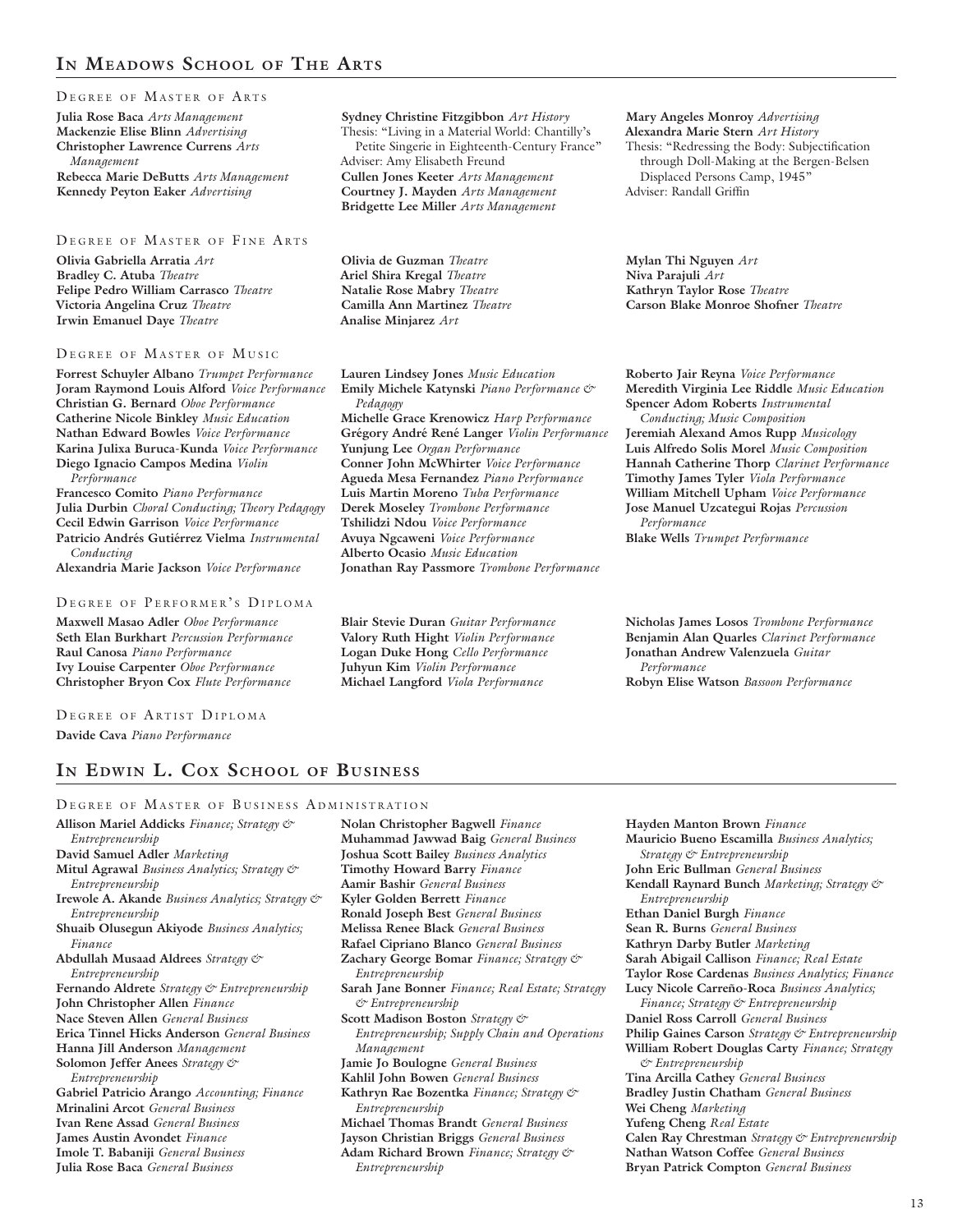**Mackenzie Erin Cook** *Management; Strategy & Entrepreneurship* **Jessie Lee Craft** *Marketing; Strategy & Entrepreneurship* **Sydney Marie Cucchiara** *General Business* **Fellipe Augusto Cunha** *General Business* **Christopher Lawrence Currens** *General Business* **Gabriela Marie Daniels** *Business Analytics; Finance* **Rebecca Marie DeButts** *General Business* **Brandon TreVaughn Dean** *Finance; Real Estate* **Brogan Ashley Dearinger** *Business Analytics; Management* **Peyton Gillet Dekker** *Finance* **Derek Wang Dellinger** *General Business* **Dolphus James Derry III** *General Business* **Akhil Ramesh Dewan** *Finance; Marketing* **Remington Nicholas Dewan** *General Business* **Shilpa Dewan** *Business Analytics; Finance* **Wadie Ann DiFrancesco** *Real Estate* **Brianna Michelle Danielle Dick** *Management; Strategy & Entrepreneurship* **Dylan J. Dickman** *Strategy & Entrepreneurship* **Crockett Drew DuBose** *Finance* **Yattender Rishi Dubey** *General Business* **David James Eads** *Business Analytics; Strategy & Entrepreneurship* **Ryan P. Echavarren** *General Business* **William Duke Edwards** *General Business* **Robert Maxwell Ehrlich** *Finance; Real Estate* **Elias Alfred Ellefsen** *Strategy & Entrepreneurship* **Jarrett Glenn Estess** *Finance* **Sarah Lauren Ferman** *General Business* **Charles William Fichtner** *General Business* **Stephen Gregory Fiedler, Jr.** *General Business* **Cameron Michael Ford** *General Business* **James Campbell Fort** *Marketing; Strategy & Entrepreneurship* **Jordan Tanner Frank** *Finance; Real Estate* **Taylor Grant Frank** *General Business* **Hahn Galloway Franklin-Mitchell** *Real Estate* **Kara Leonna Frison** *Strategy & Entrepreneurship* **Jackson Charles Fuller** *Real Estate; Strategy & Entrepreneurship* **Bradley Alexander Furst** *Finance* **Daniela Garcia Maltos** *Business Analytics; Supply Chain and Operations Management* **James A. Garnett** *General Business* **Bernardo Garza** *General Business* **Kathleen Marie Gaskins** *Management; Marketing* **Greta A. Gieseke** *General Business* **Alina Gilani** *Strategy & Entrepreneurship* **Christopher Alan Gilbert** *Real Estate* **Kasey Lynn Goedeker** *Marketing* **Hunter Stephen Goodwin** *Management; Strategy & Entrepreneurship* **Christopher John Grabinski** *Finance; Real Estate* **Erin James Granberry** *Real Estate* **Blanca C. Graves** *General Business* **James Reed Green** *General Business* **Conner Troy Greenspan** *General Business* **Ianelli Magdalena Guerra** *General Business* **Clayton Robert Harris** *Real Estate* **Mallory Jean Harrison** *Management; Marketing* **Laura Pacheco Hartman** *Business Analytics; Marketing* **Matthew Charles Hauck** *Strategy & Entrepreneurship* **Patrick Michael Dexheimer Hillyard** *General Business* **Jane Talley Hodges** *Finance; Strategy & Entrepreneurship* **Samuel Cangas Hodges** *Strategy & Entrepreneurship*

**Michael Brian Holder** *Finance; Strategy & Entrepreneurship* **Prescott Haig Holowink** *Finance* **Marion Lee Hudson** *Finance; Real Estate* **Kyle James Huston** *General Business* **Kathleen Marie Jamieson** *General Business* **Joana Jardon** *Finance* **Elizabeth Jimenez** *General Business* **Jennifer Anne Johnson-Hogue** *General Business* **Robyne Alexandra Mayfield Jones** *General Business* **Emily Kustoff Kahn** *Business Analytics; Management* **Thomas John Kalb, Jr.** *Finance* **Julian Lennon Kanombirira** *Strategy & Entrepreneurship* **Miles Christopher Kauffmann** *Finance; Management* **Cullen Jones Keeter** *General Business* **Craig Hilton Kennington** *Finance; Real Estate* **Matthew James Kiesel** *Finance* **Tyler Denton Kilby** *Business Analytics; Marketing* **Camille Asami Wasden Killian** *General Business* **Evan Michael Kizer** *Strategy & Entrepreneurship* **Timothy Connor Knoess** *Finance* **Kimberly Anne Konkel** *General Business* **Kali Marie Kopf** *Finance; Real Estate; Strategy & Entrepreneurship* **Jonathan Thomas Kotowski** *Finance* **Kristi Ann Kubosh** *General Business* **Sarah Nicole Larson** *Business Analytics; Finance* **Michael Alan Lawrence** *Strategy & Entrepreneurship* **Patrick Ray Leito** *Strategy & Entrepreneurship; Supply Chain and Operations Management* **Kathryn Elizabeth Lewis** *Strategy & Entrepreneurship* **Erika Sofia Liles** *General Business* **Patrick Wade Linzer** *Strategy & Entrepreneurship*  **Adam Noel Lowe** *General Business* **Zachary Vance Lyles** *Marketing* **Harini Madhira** *Strategy & Entrepreneurship* **Anand Shivashankaraiah Magadi** *General Business* **Bernabe Ignacio Maldonado** *Marketing; Strategy & Entrepreneurship* **Adele Malpert** *Management; Strategy & Entrepreneurship* **Madhuri Manjunath** *Business Analytics; Supply Chain and Operations Management* **Jennifer Katherine Mann** *General Business* **Shaheen Sadruddin Manohar** *General Business* **Charles Henry Mansfield** *Management; Strategy & Entrepreneurship* **Rachel Rene Marker** *General Business* **Jessica N. Martinez** *Management* **Ryan Paine Matiscik** *Finance; Strategy & Entrepreneurship* **Jardin Taylor May** *Marketing; Strategy & Entrepreneurship* **Courtney J. Mayden** *General Business* **Andrew Robert McCarthy** *General Business* **Barry Jerome McDonley** *General Business* **Glenn Carl McQuown** *General Business* **Robert William Meachum** *Real Estate* **Rodrigo Medina Vazquez** *Strategy & Entrepreneurship* **Ruan J. Meintjes** *General Business* **Matthew Hayden Meredith** *General Business* **Blake Andrew Miller** *Business Analytics* **Bridgette Lee Miller** *General Business* **Evan Michelle Miller** *Business Analytics; Marketing* **Morgan Deeann Mills** *Finance*

**Tyler Blaine Minnich** *Business Analytics; Finance* **Karubakee Mohanty** *Business Analytics; Supply Chain and Operations Management* **Yormanda Montiel Payares** *General Business* **Cole Bradford Morrison** *General Business* **Jennifer Davis Mueninghoff** *General Business* **Allison Kathleen Murphy** *Business Analytics; Strategy & Entrepreneurship* **William McCarthy Nabors** *Strategy & Entrepreneurship* **Pamela M. Nunez** *General Business* **David Larrick O'Hara** *Finance* **Silas O'Silas** *General Business* **Omongiade Gerald Okunsebor** *Finance* **Egheosa Tiffany Osawemwenze** *Finance* **Ryan Matthew Parker** *Strategy & Entrepreneurship* **Aulana Jade Marie Parrish** *Management; Real Estate; Strategy & Entrepreneurship* **Margaret Terrell Patterson** *Finance; Real Estate* **Cassie Christina Patton** *Business Analytics; Marketing* **William Reed Patton** *Finance; Real Estate* **Stefani De Aquino Paulinelli** *General Business* **Analia Perez-Solis** *Strategy & Entrepreneurship* **James Donald Perry** *Real Estate* **Matthew Christian Pettit** *Finance* **David Jeffrey Pikelny** *Business Analytics* **Stephen McCarthy Pitt** *Real Estate* **Julie Dickerson Pollok** *Marketing; Strategy & Entrepreneurship* **Heather Lynn Pondrom** *General Business* **Kate MacKenzie Potter** *Business Analytics; Marketing* **Katherine Anne Powell** *General Business* **Augustus Clayton Prickett** *Finance; Strategy & Entrepreneurship* **Frederick Richard Putnam II** *General Business* **Charlotte Ashley Raiford** *Marketing; Strategy & Entrepreneurship* **Suneetha Rajesh** *General Business* **William Dalton Ratelle** *Accounting; Finance; Real Estate* **Patrick Walsh Rea** *Finance* **Annabel Rose Reeves** *Finance; General Business* **Bryan R. Renahan** *Business Analytics; Marketing* **Elizabeth Lowrie Reniger** *General Business* **Joe Wesley Rhudy** *Strategy & Entrepreneurship* **Jordan Claire Rhyner** *General Business* **George McCulla Riviere** *Finance; Strategy & Entrepreneurship* **Alexandria Celine Rodgers** *Real Estate* **Kacy Karmenski Rodgers** *Real Estate* **Benjamin Reed Ryburn** *General Business* **Kathryn Elizabeth Saab** *General Business* **Maria Katrina San Diego** *General Business* **Kapil Sareen** *General Business* **Robert Zachary Sartin** *Accounting* **Kyle William Schanzer** *Accounting; Finance; Strategy & Entrepreneurship* **August Allan Scherer** *General Business* **Jeremy Michael Scott** *Marketing* **Alexus Clotilde Selio** *Business Analytics* **Joshua Robert Shackleton** *Business Analytics; Supply Chain and Operations Management* **Rohit Sharma** *General Business* **Jonathan Keith Siemens** *General Business* **David Saul Slifer** *Marketing* **Morgan Julia Slottje** *Finance; Real Estate; Strategy & Entrepreneurship* **George David Smallwood** *General Business* **Kadarius Cain Smith** *Real Estate; Strategy & Entrepreneurship* **Anne Lindsay Spivack** *Business Analytics; Real Estate*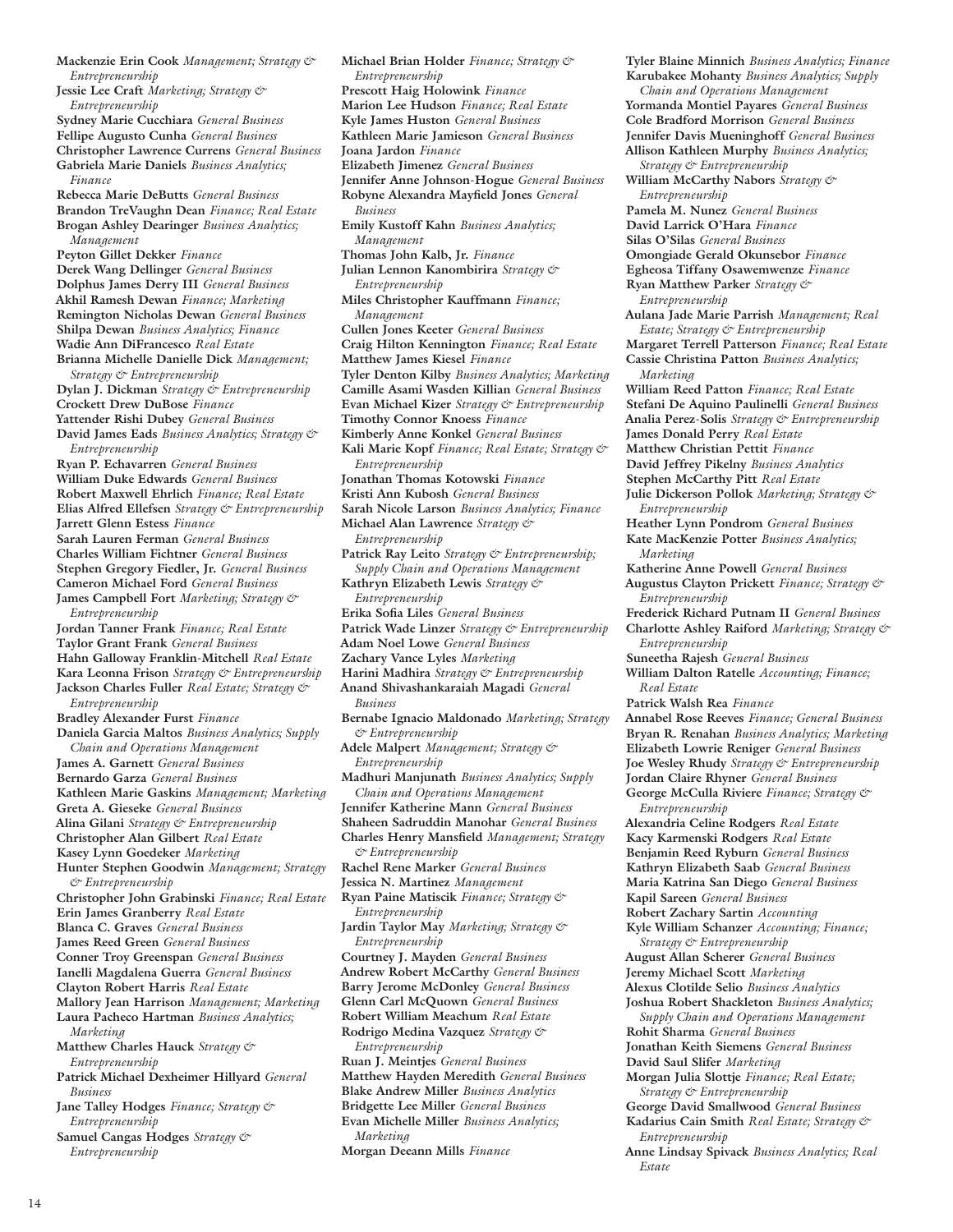**Sonjia Livingston Stanford** *Management; Strategy & Entrepreneurship* **Matthew Thomas Stankey** *General Business* **Logan Brian Stevens** *Real Estate* **Cody Ryan Stewart** *Finance* **Matthew Cotter Stimson** *General Business* **Shannon Carina Stovall** *Marketing; Strategy & Entrepreneurship* **Scott Warren Stretch** *Strategy & Entrepreneurship* **Tanvir Singh Suri** *Finance; Strategy & Entrepreneurship* **Deborah Leanne Szima** *General Business* **Christopher Ernest Tagudar** *Strategy & Entrepreneurship*

**Cole Frederick Taylor** *Business Analytics* **Michael Chase Thomas** *Real Estate*

### DEGREE OF MASTER OF SCIENCE IN ACCOUNTING

**Allyson Abbey Laura Catherine Allen Elizabeth Jo Alm Abigail Suzanne Armstrong Nicholas Avantino Gabriela Barcelos de Freitas Dominique Lynn Barna Madison B. Bender Aka Bla Roxane Benedicte M. Bile Romée Lisa Ashley Blokland Ian Robert Brenner Tyler Frank Burke Samuel Richard Carey Ssu Min Chen Katherine Victoria Colig Ryan Mark Conte Ann Gloria Copeland Candice Clare Cramer Catherine Marie Crocker Kathryn Nicole Crown Xiaochen Cui Jose Alberto Dapena Amy Lally Dement Kelsey Virginia Dunmire William John Eigenbrodt Andrew Jeremiah Ellis Jarett Fairbanks Nicholas J. Fontela** 

### DEGREE OF MASTER OF SCIENCE IN BUSINESS ANALYTICS

**Naina Agarwal Mahmoud Ahmad Jordan Lynn Anigian Carlos Alberto Arazoza Isak Thomas Wesley Arms Juveriya Naazlee Baig Rishav Basu Sanika Manik Birla Guiguine Bawuloyeli Bolomo Yuntong Cai Jingxuan Cao Ying Xin Francesca Chan Fanke Chen Yu Chen Yufei Chen Yuying Chen Nikhil Rahul Cherukuri Pooja Bhojraj Dasani Andrea De Leon Bijoy Devarajan Yi Dong Falomy Eugene Christopher Hagan Fontaine Chenliang Fu Shaifali Garg** 

**Preetham Thuluvanur Kurla Reddy** *Business Analytics* **Samuel Neal Tipton** *Finance* **Jadwiga Cecylia Tochowicz-Puchalska** *General Business* **Madalyn Ann Torrico** *Business Analytics* **Jack Thomas Towler** *Finance; Strategy & Entrepreneurship* **James Andrew Traeger** *Marketing; Strategy & Entrepreneurship* **Trent Trung Tran** *General Business* **Thomas Curran Tyng III** *Real Estate* **John Andrew Ufheil** *Management; Supply Chain and Operations Management* **Sirisha Vankireddy** *General Business* **Saichand Varanasi** *General Business*

**Kolby Tyler Vaverka** *Business Analytics; Strategy & Entrepreneurship; Supply Chain and Operations Management* **Anagha Vittal** *Business Analytics; Supply Chain and Operations Management* **Caroline Johnson Weir** *General Business* **April Willers** *General Business* **Caleb Augustus Williams** *Marketing* **Michael Ray Williams III** *Real Estate; Strategy & Entrepreneurship* **Matthew David Wilson** *General Business* **Dustin Paul Wing** *General Business* **Amelio Joesph Wright** *General Business* **Sibo Wu** *Finance* **Jonathan Hudson Yu** *Finance; Real Estate* **Ahmed Ali Zaidi** *General Business*

**Daniel James Fontenot Jackson Wyatt Forsey Adam Clark Goris David Conrad Haimbaugh Asha Nicole Hamaker Haley E. Hamilton Howard Walker Harris Carolina Adelaida Hernandez Robert Franklin Hillsley Abigail Lee Janszen Madison Clasina Johnson William John Jones Michael Paul Lasen Nicholas R. Leach Lawrence Liu Renjie Lu Jonathan Tighe Lundgren Tracy Maree Machado Kevin P. Martin Darah Margaret Mcilwain Carey Leslie McLean Luis Andres Mejer Katherine Mary Memoli Laily Shirin Mortazavi Anna S. Mugerditchian Carson Michael Myers Matthew Gabriel Nagy Julissa Negrete** 

**Andrew M. Ngo Parker Mackenzie Noell Aleeza Pasha Robert William Pickler Victoria Maye Plott Christina Ann Rainey Dylan Matthew Redig Cinthia Edith Resendiz Amanda Marie Rinnert Alexandra Rae Rosellini Jennifer Ross Rowland Connor Edward Runyan Travis James Sadler David Sanchez Claire Frances Smith Reed Andrew Stegall Yifan Sun Matthew S. Sutnick Coby Bijan Vida Samuel Keith Waken Lindsay Taylor Wallace Wanyuzi Wang Katherine Alice Witte Abigail Marie Wright Tianpeng Wu Steven Xue Sydney Ellen Young** 

**Madeline Nicole Garza Adam Kenneth Gex Daniel Steven Godde Leslie Alexandria Grover Jose Daniel Guerrero Roman James Collin Guidry Wenqi Guo Serin Herminio Gupta I-Hua Ho Yue Hu Yuchen Huang Weibin Huo Vandana Jain Ramesh Varma Jaldu Venkata Xiaoyu Ji Ashley Mallary Jurak Shruti Trimbak Kulkarni Roman Kurilo Hoi-Kei Lam Iker Larraza Christina A. Limbo Arielle Paris Lode Yuqi Luo AdhithyaVenkatesan Madhavan Ramsey Makhzoumi** 

**Allen Saju Mattam Sean Collin McCarty James Michael McDonough Yujie Meng Jiten Mistry Mariah Dianne Montero Himasri Mora Reddy Thu Anh Nguyen Serifat Adeola Odutola Enagnon Marina G. Emmanuelle Olonade Yuxuan Pang Colin Michael Petitt Jill Elizabeth Pfisthner Nikita Alexandrovich Potapov Filin Yan Qi Priyanka Raj Tanvi Rana Syed Hassan Raza Madison Shebly Reichling Amita Kaur Saini Hriday Ajay Sajnani Amrutha Satishkumar Yiqing Sha Spurti Shivalingaiah Harshvardhan Singh**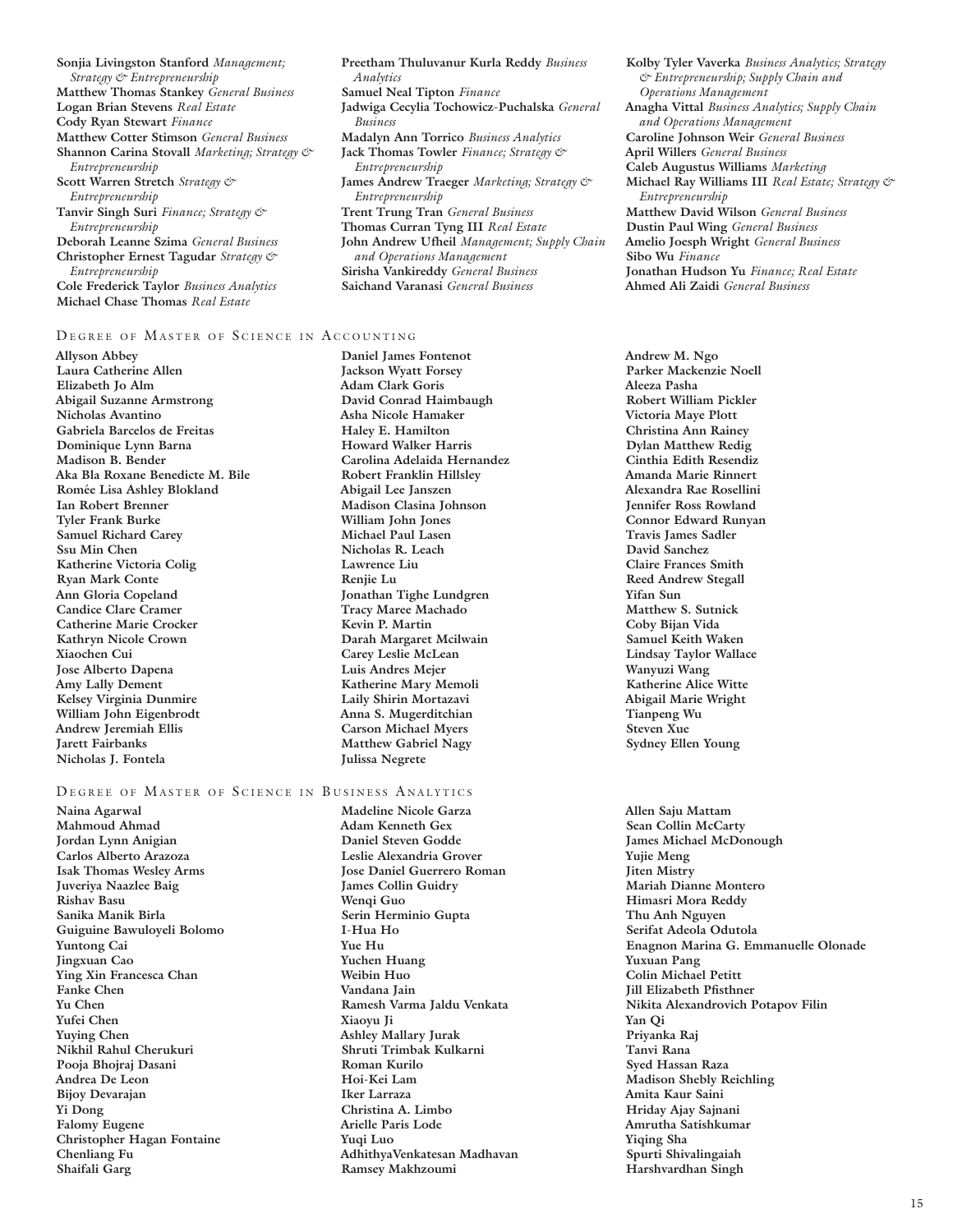**Timothy Christian Sitorus Srikanth Soma Logan James Storm Caitlyn Elizabeth Strachan Ling Sun Julio J. Suriano Siu Shi Brittany Leigh Thum Mark Jeffrey Valde Liana Luna Vallejo John Lawrence Vanderwey William Hall Van Mater** 

### DEGREE OF MASTER OF SCIENCE IN FINANCE

**Yusuf Alapan Brandon Neil Baijnauth Zachary James Bayless Alain Christian Bonvecchio Eric Michael Brown Grace Elisabeth Burnett Austin David Cain Nicholas Grant Christian Peyton Colby Chur Courtney Rene Colbert Matthias Dayton Conklin Lion Robert Forman Creel Spencer Roderick Crowl Alexandra Nicole DeGrouchy George Marcus DeLeon Cameron James Desonia Robert Ellis Donnell Hebah Essa Travis Woodford Fikejs Cole Tolbert Franklin John William Georgas Aylon Samson Gerrig Jared Thomas Gonzales** 

### DEGREE OF MASTER OF SCIENCE IN MANAGEMENT

**Franklin Okechukwu Agunanne Sean Kelly Logan Anderson Xiaonan Bian Juliane Marie Blevins Jasmine Giselle Brake Gabriel Basil Brown Natalia Ximena Caso Paru Chainy Michael Stocker Champine Catherine Olivia Cook Caroline Cox Cooper Peter James Cornetet Adam B. Corrigan, Jr. Robert Maximillian Cummins Darby Forrest Day Sophia Atiana DiGesualdo Taylor Cline Gabriel Arnulfo Javier Garza** 

**Juliette Isabel Vielhauer Wesley Alexander Vohs Xiangyu Wang Cecile Wiederkehr Kevin Robert Wolf Xuezhi Wu Yining Wu Qianying Yang Xiaochen Yang Yuxuan Yang SeungHun Yoon** 

**Nabeel Mostafa Haq Bradford Paul Hartje Samuel Tucker Heikkinen Jalen Christopher Hemphill Nicholas Stephen Infantino Olivia Anne Harris Jones Ghyslaine Kanyana William Cade Kimzey Lauren Murphy Kirkwood Mohit Krishnia Thomas Constantine Lee Joshua Valle Leonor Austin Parker Little Luther Amos Lockwood III Matthew Hays Lodwick Max Connor Lynch Jack Griffith McConnell Selena S. Medina Caroline Elizabeth Mulligan Mark Anthony Murillo Todd Matthew Murphy Benjamin Ryan Naftalis Loc Hoang Nguyen** 

**Charlotte Muriel Gerard Jacob Andrew Hall Daniela Hallal Steffi Miranda Jones Robert Clark King Jessica Lyn Kruebbe Daniel Roehm Lafferty John Adrian Larkin IV Dylan Robert Leston Spencer Nathaniel Luce Austin Jerol Magoun Adam Michael Malouf Blake Matthew Mazza Sutton Christopher Mills Francesca Terese Modoff Sophie Kay Petros Riley O'Shea Preston John Harrison Ray** 

**Chengsi Zeng Chenglin Zhang Hongmei Zhang Wenqian Zhang Yi Zhang Yixi Zhang Zihao Zhang Qian Zhao Xinpei Zhao Yiting Zhong Yumeng Zou** 

**Reece Carlyn Perrigin Olmstead Collins Ilhan Ozdil Jake Daniel Plantowsky Zhaorong Qi Riley Michele Ratcliffe Amanda S. Rodriguez Sagar Shah John Austin Shipp Paul Singh Sidhu Donik Smajli Braden Wesley Stringer Patrick David Sweeney Mason Alan Tasset Scott E. Taylor Vivian Jean Taylor Thanh Vi Tran Mason Tyler Tyndall Marjorie Caroline van de Bilt Zoe A. Wallis Sam Knight Welfelt Claire Elizabeth Wirtz Yuan Yao** 

**Jacob Edward Safee Allison Hope Scott Jasmine Eprana Smith Michael Thomas Stafford Daniel Suger Giono David William Tesone Ivan Krewsun Thamma Juliet L. Traylor Benjamin John Wandoff Katya Natalia Welch Lindsey Marie Whitmore George Paul Wiederecht Sydne Blayke Wiggins Thomas Edward Wilkins Carson Elizabeth Wolff Katherine Elizabeth Wright Isaac Yanez Colombe de Rouvroy** 

## **In Bobby B. Lyle School of Engineering**

### DEGREE OF MASTER OF ARTS

**Hope Elise Anderson** *Design and Innovation* **Jessica Marie Donnelli** *Design and Innovation* **Ramisa Faruque** *Design and Innovation* **Christina Jisu Hahn** *Design and Innovation* **Caroline Christine Harms** *Design and Innovation*

### DEGREE OF MASTER OF SCIENCE

**Gladys Adjoa Adjei** *Software Engineering* **Joshua Ahmed** *Systems Engineering* **Olutomiwa Olutoni Aiyegbusi** *Systems Engineering*

**Alejandra Hinojosa** *Sustainability and Development* **Emily Susan Hughes Armour** *Design and Innovation* **Li-Jung Lee** *Design and Innovation* **James Alain Ringer** *Design and Innovation*

**Marcus Paul Alfaro** *Telecommunications and Network Engineering*

**Levi H. Allen** *Manufacturing Management* **Joseph Alvarez Cortes** *Software Engineering* **Yiheng An** *Cybersecurity*

**Chaquora Quinterra Stukes S***ustainability and Development* **Erik Andrew van Bloemen Waanders**  *Sustainability and Development*

**Janay Oshaneka Barconey** *Software Engineering* **Matthew Brent Bartos** *Computer Science* **Melissa Bassignani** *Manufacturing Management* **Christopher Thomas Beard** *Systems Engineering* **Naomi Hannah Beltrand** *Software Engineering*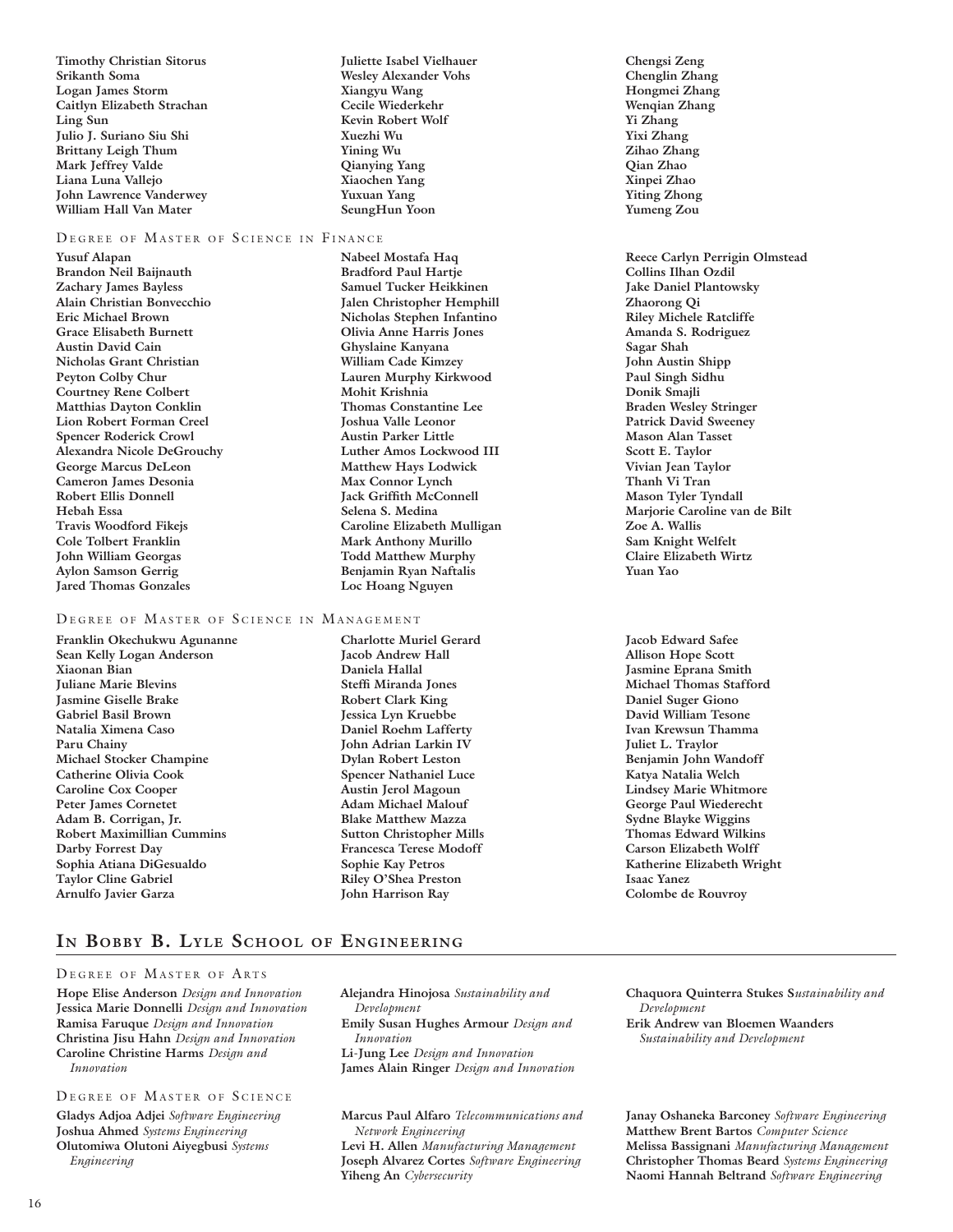**Amelia Rose Biggerstaff** *Software Engineering* **Elijah Blakemore** *Systems Engineering* **Andrew Crawford Bury** *Computer Science* **Linley Blazing Busby** *Software Engineering* **Liangchao Cai** *Computer Science* **Austin Howard Canter** *Computer Science* **Madeline Rose Caracappa** *Systems Engineering* **Angel De Jesus Castrellon** *Systems Engineering* **Michael Chau** *Systems Engineering* **Andrew Hans Chen** *Systems Engineering* **Nicholas Carlton Crothers** *Computer Science* **Sydney Marie Cucchiara** *Operations Research* **Angel Cuenca** *Cybersecurity*  **Evan O'neal Daniels** *Systems Engineering* **Eloy Deras** *Systems Engineering* **Rene Diaz** *Software Engineering* **Erin Jade Edwards** *Cybersecurity* **Michael Steven Ellis** *Software Engineering* **Faith Evans** *Manufacturing Management* **Nicole Frear** *Manufacturing Management* **Qing Gao** *Computer Science* **Aaron Joseph Garcia** *Systems Engineering* **Victoria Lynn Garcia** *Computer Science* **Shant Ghokasiyan** *Manufacturing Management* **Mallory Christene Gibson** *Manufacturing Management* **Matthew Harrison Grant** *Manufacturing Management* **Christopher David Hard** *Software Engineering* **Ryan L. Hayes** *Systems Engineering* **Joshua Miles Haynes** *Manufacturing Management* **Corey Henry** *Software Engineering* **Juan Hernandez** *Software Engineering* **Nathaniel Scott Hites** *Computer Science* Thesis: "Human Trafficking and Machine Learning: A Data Pipeline From Law Agencies to Research Groups" **Chase Patrick Hoover** *Manufacturing Management* **Jameria Howard** *Manufacturing Management* **Yifan Hu** *Computer Science* **Dennison Iacomini** *Systems Engineering* **Jennifer Marie Johnson** *Systems Engineering*

**Peter Young Jae Kim** *Systems Engineering* **John Weston Kuykendall** *Manufacturing Management* **Landon Jacob LaBrier** *Manufacturing Management* **Ryan Christopher Lamar** *Systems Engineering* **Bradley Larson** *Telecommunications and Network Engineering* **Nathan John Larson** *Software Engineering* **Matthew H. Lee** *Computer Science* **Mengyuan Li** *Software Engineering* **Matthew Dennis Lindgron** *Manufacturing Management* **Matthew Lohec** *Manufacturing Management* **Liam John Francis Lowsley-Williams** *Computer Science* **Benson Mathew** *Software Engineering* **Nicholas Elliott Maxwell** *Systems Engineering* **Zhentao Mei** *Systems Engineering* **Avery Hardin Mercurio** *Operations Research* **Leah Meza** *Cybersecurity* **Hongyu Miao** *Computer Science* **Reese William Miller** *Manufacturing Management* **Trevor Kyle Mosty** *Manufacturing Management* **Jakob Benjamin Mueller** *Software Engineering* **Daniel Muggeo** *Software Engineering* **Sujan Mulepati** *Software Engineering* **Raji Nair** *Cybersecurity* **Hilton T. Nguyen** *Manufacturing Management* **Tu Nguyen** *Systems Engineering* **Harrison Stirling Noble** *Computer Science* **Andrew Christopher Nolan** *Manufacturing Management* **Mallory Anne Norman** *Manufacturing Management* **Noble Nwankwo** *Systems Engineering* **Umar Abiola Odulaja** *Systems Engineering* **Beatriz Olvera** *Systems Engineering* **Deep Pandey** *Cybersecurity* **Austin Penney** *Systems Engineering* **Garren Ross Polson** *Manufacturing Management*  **Ethan Charles Potthoff** *Computer Science*

**Ryan Stark Purdy** *Manufacturing Management* **Briana Quinonez** *Manufacturing Management*

**Victoria Frances Radovic** *Manufacturing Management*

**Khoushik Rajapandian** *Computer Science* **Sai Prakash Rao Rajendra** *Cybersecurity* **Miranda Morgan Reece** *Systems Engineering* **Derrick Riddle** *Manufacturing Management* **Benjamin Javier Saldivar** *Systems Engineering* **George Russell Sanders** *Systems Engineering* **Garrett Howard Schick** *Manufacturing Management*

**Cole Robert Sheridan** *Manufacturing Management*

**Landon Murray Simonsen** *Manufacturing Management*

**Joshua Andrew Smith** *Manufacturing Management*

**Emily Snyder** *Manufacturing Management* **Seth Souza** *Telecommunications and Network Engineering*

**Nathan Kannaiah Srirama** *Computer Science* **David Harrison Stark** *Manufacturing Management*

**Andrew Brian Steed** *Manufacturing Management* **Thomas Nicholas Stivala** *Manufacturing Management*

**Dillon Ray Stubbs** *Manufacturing Management* **Justin Frederick Stubbs** *Systems Engineering* **James Tanner** *Manufacturing Management* **Shanthala Kuravangi Thammaiah** 

*Telecommunications and Network Engineering* **Charles Muya Theuri** *Manufacturing Management*

**Victor Manuel Trujillo, Jr.** *Systems Engineering* **Carlos Juarez Vizcaino** *Telecommunications and Network Engineering*

**Nicholas Scott Vu** *Systems Engineering*

**Vi Thuy Vu** *Systems Engineering*

**Troy Raymond Walker** *Cybersecurity*

**Braden Alexander Wallace** *Software Engineering*

**Adam Gregory Ward** *Manufacturing Management*

**Michael Ryan Whitmore** *Systems Engineering* **Alexander Winter** *Systems Engineering* **Samuel Andrew Wirfel** *Systems Engineering* **Zhongjie Wu** *Computer Science* **Kramer Young** *Systems Engineering* **Yuanchun Zhao** *Computer Science*

## DEGREE OF MASTER OF SCIENCE IN CIVIL ENGINEERING

**Juan Pablo Gomez Omongiade Gerald Okunsebor** 

**Benjamin Joseph** *Systems Engineering* **Richie Kakkanatt** *Manufacturing Management*

**Ameera Khan** *Software Engineering*

DEGREE OF MASTER OF SCIENCE IN DATA ENGINEERING **Joseph Di Liello**

## DEGREE OF MASTER OF SCIENCE IN ELECTRICAL ENGINEERING

**Nishant Arunan Jesus Alejandro Avendano Bolivar**  Thesis: "The Transport of Acoustic Energy at Two-Dimensional Material Interfaces"

**Yuan Liu Steven David Lively** Thesis: GOLIGHTLY: A GPU Implementation of the Finite-Difference Time-Domain Method"

DEGREE OF MASTER OF SCIENCE IN ENGINEERING MANAGEMENT

- **Khalid Faleh J. Alsirhani Brian James Andrews, Jr. Sydney Lyn Bailey Armando Andrés Benard Balderrama Raquel Juliet Byers Evan Laurence Cohen Hayden Parker Costa Rebekah Covey**
- **Alisha Dhakal Francis Dinh Angela Duran Lauren Ennis Areliz Marie Esquilin Vargas Danielle Raissa Moukam Fansi Austin Flickinger Colton Garner Cristina Maria Gutierrez Caban Mathew Dennis Hearne**

**Furqan Parupia Carlin Marie Willard** 

**Alejandro Herrera Megan Clifford Hughes Kingsley Ike Davaughn Jackson George E. Judkins Sachin Deepak Kulkarni**  *++* **Wyatt Beauvais Langston Adrian Antonio Leos Cedric D. Mays Julian Clyde McVay** 

17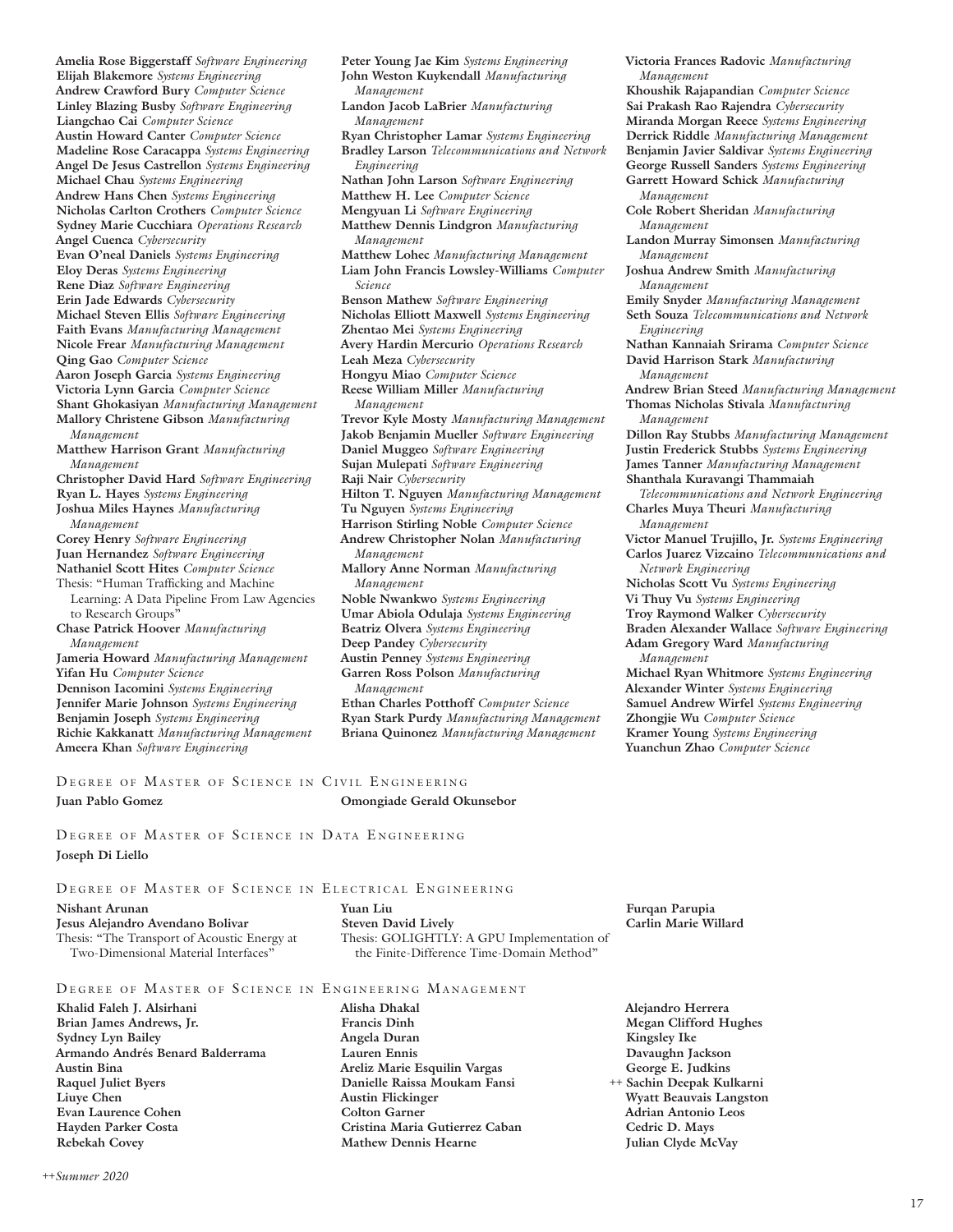**Andrew Michael Mulhausen Erick Munoz Anish Jalpesh Patel Parker Allen Pennington Michael Thomas Raftelis** 

**Tyler Rup Areeb Shaikh Jacob Alan Thompson Joel Greer Wack TeAndrea Wimbley** 

**Victoria Yvonne Wright Celeste Kelly Zenkner Amber Allana Zuehl** 

DEGREE OF MASTER OF SCIENCE IN ENGINEERING ENTREPRENEURSHIP **Ethan Robert Lux** 

DEGREE OF MASTER OF SCIENCE IN ENVIRONMENTAL ENGINEERING

| Zhengang Lou                  |
|-------------------------------|
| Prosper Makhanya              |
| <b>Holly Marie McCuistion</b> |

**Julia I. Nolan Gloria Ruiz** 

**Zhaorui Wang Kuo Yao** 

DEGREE OF MASTER OF SCIENCE IN INFORMATION ENGINEERING MANAGEMENT

### **Robert Graham Thomas**

### DEGREE OF MASTER OF SCIENCE IN MECHANICAL ENGINEERING

**Shide Bakhtiari**  Thesis: "A Microfluidic Dielectric Spectroscopy System for Characterization of Biological Cells in Physiological Media" Adviser: Ali Beskok

**Laura Madison Bell Se'Vaughn Carter Patrick Michael Dexheimer Hillyard** 

**Mostafa Hooman Anna K. Puterbaugh An Quoc Tran** 

## **In Annette Caldwell Simmons School of Education and Human Development**

### DEGREE OF MASTER OF ARTS IN DISPUTE RESOLUTION

| Laura E. Countryman        | Stephen James Flynn | <b>Todi Rae Murad</b> |
|----------------------------|---------------------|-----------------------|
| <b>Brittany Courteau</b>   | Stephanie Inda      | Ann Plat              |
| <b>Samuel Poage Dalton</b> | Monica Motefakker   | Dylan Mehdi Rafaty    |
|                            |                     |                       |

**Emily Katherine Kane Blanca L. Meade** 

### DEGREE OF MASTER OF BILINGUAL EDUCATION

**Marisa Candelas Alonso Karina Patricia Carcamo** 

### DEGREE OF MASTER OF EDUCATION

**Kerry Lynn Arrington** *Urban Educational Leadership* **Sahur Augsteen** *Urban Educational Leadership* **Behnaz Bahrampour Reagan Bazarsky Jane Lindsey Bellamy Alice Emily Bodell Jessica Paige Borne** *Higher Education* **Audrey Catherine Bramlett Lacey Jean Breaux** *Educational Leadership* **Shawnette Bryant** *Urban Educational Leadership* **Julia Anne Buckley Audrey Ellen Buczko Amelia Zarate Cardenas** *Urban Educational Leadership* **Ricardo Antonio Cardona Amie Kathryn Carlisle** *Educational Leadership* **Isaiah Jay Carter** *Urban Educational Leadership* **Kayley Elizabeth Carter** *Higher Education* **Alex Jerome Caston** *Higher Education* **Anais Amy Childress** *Urban Educational Leadership* **Jackson Fuller Cole Tate Cristine Connors Jordan T. Darrisaw Maria del Pilar Davila Lopez** *Urban Educational Leadership* **Courtney Davis Anthony Paul de Bruyn** *Higher Education* **Sharlene Kaitlin Dunleavy Maxwell Fischer Maria del Carmen Gonzalez Flores Joseph Francis** *Urban Educational Leadership* **Samantha Jean Smith Frank Tracey Freeman** *Urban Educational Leadership*

**Emily McClain Fuller Kathleen Stone Gauntt Sophie George Mary C. Gonzalez** *Urban Educational Leadership* **Luis Antonio Gonzalez-Nunez** *Urban Educational Leadership* **Lauren Griffith** *Higher Education* **Fanny Eloisa Guillen** *Urban Educational Leadership* **Jasmine M. Harris** *Urban Educational Leadership* **Ella Janeane Hasty Patrick Hellman** *Urban Educational Leadership* **Christopher Hendricks II** *Urban Educational Leadership* **Veronica Rubalcava Hernandez** *Urban Educational Leadership* **Jason Changjie Hu John Andrew Johnson** *Urban Educational Leadership* **Candace Joiner Jones Zohra Charaniya Kasmani Gary Stephen King II Nicole Kurtz Carl Asher Larson Gary W. Lazard, Jr.** *Higher Education* **Sydney Loutit** *Higher Education* **Shirin Elizabeth Mansoori Estibaliz Matulewicz Veronica Angelica McLean Cristal Amayrani Mendez** *Higher Education* **Maria Isabel Monsalve Kaci Michelle Morgan** *Urban Educational Leadership* **Melinda Moser Hannah Eliza Navarro** 

**Julia Elizabeth Scolapio Mariana Elizabeth Tejada** 

**Aishwarya Neupane Victor John Norris** *Higher Education* **Fazilat Notta Nicole Rene O'Dell Cindy Parra Nikunj Devang Patel Brianna Daune Pemble Debra Michelle Pike** *Urban Educational Leadership* **Frances Jean Pineda** *Urban Educational Leadership* **Cieria Renee Poland Victoria Powell** *Urban Educational Leadership* **Thea Madison Ramsey Emily Victoria Rasch** *Higher Education* **Dee Ann Kuykendall Rath Virginia Maria Ridley Janeth Rios** *Urban Educational Leadership* **Sarah Hicks Roberts Josefina Estrellita Rodriguez** *Urban Educational Leadership* **Alexandra Nichole Rutherford Tionna Ryan Samira Salva Rosa** *Urban Educational Leadership* **Ricardo M. Sanchez** *Urban Educational Leadership* **Ricardo Jose Sanchez Castillo** *Urban Educational Leadership* **Claire Schweiker Lauren Ashleigh Searway** *Higher Education* **Alyssa Simpson Irma Gonzales Skaggs Victoria Marie Slosted Ivy Annette Smith**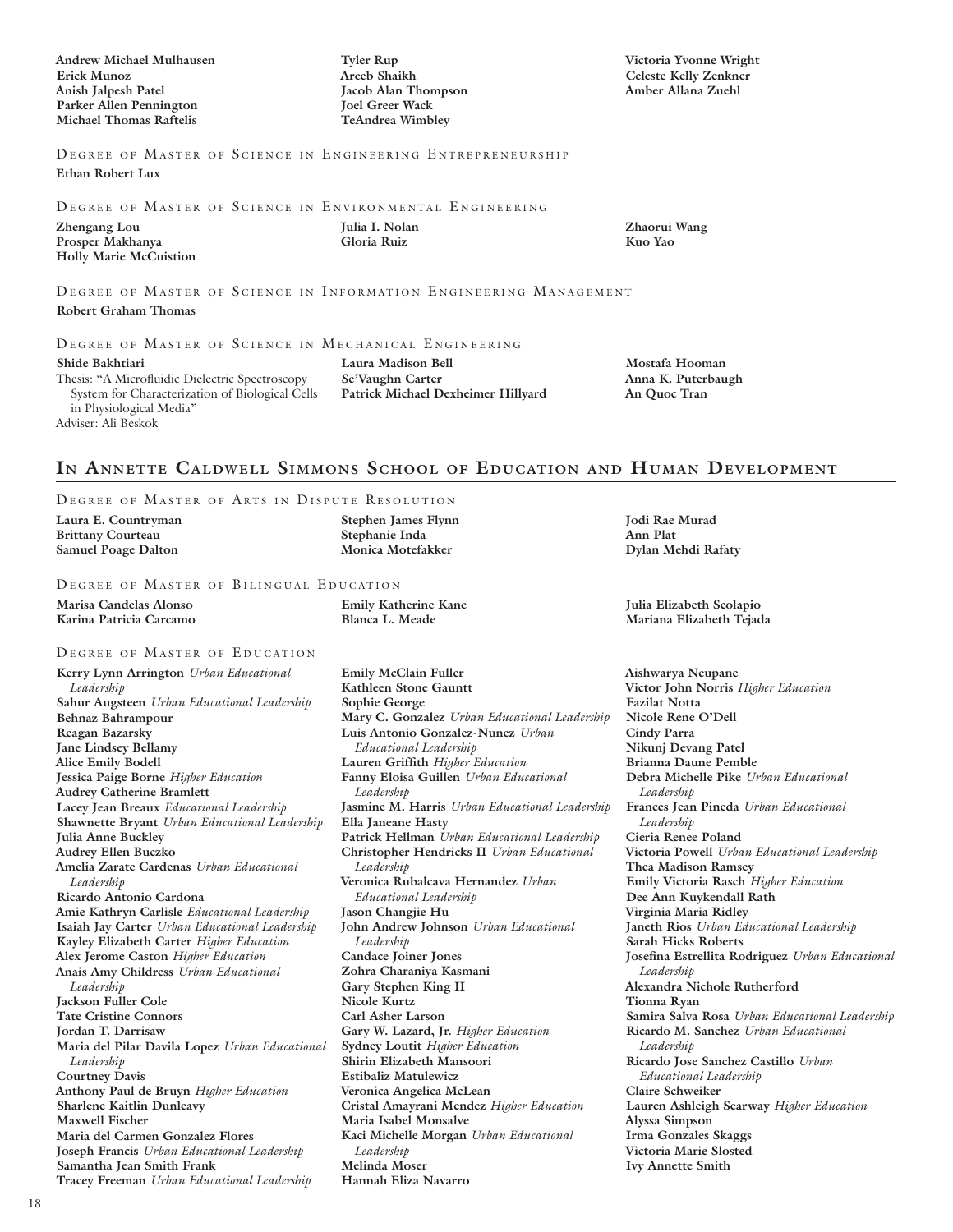**Nellie Elizabeth Soto-Morales Kendra Lessett Spears Melissa Katherine Strom** *Urban Educational Leadership* **Adrienne Gabrielle Thacker** 

### DEGREE OF MASTER OF LIBERAL STUDIES

**Michael Joseph Blazin Mandy T. Graham Ar'mani Laighton Nathaniel Johnson Gaston Lamascus** 

### DEGREE OF MASTER OF SCIENCE IN COUNSELING

**Claudia Carballal Benaglio Ciara Marie Billman James Edward Brady Eric Buhrfeind Chastity Carrillo Stephen Carson Rebacca Chia** 

### DEGREE OF MASTER OF SCIENCE IN SPORT MANAGEMENT

**Matthew Barbosa Marcus Carr Cayla Joelaine Eckenroth Reeves Elliott Eddins Mary Catherine Ellis** 

**Delano Marcel Robinson, Jr. Elizabeth Rajo Sankarsingh Kimberly Wilkes Selby Zach Steinberg** 

*Leadership*

*Leadership* **Jennifer Tomkinson Madison Victoria Viladevall** 

**Jeanine Courtney Thomas** *Urban Educational* 

**Alejandra Tiburcio** *Urban Educational* 

**Jordan Estelle Combs Katelyn Mae Godsey Kristine Elizabeth Keller Jacqueline Lee Abigail Lynn Mather Sarah Ellen Mladenka Melody Michelle Nemeth** 

**Caden Michael Ford Konnor Halteman Kurtis P. Hawn Emily Coker Mann Maya Lynne McRaven** 

### DEGREE OF MASTER OF SCIENCE IN HEALTH PROMOTION MANAGEMENT

**Erika Aviles Mohamed Ali S. Bani Sergio Andres Collado Lauren Ashley Condon** 

### **Diamond M. Dobbins Gabriella Elliott Daniela Eugenia Garcia Olga Janeth Gonzalez**

CERTIFICATE OF ADVANCED GRADUATE STUDIES

**Carl Darnell Brown, Jr.** *Liberal Studies*

### **The Guildhall at SMU, Linda and Mitch Hart eCenter**

### CERTIFICATE IN DIGITAL GAME DEVELOPMENT

**Manav Agrawal** *Specialization in Software Development* **Kamuela Kekoa Ahuna** *Specialization in Software Development* **Jacob Asofsky** *Specialization in Software Development* **Taylor Becknauld** *Specialization in Art Creation* **Darren Lawrence Bucey** *Specialization in Art Creation* **Daoqing Chen** *Specialization in Art Creation* **Yu Chen** *Specialization in Software Development* **Bradley J. Christensen** *Specialization in Software* 

- *Development* **Arjun Mahesh Devappa** *Specialization in Software*
- *Development*
- **Casher C. Dowell** *Specialization in Software Development*
- **Lauren Alyssa Dube** *Specialization in Art Creation*
- **Julian Green** *Specialization in Art Creation*
- **Yueming Hu** *Specialization in Software Development* **Xuanchi Huang** *Specialization in Art Creation* **Qiming Jing** *Specialization in Art Creation* **Connor Johnson** *Specialization in Level Design* **Timothy Kawamoto** *Specialization in Software Development* **Mohammad Ali Kedwaii** *Specialization in Software Development* **William Joseph Kuykendall** *Specialization in Art Creation* **Changhao Li** *Specialization in Software Development* **Jiazhi Liang** *Specialization in Level Design* **Dakota Joseph Loupe** *Specialization in Level Design* **Xiaorui Ma** *Specialization in Art Creation* **Rebecca Lorraine McManamy** *Specialization in Level Design*

**Joseph Dylan Messina** *Specialization in Software Development*

### DEGREE OF MASTER OF INTERACTIVE TECHNOLOGY

**Manav Agrawal** *Digital Game Development - Software Development* Thesis: "ManavMaker: A 2D Platforming Level Editor and Mario-style Platforming Game"

**Kamuela Kekoa Ahuna** *Digital Game Development - Software Development* Thesis: "World Generation Using Constrained Wave Function Collapse"

**Zachary Charles Waddell** *Higher Education* **Devon Fiona Wall** *Urban Educational Leadership* **Jade Denee' Webb** *Higher Education* **Leslie Anne Weber Morgan Winnie** *Higher Education* **Ashley Marie Yakopec** 

**Matthew Stilson Richard G. Urquhart Jacqueline Diane Van Over** 

**Shelby Sarah Richard Brianne Arrielle Rodgers Benjamin Carl Schmidt Nicole Claire Stock Ryan Blaine Taylor Victoria Zhang** 

**Matthew James Nichols Matthew Koele Rosato Breanna Sorensen Quentin Henricus van der Lee** 

**Elizabeth Landry Holmes Natalie Lynn Smith Merrit Elizabeth Stahle** 

**Kaela O'Neill** *Specialization in Software Development* **Yiheng Pan** *Specialization in Software Development* **Zhaowen Peng** *Specialization in Art Creation* **Zhenyi Qian** *Specialization in Art Creation* **Julia Austin Sarah Redden** *Specialization in Level Design* **William Ernest Santos** *Specialization in Level Design* **Prathyaksh Subramanian Kaushik** *Specialization in Software Development* **Meredith C. Tempio** *Specialization in Art Creation* **Zuozhou Wang** *Specialization in Level Design* **Daniel Davis Willborn** *Specialization in Level Design* **Ian C. Wright** *Specialization in Art Creation* **Linxuan Wu** *Specialization in Level Design*

**Fucheng Yang** *Specialization in Art Creation* **Junyi Zhang** *Specialization in Level Design*

### **Hichan An** *Digital Game Development - Production*

Thesis: "The Relationships between Player Motivation, Engagement, Genre Preferences, Commitment, and Performance in Runeterrarelated Games"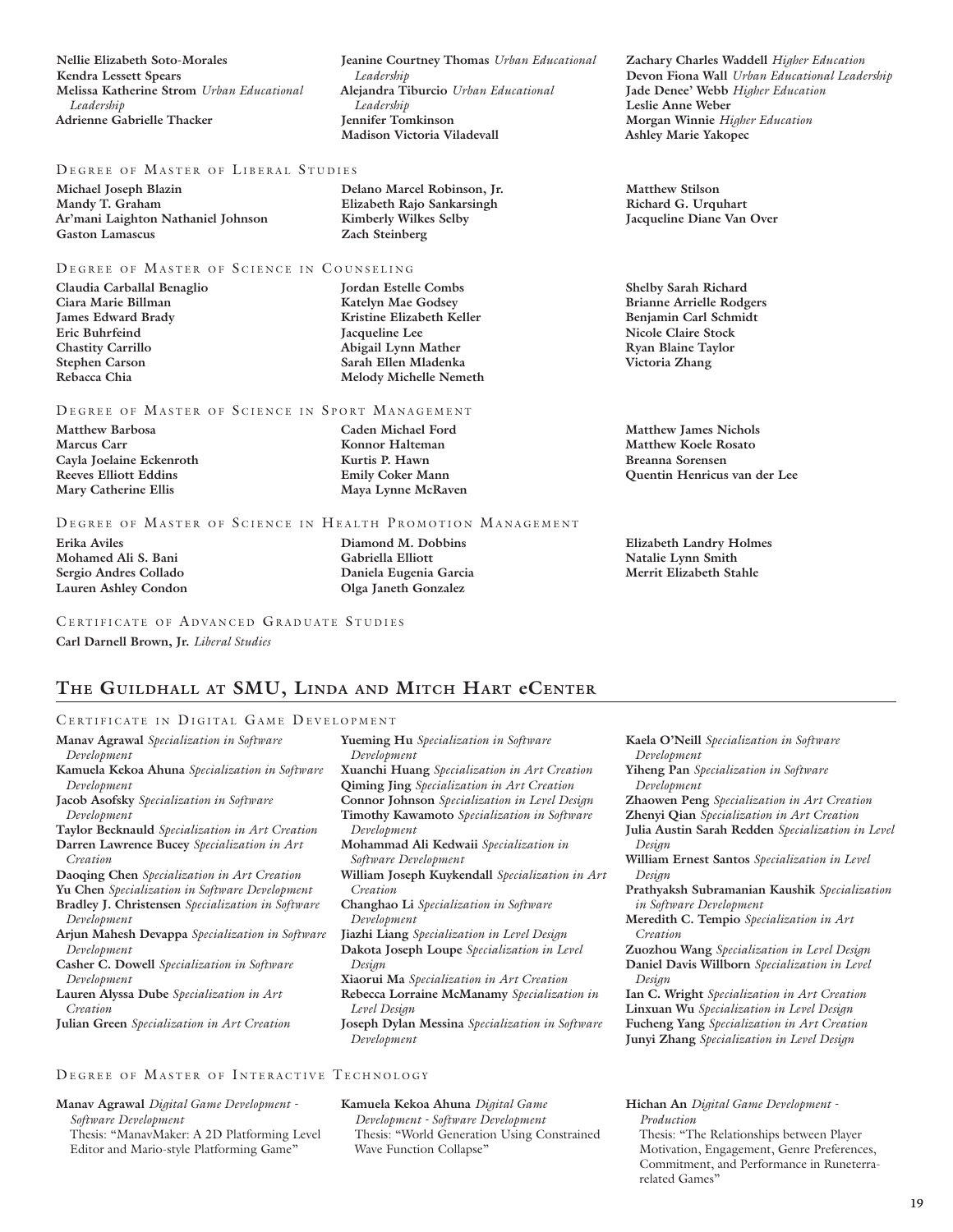**Jacob Asofsky** *Digital Game Development - Software Development* Thesis: "Utilizing Variable-Population Genetic Algorithms for Game Balance Testing" **Yuxuan Bai** *Digital Game Development - Production* Thesis: "The relationships between personality, player motivation, and content purchases in Free-to-play business models of the U.S. and China markets" **Taylor Becknauld** *Digital Game Development - Art Creation* Thesis: "The Stylization of Past and Future" **Daoqing Chen** *Digital Game Development - Art Creation* Thesis: "Destruction Effect with Building Generation" **Yu Chen** *Digital Game Development - Software Development* Thesis: "Extracting AI Personality from AI Behaviors Using Particle Swarm Optimization and Artificial Psychosocial Framework" **Bradley J. Christensen** *Digital Game Development - Software Development* Thesis: "Multithreaded Entity-Component-System Engine and Game Architecture" **Alexander R. Crovella** *Digital Game Development - Level Design* Thesis: "Guiding Players Using Visual Composition" **Ileana Dascalu** *Digital Game Development - Production* Thesis: "Do Learning Style, Openness to Diversity, and Engagement with an Action-Adventure Game Impact a Player's Decision to Learn More about a Game's Cultural Setting(s)?" **Arjun Mahesh Devappa** *Digital Game Development - Software Development* Thesis: "2D Convex Polygon Softbody Physics System" **Casher C. Dowell** *Digital Game Development - Software Development* Thesis: "Procedural Generation of an Aged World Using Perlin Noise" **Julian Green** *Digital Game Development - Art Creation* Thesis: "Marine Building Recreation and Destruction" **Yueming Hu** Digital Game Development - Software Development Thesis: "Real-time Ray-traced Caustics" **Xuanchi Huang** *Digital Game Development - Art Creation* Thesis: "Rise and Fall of Ta Prohm"

- **Qiming Jing** *Digital Game Development Art Creation* Thesis: "Organic Destruction and Sci-fi Robot Transformation" **Connor Johnson** *Digital Game Development - Level Design* Thesis: "Applying a Quantitative Framework to Affect Pacing in FPS Games" **Timothy Kawamoto** *Digital Game Development - Software Development* Thesis: "Procedural Content Generation for a 2D Platformer" **Mohammad Ali Kedwaii** *Digital Game Development - Software Development* Thesis: "Skeletal Animation System and Editor with Inverse Kinematics"
- **Changhao Li** *Digital Game Development Software Development*
- Thesis: "Group Pathfinding in an RTS Game" **Jiazhi Liang** *Digital Game Development - Level Design*
- Thesis: "Best Practices: Conveyance by Using Dynamic Environment"
- **Dakota Joseph Loupe** *Digital Game Development - Level Design*
- Thesis: "Best Practices for Melee and Ranged Combat"
- **Xiaorui Ma** *Digital Game Development Art Creation*
- Thesis: "Vehicle transformation and destruction" **Rebecca Lorraine McManamy** *Digital Game Development - Level Design*
- Thesis: "Best Practices for Teaching History Through Video Games"

**Joseph Dylan Messina** *Digital Game Development - Software Development* Thesis: "Real-Time Digital Signal Processing and

- Audio Synthesis Using C++ and Wwise" **Kaela O'Neill** *Digital Game Development - Software Development* Thesis: "Managing Smart Behavior: Simulating Social Village Life Using Utility-Driven Decisions"
- **Yiheng Pan** *Digital Game Development Software Development*
- Thesis: "Simulating Player Squads in an MMO Boss Raid"
- **Zhaowen Peng** *Digital Game Development Art Creation*

Thesis: "Procedural Tang Dynasty Building with Dynamic Season"

**Zhenyi Qian** *Digital Game Development - Art Creation* Thesis: "Dynamic Fantasy Environment"

- **Julia Austin Sarah Redden** *Digital Game Development - Level Design* Thesis: "Best Practices in the Use of Conditioned Phobic Objects on Player Tension Responses in Horror Games" **William Ernest Santos** *Digital Game Development - Level Design* Thesis: "Best Practices for Guiding Players Through the Critical Path Using Leading Lines" **Brooke Eveleth Smith** *Digital Game Development - Production* Thesis: "The Relationship Between Goal Orientation, Self-Efficacy, and Player Commitment in World of Warcraft" **Prathyaksh Subramanian Kaushik** *Digital Game Development - Software Development* Thesis: "Cascaded Shadow Mapping with Percentage Closer Filtering" **Meredith C. Tempio** *Digital Game Development - Art Creation* Thesis: "Iglesia de San Salvador de Valdedios in a Fantasy Setting" **Zuozhou Wang** *Digital Game Development - Level Design* Thesis: "How to Make Resource Management Fun and Challenging in Survival Games" **Daniel Davis Willborn** *Digital Game Development - Level Design* Thesis: "Best Practices for using Props and Embedded Narrative to guide the player." **Linxuan Wu** *Digital Game Development - Level Design* Thesis: "Best Practice: Using Lighting and Color to Affect Player Tension" **Fucheng Yang** *Digital Game Development - Art Creation* Thesis: "Elemental Creature Design and Modeling' **Michael Luke Young** *Digital Game Development* 
	- *Production* Thesis: "Do Learning Styles and Goal

Orientations Influence How Much Engagement Players Derive From Mechanics in Games With Emergent Narratives?"

- **Bo Yuan** *Digital Game Development Art Creation* Thesis: "Modular Asian Sci-Fi Environment"
- **Junyi Zhang** *Digital Game Development Level Design*

Thesis: "Best Practice for Stealth Encounter Design"

## **In Research and Graduate Studies**

DEGREE OF MASTER OF SCIENCE IN DATA SCIENCE

**Helene Barrera Jacob J. Brionez Adam Joseph Canton Daniel Ivan Crouthamel Justin James Ehly Linda Eliasen Brian Gaither Ana Elsa Glaser** 

**Benjamin Goodwin Jake Patrick Harrison Allen Miller Nicole Marie Norelli Babatunde John Olanipekun Ting-Hsuan Pai Sanjay Devdasan Pillay Kumaraiah Pradeepkumar** 

**Fabio Javier Savorgnan Sanchez Alexander Kwaku Sepenu Venkata Leela Maruthi Ganesh Vanga Xiaolan Wu Mingyang Nicholas Yu Zachary Brandon Zaiken**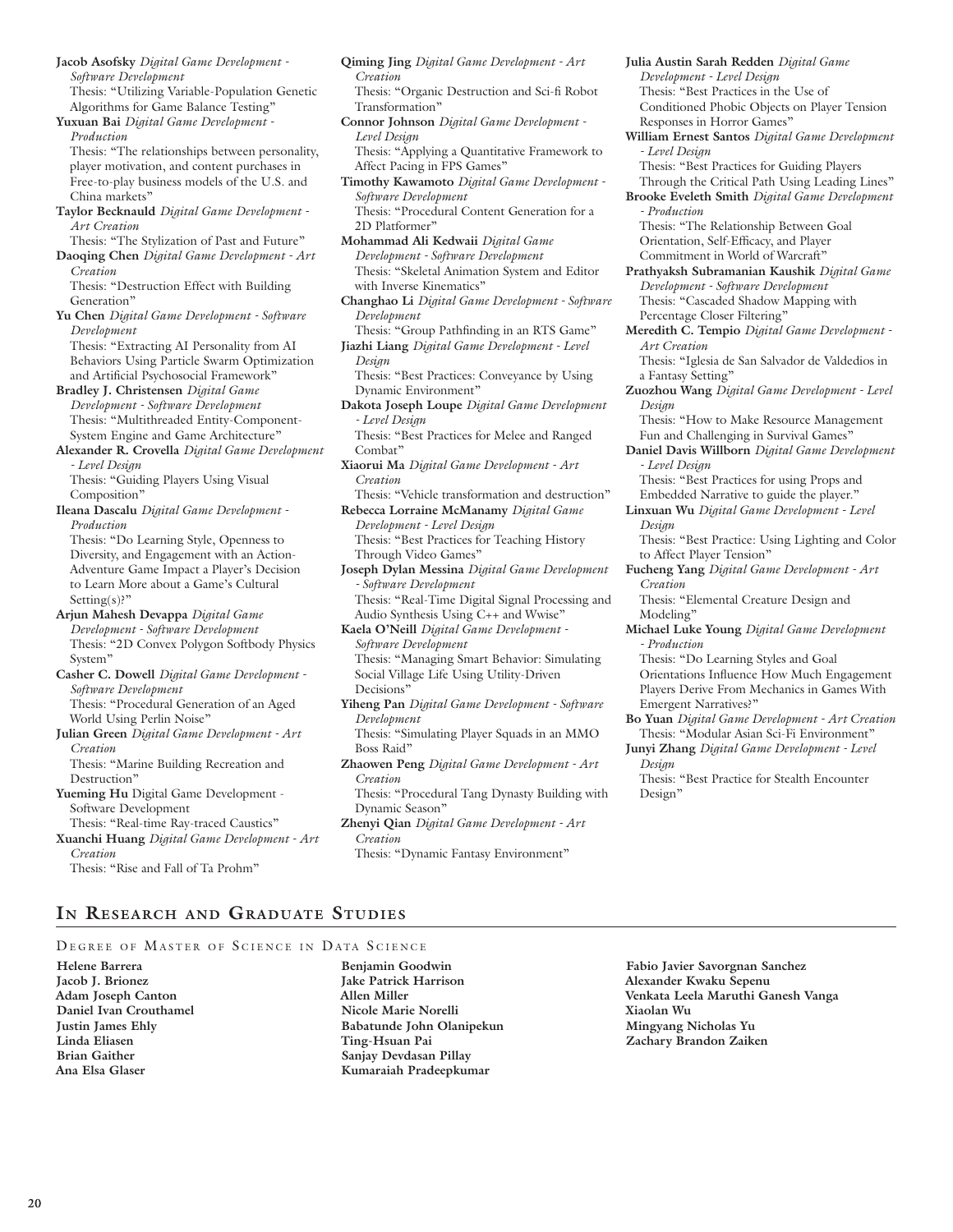DEGREE OF BACHELOR OF ARTS **Maxwell Noah Abe** *Political Science* **Alexandra Abud** *Psychology* **Teresa Acosta** *Biological Sciences; Human Rights* **Katy V. Aguilar** *Spanish* **Nazdar Sadik Al-Musawe** *Biological Sciences* **Victoria M. Amen** *English with a Creative Writing Specialization* **Lauren Alexandra Anderson** *World Languages - French* **Hannah Elisabeth Andrews** *Biological Sciences* **Benjamin Dennington Archie** *Psychology* **Barbara Isabella Arcobelli** *World Languages - Italian* **Dominic L. Arzon** *Political Science* **Jaeden Todd Southerland Bailey** *Markets and Culture* **Bethany Dena Bass** *Human Rights; Political Science; Sociology* **Isabelle Bates** *International Studies; World Languages - French* **Claire Catharine Benson** *Economics; Political Science; Public Policy* **Zella Rose Bergman** *Psychology* **Ira Bhat** *Psychology* **Hana Janine Bieling** *Sociology* **Sylvia Georgeann Bloom** *English with a Creative Writing Specialization* **Jaza Sinai Bojorquez** *Psychology* **William Franklin Michael Bonderer** *Biological Sciences* **Ryan Graham Booth** *Political Science* **William Curtis Boyce, Jr.** *English; Spanish* **Mercedes Renee Boyd** *Economics* **Sarah Ann Breithaupt** *Economics* **Desiree Liana Valentina Briceno** *Psychology* **Carson Masters Brown** *Markets and Culture* **Helen Lillian Brown** *Psychology* **Jahnaria Ny'Shay Brown** *Sociology* **Kennedy Alexandria Brown** *Political Science* **Bradley George Bundschuh** *Economics* **Kathryn Grace Bunting** *World Languages - French* **Mary Frances Gwyneth Burnette** *Economics* **Prescott Y. Butler** *Economics* **Aidan Daniel Cabraja** *Spanish* **Caroline Estelle Caldwell** *English; Political Science* **Thomas Richard Califano** *History* **Chevin Rashod Calloway** *History* **Kyleigh McClure Campbell** *Psychology* **Maya Yvonne Carr** *Psychology* **Lindsey Kailani Carrier** *World Languages - Chinese* **Blair Hagan Carter** *History* **Daniela Maria Castillo Laguardia** *Economics* **Camila Chahin Mena** *Economics* **James Michael Chamberlain** *Psychology* **Yiwen Chen** *Economics* **Amy Chinoy** *International Studies* **Justin H. Chung** *Economics* **Bernadette Louise Chungunco** *English* **Vincent Lance Cirillo** *Philosophy* **KeAndre Dennis Clay** *Philosophy* **Laurie Victoria Clayton** *Economics; Markets and Culture* **Ryan Davis Clayton** *Public Policy* **Rayford David Cole** *History* **Drake Galbraith Coleman** *Psychology; Religious Studies* **John Michael Collins III** *Markets and Culture* **Andrew Michael Confusione** *Economics; Public* 

*Policy*

**Brian Blessington Cooper** *World Languages - Spanish* **Mateo Severiano Cresci** *Political Science; Public Policy* **Noah N. Cuello** *Markets and Culture* **Anthony Paul Cumpian** *International Studies* **Anna Luck Curtin** *Economics* **Anna Cristina Cristina de la Torre** *Chemistry; Psychology*  **Katherine Grace Martin Delony** *English* **Halle Grace Detrixhe** *Human Rights; Psychology* **Claire Maire DiCorte** *Economics* **Sabrina Marie DiGiovanni** *Psychology* **Tyne Jeanae Dickson** *Human Rights* **Chadwick Madison Dines** *Economics* **Donatella Nicole Donado** *World Languages - Chinese* **Margaret Perkins Duggan** *Spanish* **Cameron Elizabeth Dunn** *Spanish* **Carlisle Elizabeth Dunnam** *Psychology* **Andrew Palmer Dye** *History* **Patricia M. Elliott** *Chemistry* **Victoria Lauren Enderle** *Economics* **Nicholas John Engstrom** *Political Science* **Clare E. Ennis** *History; Human Rights; Political Science* **Taylor Paige Enslin** *History; Political Science; Public Policy* **Taylor Anne Ervin** *Biological Sciences* **Keeana Ros Esmaeeli** *Biological Sciences; Psychology* **Alexa Catherine Evans** *Psychology* **Kirk Erickson Fagot** *Political Science* **Roman Keeson Fedak** *Philosophy* **Elizabeth Anne Fehr** *Psychology* **Jackson William Ferris** *Psychology* **Colton Harrison Fontenot** *Economics; History; Philosophy; Public Policy* **Carter Howard Foster** *Economics* **Elizabeth R. Friedsam** *Psychology* **Ethan Wyatt Galindo** *Economics* **Josephine Marguerite Gantz** *Psychology* **Kelly Lorraine Villarreal Garcia** *Philosophy; Political Science; Public Policy* **Juliette Noel Garcia-Busbee** *Psychology* **Andrew Thomas Gasser** *Philosophy; Psychology* **Madison Claire Geiger** *Economics; Public Policy* **Ryan Bitton Genthert** *Political Science; Public Policy* **Catherine Angela Gerlitz** *Economics; History* **Nicolas Gerstein-Lozano** *Economics* **Westley Kema Giadolor** *Psychology* **Matthew Alexander Goodburn** *Economics* **Ryan Nicholas Graebe** *Economics* **Jacob Christopher Greene** *Markets and Culture* **Nathan Paul Greenhaw** *History* **Thomas Jon Greim** *Philosophy* **Jane Carlton Gremer** *French* **Olivia Joan Grossklaus** *Biological Sciences; Psychology* **Blake Edward Grossman** *Markets and Culture* **Aanika Laxmi Gupta** *Psychology* **William Patrick Haab** *History* **Hailey N. Haase** *French* **Elizabeth Mary Hamill** *English; Philosophy* **Dillon Chandler Hancock** *Economics; Public Policy* **Leah Elizabeth Hannum** *English with a Creative Writing Specialization* **Madison Kate Hanson** *Biological Sciences* **Maya Alexandra Hart** *English with a Creative Writing Specialization*

**Mary Elizabeth Covington Hartsfield** *Biological Sciences* **Angela Sol He** *History* **Connor Patrick Healy** *Political Science* **Aidan Heaton** *History* **Anna Kathryn Hegi** *Psychology* **Keaton Charles Heise** *Economics; Philosophy* **Elena Rochelle Henderson** *Mathematics* **Jessie M. Henderson** *Mathematics* **Katie Jo Hibbs** *Markets and Culture* **Austin Thomas Hickle** *Economics; Public Policy* **Emma Brooks Hines** *Markets and Culture* **William Wolfe Hlidek** *History* **Holly Ada Hodge** *Spanish* **Sofia Homs** *Psychology* **Peyton M. Hooker** *Psychology* **Sarah Elizabeth Howard** *Psychology* **Caitlin Grace Howie** *Psychology* **Katherine Montgomery Hunter** *Human Rights; Sociology* **Maria Izaguirre** *Human Rights; Psychology; Sociology* **Daniel J. Jacobs** *French* **Katherine Ames Jakeway** *Political Science* **Nora E. Jandres** *History; Human Rights* **Elise L. Johnson** *Political Science; Psychology* **Holly Noelle Johnson** *Economics* **Josephine Grace Johnson** *History; Political Science* **Kaila Nikhole Johnson** *Political Science* **Nelle Stevenson Johnson** *Sociology* **Belaine Elsabeth Jones** *English with a Creative Writing Specialization* **Emily Claire Jones** *Biological Sciences* **Nia Adeyla Kamau** *Human Rights; International Studies* **Maria Rosario Katsulos** *English with a Creative Writing Specialization; History* **Julia Katz** *Psychology* **Payton Thomas Kaufman** *Political Science* **Reed Andrew Kearins** *Political Science* **Michael Timathee Keehan** *Psychology* **John Henry Keeley** *Spanish* **Ryan Patrick Kelson** *Psychology* **Gabriel Alexandro Kennedy** *Public Policy* **Asad Imran Khawaja** *Biological Sciences* **Sue Jeong Kim** *Markets and Culture* **Gibril Kinani** *Economics* **Charles Julian King** *Political Science* **Alexander Ryan Kinsbursky** *History* **Grace Isabelle Kirchof** *Psychology* **Sara Koh** *Biological Sciences; Spanish* **Kyle Thomas Kooda** *History* **Brooke A. Koritala** *Spanish* **Julia L. Kramer** *Biological Sciences* **Bradley William Kucera** *History; Human Rights* **Madeline Elizabeth Kunde** *Human Rights; Psychology* **Savannah Victoria LaRoe** *Psychology* **Mikkel Lafleur** *Markets and Culture* **Devin Riley Landes** *Political Science* **Sofia Valeria Lara Carrillo** *Human Rights* **Mollie Claire Lawrence** *Markets and Culture* **Isabelle Daniel LeBey** *English* **Kaitlyn Paige Lee** *Biological Sciences* **Alexis Leggett** *Markets and Culture* **Lauren Pearl Levy** *English with a Creative Writing Specialization* **Carson Reynolds Little** *Spanish* **Neal Lobo** *Economics* **Carley Isabel Lockton** *Markets and Culture* **Mia Layne London** *Markets and Culture*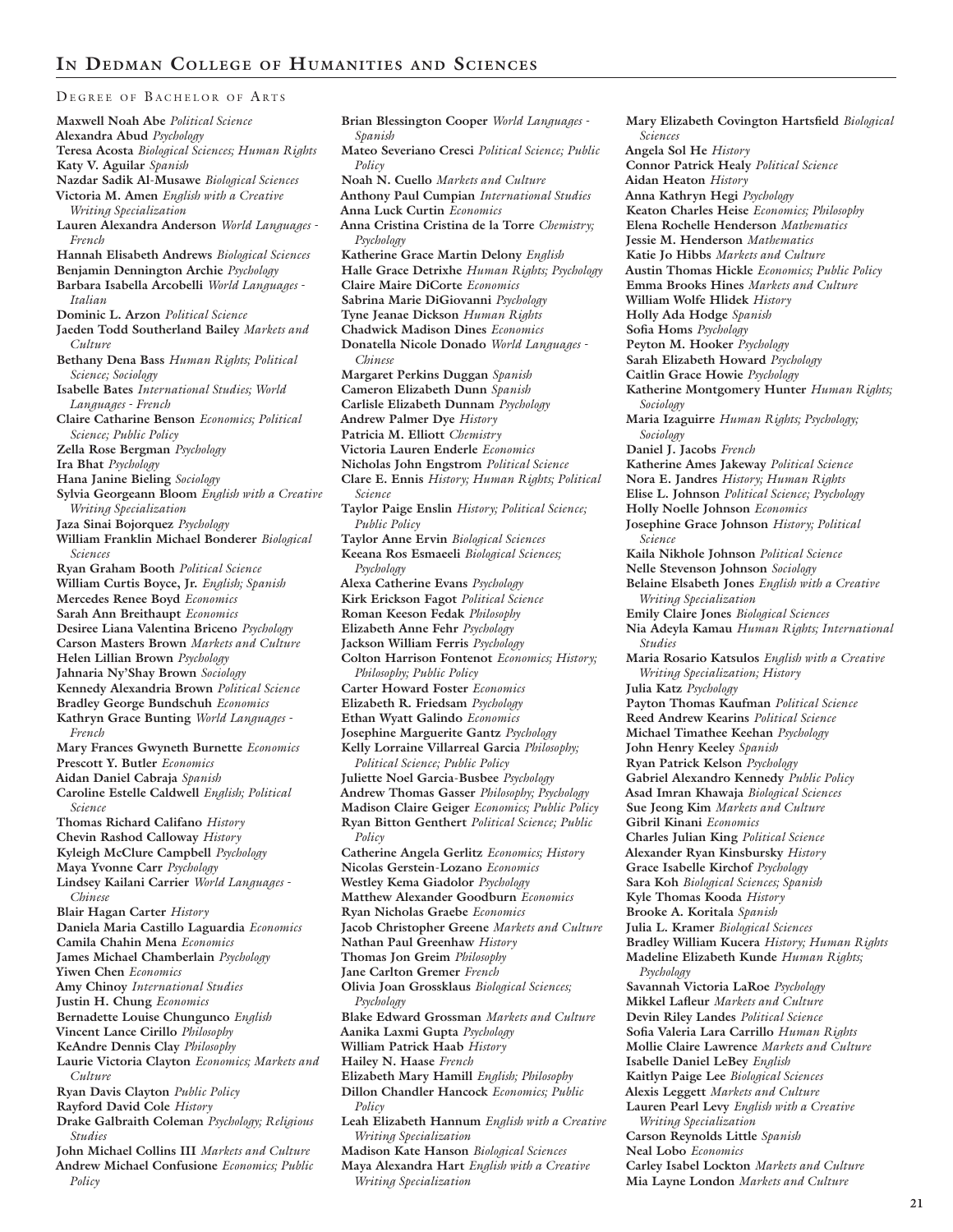**Kennedy N. Loper** *Human Rights* **Dominic Allen Lorenzi** *Biological Sciences* **Alexander Trent Lott** *Philosophy* **Sacha L. Loudon** *French* **Blair Nicole Lovoi** *Psychology* **Cecilia Marie Luther** *Spanish* **Sydney Alexandra Maddox** *International Studies* **Margaret Tracy Mahon** *Psychology* **Maura Alanna Louise Mangum** *Political Science* **Morgan Douglas Manierre** *Markets and Culture* **Zongni Mao** *Philosophy* **Abena Boatemaa Marfo** *Human Rights* **Deborah Liliana Marroquin** *Markets and Culture* **Brady Allen Martin** *Human Rights; Public Policy; Spanish* **Shelby Leann Martin** *Public Policy* **Margarita Martinez** *Biological Sciences* **Breann Marie Mayes** *Psychology* **Campbell William McAusland** *Philosophy* **Audrey G. McClure** *International Studies; World Languages - Spanish* **Katherine Grace McKinney** *Psychology; Spanish* **Amelia Lynn McMinn** *Psychology* **Jackson Alexander McNear** *Economics* **Elizabeth Anne McPherson** *Human Rights* **Alice Mellon** *World Languages - French* **Shyang Yuan Meng** *Economics* **Bria' Merchant** *Psychology* **Kathryn Hart Meyer** *Spanish* **Zachary David Mickelson** *English* **Jacob Robert Miller** *Spanish* **Cade Patrick Mockary** *Psychology* **Aqsa Dorene Mohammed** *Markets and Culture* **Emma Gracie Montgomery** *Economics* **Cesar Gabriel Morales** *Psychology* **Alexis Mackenzie Morar** *International Studies; Political Science* **Emma Mae Morgan** *Economics* **Robert Austin Morris** *Economics* **Catherine Elizabeth Moser** *Mathematics* **Marshall Webb Mulligan** *Economics* **Brett Chase Munger** *Psychology* **Madeline Marie Naimo** *Biological Sciences* **Alexis Cynthia Nasr** *English* **Chiara Anne Natale** *International Studies; Political Science; World Languages - French* **Evelyn Negrete** *Spanish* **Payton Nicole Neiberger** *Psychology* **Nathaniel Eniefiok Ntuk** *Political Science* **Matthew Thomas Nutter** *Mathematics* **Natalie Nicole Odis-Herrera** *Psychology* **Lauren Anne Ong** *Markets and Culture* **David Ortiz Ayala** *Political Science*  **Kathryn Anne Palmer** *Psychology* **Johanna M. Pang** *English with a Creative Writing Specialization; Human Rights* **Kish Atul Parikh** *Psychology* **Madeline Leigh Payne** *World Languages - Chinese* **Christina Alexis Paz** *Philosophy*

### DEGREE OF BACHELOR OF SCIENCE

**Kendall Grace Abbott** *Psychology* **Eliana Mae Abraham** *Biological Sciences; Health and Society* **Nazdar Sadik Al-Musawe** *Mathematics* **Saad R. Ali** *Biological Sciences* **Hannah Elisabeth Andrews** *Health and Society* **Barbara Isabella Arcobelli** *Biological Sciences* **Kareena Arora** *Biological Sciences; Health and Society* **Patrick Joseph Baldone** *Mathematics*

**Nicholas Rafael Banda** *Biological Sciences* **Caroline Julia Bardini** *Biological Sciences*

**Lauren Kelly-Perez Peebles** *Public Policy* **Kyle Blain Pekar** *Biological Sciences* **Sevon Shirray Pendergrass** *Economics* **Adam Thomas Pennings** *Political Science* **Madison Elizabeth Peppard** *Psychology* **Andrew Charles Pietsch** *Markets and Culture* **Sarah K. Pinkerton** *Biological Sciences* **Stefano Carlo Piovesan** *Markets and Culture* **BriAuna Paige Powell** *Psychology* **Ryan Elizabeth Prehn** *English* **Quinn Everett Proctor** *Psychology* **Madison Purefoy** *Psychology* **Supreet K. Rai** *Economics* **Samar Rawas** *International Studies* **Zoe Thomasina Reardon** *Psychology* **Valeria Alejandra Reynosa** *History; Political Science* **Kelly Anne Riggs** *Biological Sciences* **Bailey Cosette Ritter** *English with a Creative Writing Specialization* **Marissa Nylena Robinson** *Economics* **Celestina Aundrea Rogers** *Political Science* **Durban C. Rohrbach** *Economics* **Caroline Kittrell Roman** *English with a Creative Writing Specialization; French* **Emily Beth Rothberg** *Psychology* **Julianna Olivia Rourke** *Political Science* **Kyra C. Rozanitis** *World Languages - Italian* **Gavin Eugene Rudman** *History; Political Science* **Michelle D'nae Runyan** *Markets and Culture* **Blythe Pilar Ruppel** *International Studies* **Sogand Saadat** *Psychology* **Sonia Saeed** *Economics* **Sydney Michelle Sagehorn** *Economics* **Alexander Jefferson Salgado** *Philosophy; Political Science* **Gabriella Sofia Saputelli** *Psychology* **Jack Matthew Savage** *English* **Katherine Lorraine Scalise** *History* **Katya Michaela Schane** *Biological Sciences* **Ryan Elizabeth Schaner** *Economics* **Ainsley Jane Schulz** *Psychology* **Evan Robert Schumacher** *Philosophy* **Arthur Warren Scott** *Economics* **Hannah Lee Scott** *Economics; Markets and Culture* **Patrick McKean Selfridge** *Markets and Culture* **Anjali Parag Shah** *Psychology* **Arden Bette Shannon** *Psychology* **Stephen Timothy Shoemaker** *Philosophy* **Samuel James Shrier** *Philosophy* **Elizabeth Mayhew Silliman** *Political Science* **Sallie Evans Simpson** *International Studies* **Caroline Grace Smith** *Economics* **Michelle Sophie Solarczyk** *Economics; Geology; Public Policy* **Madison Danielle Soth** *Markets and Culture* **Andrea E. Soto** *Economics* **Krista Michelle Staeglich** *Markets and Culture*

**Isabelle Dickinson Steiner** *Human Rights; International Studies; Political Science* **Emily Teresa Steinmetz** *Psychology* **Lane Christophe Stervinou** *Economics* **Chanel Sue Stinson** *Anthropology; Environmental Studies* **Ava Buchanan Street** *Sociology* **Krystelle Miranda Sunga** *Psychology* **Sydney George Suntrup** *English* **Anna Isabella Rose Taglioli** *Human Rights; International Studies; World Languages - Chinese* **Ethan Taylor Tapp** *Chemistry; Psychology* **Nicolas B. Teachenor** *Economics; International Studies* **Paola Thomas Aedo** *Economics; Political Science* **Kylie Elizabeth Thrasher** *Psychology* **Riley Rebecca Timmerman** *World Languages - Spanish* **Amy Kathryn Tippin** *Chemistry* **Skylar Brooke Todaro** *Psychology* **Mary Margaret Tolan** *Spanish* **Brishonne Destynee Tollie** *Human Rights; Political Science* **Caroline Bennett Totz** *Philosophy* **Alberto Valdes** *World Languages - Spanish* **Sarah Olivia Venables** *English* **Adelaide Eastin Villasana** *English* **Emily Rose Vye** *History* **Megan Elaine Waldron** *Spanish* **Christina Walker** *Political Science* **Sloane Hadley Walker** *English with a Creative Writing Specialization* **Anthony Yichun Wang** *Mathematics* **Harrison Burke Warns** *International Studies* **Hannah Nicole Webb** *Public Policy* **Justin David Wilkey** *Psychology* **Morgan Ann Williams** *Psychology* **Kiley Madison Wilson** *Markets and Culture* **Laura McConnell Wilson** *Economics* **Ryan Vincent Wojtaszek** *Economics* **Caroline Lee Wolters** *Markets and Culture* **Shuai Ming Wong** *Philosophy; Sociology* **Olivia Anne Woodson** *Philosophy* **Lauren Rebecca Worth** *Political Science* **Eduardo Arturo Yanez Pastene** *Markets and Culture* **David Zhi Chen Yang** *Markets and Culture* **Aubrie Julia Yarbrough** *International Studies; World Languages - Italian* **Kelly Brent Yessin** *History* **Derek M. Younkers** *History; Political Science* **Larry Junhong Yu** *Economics* **Izzah Zaheer** *Political Science* **Yunpeng Zhu** *Philosophy* **Mackenzie Elizabeth Zimmerman** *Human Rights; Psychology* **Benjamin Kyle Zuraitis** *Economics*

**Madeline O. Battalio** *Economics; Statistical Science*

- **Sara Beth Becker** *Biochemistry; Mathematics* **Elizabeth Renee Bell** *Psychology*
- **David Tyler Blake** *Biophysical Sciences*

**Ivanna Sofia Stefan Flefil** *Economics*

- **Christopher Andrew Boltz** *Economics*
- **Camille Caroline Bourgeois** *Biological Sciences; Sociology* **Katherine Elizabeth Bowers** *Biological Sciences;*
- *Health and Society*

**Erik Douglas Braun** *Mathematics* **Joshua Samuel Brenner** *Mathematics*

- **Nicholas Scott Bryant** *Economics with Finance Applications*
- **Andrew Davis Byars** *Economics with Finance Applications*
- **Emma Anne Cabrales** *Sociology; Statistical Science* **Maria Fernanda Rangel Campos** *Anthropology* **Yahan Cao** *Statistical Science*
- **Richard Harrison Cape** *Biological Sciences*
- **Dominic Louis Carollo** *Mathematics*
- **Philippe Emmanuel Castroparedes** *Mathematics*
- **Muhammed Ebrar Celiktas E***conomics with Finance Applications; Statistical Science*

 $22$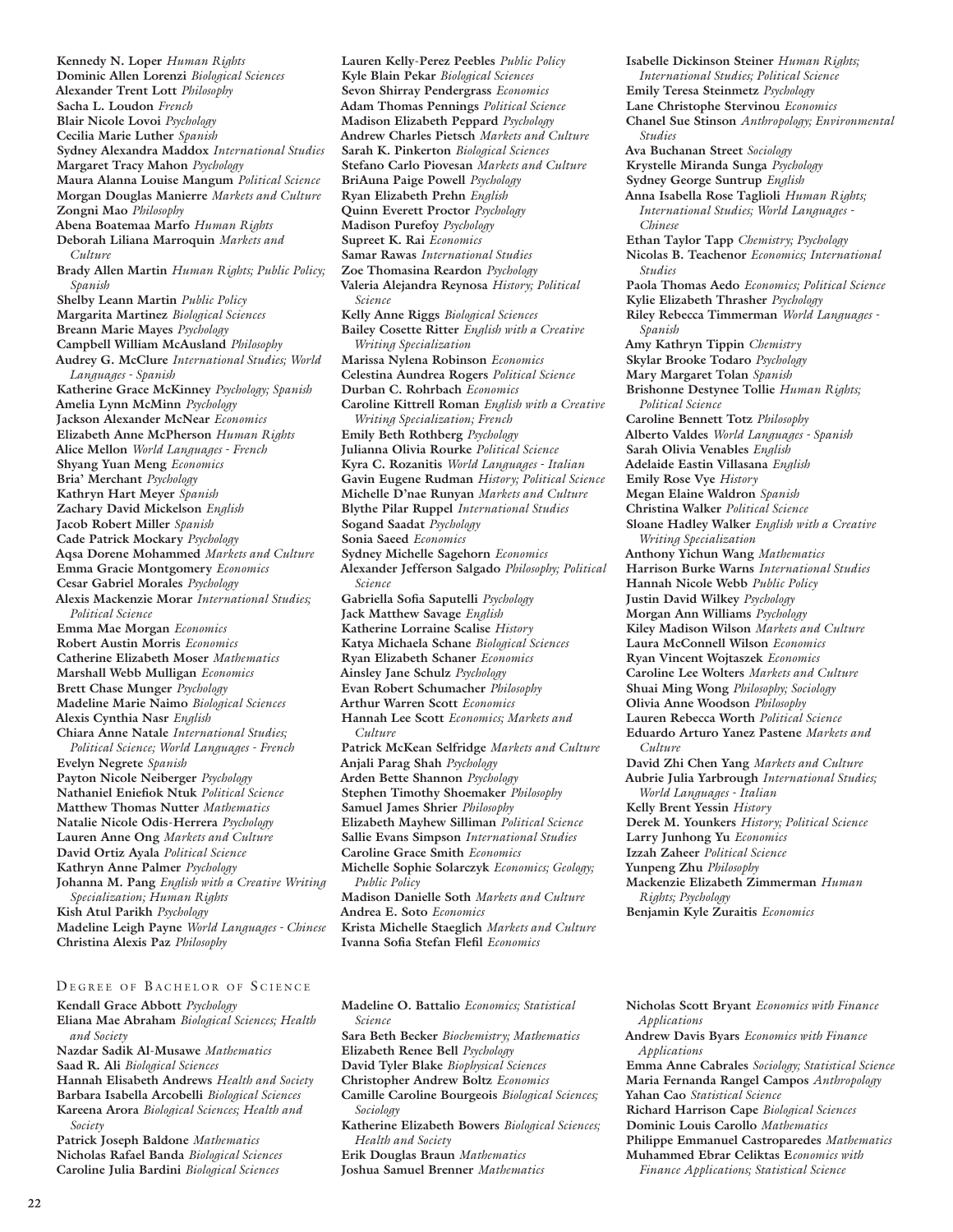**Daniel Gallagher Cerovski** *Economics; Statistical Science* **James Michael Chamberlain** *Health and Society* **Jiaye Chen** *Mathematics* **Keola Kaito Ching** *Biochemistry* **Edul Chinoy** *Economics with Finance Applications* **Josephine Yu-Shin Chiu** *Biological Sciences* **Justin H. Chung** *Biological Sciences* **Bernadette Louise Chungunco** *Economics with Finance Applications* **Ryan Davis Clayton** *Economics with Finance Applications* **Aaron Matthew Crisler** *Statistical Science* **Noah Ryan Crist** *Economics with Finance Applications* **Leanne Mercedes Dang** *Mathematics; Statistical Science* **Spencer Davis** *Economics with Finance Applications* **Anaiya Marie DeShong-McGruder** *Biochemistry* **Claire Maire DiCorte** *Statistical Science* **Gabriella Rose DiLiegro** *Mathematics* **Samuel Donald Donze** *Mathematics* **Mitchell Thomas Dowd** *Mathematics* **Bradley Edward Dromgoole** *Biological Sciences* **Cecil John DuRant** *Biological Sciences* **Cameron Elizabeth Dunn** *Biological Sciences* **Carlisle Elizabeth Dunnam** *Health and Society* **Emily Nicole Ebel** *Economics* **William Alexander Egan** *Mathematics* **Corey Jace Ellis** *Mathematics* **Zachary David Emery** *Mathematics* **Audrey Elizabeth Epperly** *Mathematics* **Madigan Laurie Eppink** *Biological Sciences* **Bailey Alexis Evans** *Psychology* **Ran Feng** *Mathematics; Statistical Science* **Zoe Esther Friedman** *Statistical Science* **Connor Hill Galante** *Economics with Finance Applications* **Isabelle Marie Galko** *Environmental Sciences* **Diego Garcia** *Economics with Finance Applications* **Gabrielle Emilia Gard** *Biochemistry* **Mingliang Ge** *Mathematics; Statistical Science* **Gizelle Grace George** *Economics with Finance Applications* **Bert Atwater Getz** *Economics with Finance Applications* **Jared John Gibbs** *Economics with Finance Applications* **Stephanie Elise Gilchrist** *Biophysical Sciences* **Alexandre Max Gisquet** *Economics with Finance Applications; Statistical Science* **Sarah Elizabeth Going** *Mathematics; Statistical Science* **Ryan Gottlieb** *Economics with Finance Applications* **Thomas C. Grazer** *Economics with Finance Applications* **Maxwell Kramer Gremillion** *Biological Sciences* **Laine Elizabeth Grosvenor** *Statistical Science* **Ryan Matthew Guess** *Physics* **Aanika Laxmi Gupta** *Health and Society* **Ethan Samuel Gurwitz** *Mathematics* **Caroline Ann Hamilton** *Mathematics* **Changhui Han** *Economics with Finance Applications; Statistical Science* **Eman Fehmida Haque** *Biological Sciences* **William Alexander Harman** *Economics with Finance Applications* **Travis James Harris** *Biochemistry* **Joseph Austin Hatch** *Economics with Finance Applications* **Abigail Elizabeth Hays** *Physics* **Angela Sol He** *Biochemistry*

**Delaney Grace Helgeson** *Mathematics; Statistical Science* **Maria Belen Heredia** *Mathematics* **Brynne Anne Hindle** *Biochemistry* **Holly Ada Hodge** *Biological Sciences* **Elizabeth Alexandra Hohl** *Biological Sciences* **John W. Holcomb** *Statistical Science* **Johanna Mae Holloway** *Biological Sciences* **Cole Cameron Hronek** *Economics with Finance Applications* **William Patrick Hyland** *Statistical Science* **William Anthony Irvine** *Economics with Finance Applications* **Kylie Marie James** *Biochemistry* **Jordan Janse van Rensburg** *Economics with Finance Applications* **Xinzhuo Jia** *Statistical Science* **Jacob Ghunhee Joe** *Economics with Finance Applications; Statistical Science* **Kavya John** *Biological Sciences* **Champion Katriel Johnson** *Sociology* **Hugh Samuel Johnston** *Economics with Finance Applications* **Mackenzie Taryn Johnston** *Biological Sciences* **Mathew Kennedy Josephs** *Economics with Finance Applications* **Mitchell Wardlaw Kahlert** *Economics with Finance Applications* **Kevin David Kao** *Statistical Science; Data Science* **Vishal Karthikeyan** *Biochemistry; Mathematics* **Shefali Akash Katedia** *Biological Sciences* **James Isaac Alois Kay** *Mathematics* **Ammaar Y. Kazi** *Biochemistry* **Jason Nick Keyzer** *Mathematics; Physics* **Jack Ashley Kite** *Economics with Finance Applications* **Maxwell Nathan Kitsis** *Economics* **Mitchell James Klingerman** *Economics with Finance Applications* **Kyle Edward Kolodziej** *Mathematics* **Brooke A. Koritala** *Biological Sciences; Health and Society* **Nathan Daniel Kovalchik** *Statistical Science* **Julia L. Kramer** *Health and Society* **Noah Christopher Kuelbs** *Economics* **Julian Richard LaNeve** *Mathematics; Statistical Science* **Bretton Laboret** *Biological Sciences* **Olivia Grace Lackner** *Mathematics* **John Davis Lambert** *Economics with Finance Applications* **Olin Clifton Lancaster** *Economics with Finance Applications* **Shane David Lanson** *Economics* **Mauricio Lara Orbezo Lira** *Mathematics* **Daniel Gilbert Latour** *Biochemistry* **Kaitlyn Paige Lee** *Mathematics* **Yeongbin Lee** *Economics* **Lauren Lemieux** *Economics with Finance Applications* **Lauren Pearl Levy** *Psychology* **Preston Alonzo Lewis** *Statistical Science* **Shen Li** *Statistical Science* **Zhuoyi Liang** *Statistical Science* **Carson Reynolds Little** *Mathematics* **William Patrick Liu** *Biological Sciences* **Ana Paula Lleras** *Economics with Finance Applications* **Dominic Allen Lorenzi** *Economics with Finance Applications* **Sydney Elizabeth Lothes** *Biological Sciences* **Christopher Anthony James Lowe** *Economics with Finance Applications* **Charles Preston Lynch** *Economics with Finance Applications*

**Grant Alexander MacDonald** *Mathematics* **Samer Wail Majeed** *Biological Sciences; Health and Society* **Melodie Malithong** *Environmental Sciences* **Alyssa Louise Marciano** *Mathematics* **Abena Boatemaa Marfo** *Health and Society; Sociology* **Landon Lloyd Marshall** *Economics with Finance Applications* **Ryan Alexander Maruster** *Statistical Science* **Gavin Daniel McGuire** *Economics with Finance Applications* **Alexander Joseph Meech** *Mathematics* **Damian Peter Meehan** *Economics with Finance Applications* **Bria' Merchant** *Health and Society* **Landon Paul Micelle** *Economics with Finance Applications* **James Bruce Moseley** *Mathematics* **Ryan Kristopher Myers** *Economics with Finance Applications* **Kathryn Klein Neal** *Biological Sciences* **Phoebe B. Neier** *Mathematics* **Max Steven Nelson** *Mathematics* **Thomas Botsford Nolan** *Mathematics* **Preston Edward Nunez-Ruiz** *Economics with Finance Applications* **Kara Lynn O'Neal** *Biological Sciences; Health and Society* **Madeline L. Osborne** *Mathematics* **Madeline Pan** *Biological Sciences; Health and Society* **Samuel Jin Park** *Economics with Finance Applications* **Nicole Ann Parmelee** *Mathematics; Statistical Science; Data Science* **Syon R. Patel** *Biological Sciences* **Madeline Leigh Payne** *Biological Sciences* **Lauren Kelly-Perez Peebles** *Economics with Finance Applications* **Kyle Blain Pekar** *Chemistry* **Jingcheng Peng** *Mathematics* **Avery Ryan Pennywell** *Biological Sciences* **Khang Truong Pham** *Biological Sciences* **Jay Mohan Phansalkar** *Economics with Finance Applications* **Victoria Marie Pitruzzello** *Biological Sciences* **Ethan Charles Pittson** *Statistical Science* **Lauren Mary Plasket-Keene** *Sociology* **Samantha Maryfer Pozo Navarro** *Biological Sciences* **Caroline Leslie Presson** *Biological Sciences* **Isabella María Puig** *Biological Sciences; Health and Society* **Deemah Farrukh Pulak** *Health and Society* **Dalia Quezada Campos** *Mathematics* **Zachary Allen Quiros** *Mathematics* **Ritvik Rana** *Economics with Finance Applications; Statistical Science* **Jacob Tucker Reece** *Biological Sciences* **Stephanie E. Rehkopf** *Mathematics* **Andrew Harmon Reis** *Mathematics; Statistical Science* **Kyle Harrison Rich** *Economics with Finance Applications* **Ruth Ann Richardson** *Psychology* **Jorge Edgardo Rivera Torres** *Economics with Finance Applications* **Russell Todd Roberts** *Economics with Finance Applications* **Jacob Davis Rosenblatt** *Mathematics* **Matthew Blake Rosenfield** *Mathematics* **Nicholas Allyn Rosetta** *Economics with Finance Applications* **Kyra C. Rozanitis** *Biochemistry*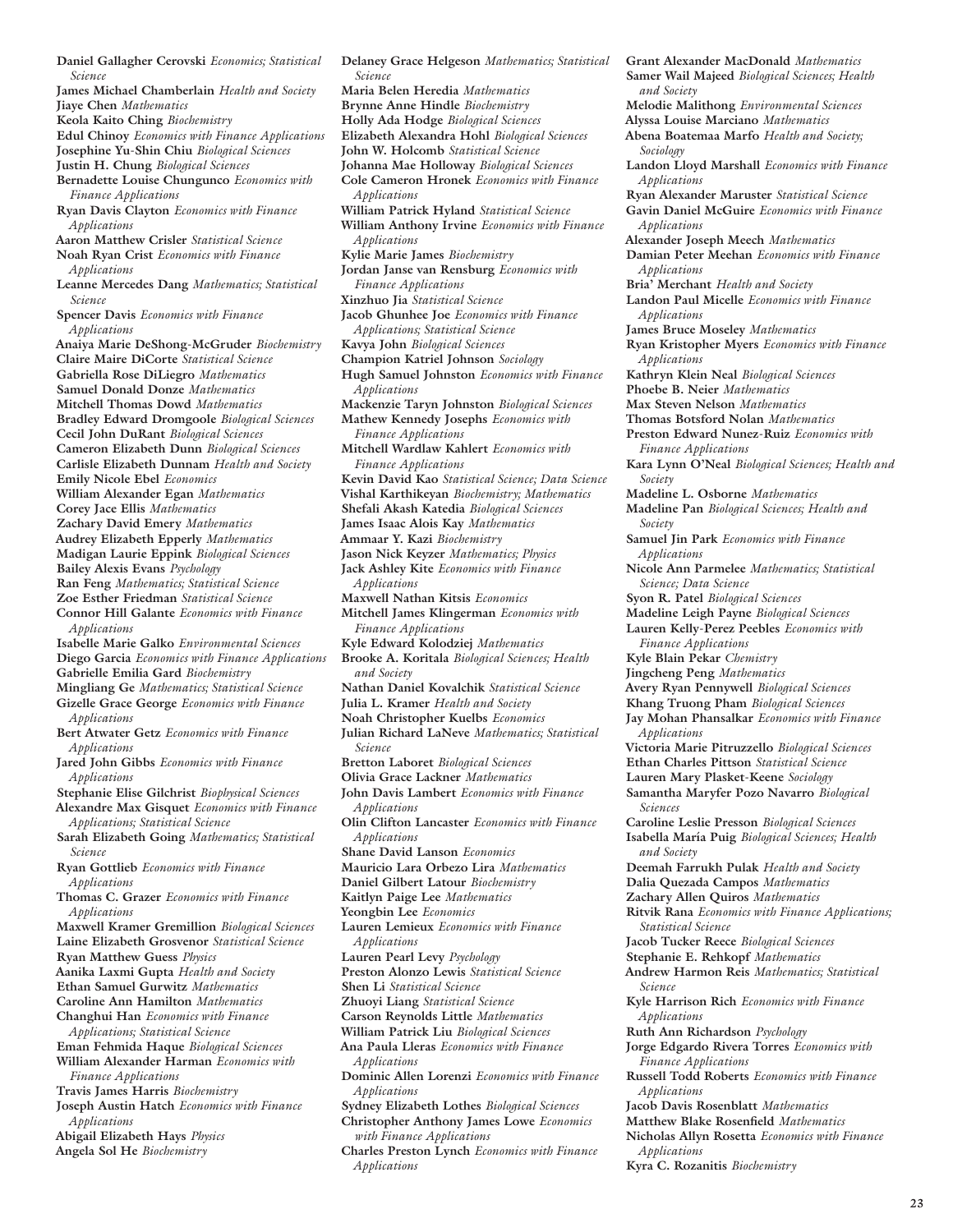**Tiffany Bertha Saba** *Biological Sciences; Health and Society* **John Michael Sadler** *Biological Sciences* **Sydney Michelle Sagehorn** *Statistical Science* **Cit'clatli Andrea Santos** *Health and Society* **Gabriella Sofia Saputelli** *Mathematics* **Katherine Lorraine Scalise** *Biological Sciences* **Renee Ashley Scaramuzza** *Biological Sciences* **Ryan Elizabeth Schaner** *Statistical Science* **Rachel Lynne Scherer** *Biological Sciences; Economics with Finance Applications* **Mitchell Ethan Schmenk** *Physics* **Kara E. Schmidt** *Health and Society* **Batul M. Shakir** *Economics; Statistical Science* **Sameer Suleman Shalwani** *Economics with Finance Applications* **Hannah Victoria Sheard** *Biological Sciences; Psychology* **Justin Khouw Shimizu** *Biological Sciences* **Shayzal Akram Siddiqui** *Health and Society* **Courtney Alexandra Simmons** *Biological Sciences; Health and Society* **Kyle Barrow Singletary** *Mathematics* **Lauren MacKenzie Small** *Health and Society; Psychology* **Alexander Drennan Smith** *Biological Sciences* **Alexandra Grace Smith** *Health and Society; Mathematics* **Kelly Morrow Smith** *Sociology* **Kristen Brianne Smith** *Statistical Science* **Joseph Jordan Smoot** *Biological Sciences*

**Cole Ryan Sprouse** *Statistical Science* **Quinn Cartwright Stanton** *Mathematics* **Emily Peyton Stein** *Biological Sciences; Health and Society* **Caroline Stewart** *Mathematics* **Kody Grant Stonecipher** *Psychology* **Annalise Indira Sumpon** *Mathematics* **Jasmine Sun** *Biological Sciences* **Lauren Nicole Sylvester** *Economics with Finance Applications* **Luke Anthony Tanner** *Statistical Science* **Pravik Tarala** *Statistical Science* **Artit Taychameekiatchai** *Statistical Science* **Madisyn Anne Tedrow** *Economics* **Jorden Parker Terrazas** *Mathematics* **Ryan Tolsch** *Mathematics* **Aja Sn Tom** *Biological Sciences; Health and Society* **Zachary Toot** *Mathematics* **Abigail Torbatian** *Psychology* **Caroline Bennett Totz** *Sociology* **Grace Maria Trevino** *Mathematics* **Thomas J. Nhat-Hoang Truong** *Biological Sciences* **Pavlos Petros Nicholas Tsoumpariotis**  *Economics with Finance Applications* **Alberto Valdes** *Economics with Finance Applications* **Hannah Angelica Velasco** *Biological Sciences* **Viraj S. Vora** *Biological Sciences; Health and Society*

**Cole Quentin Voyles** *Economics with Finance Applications* **Mallory Michelle Vroegh** *Economics with Finance Applications* **Jeremy Qu Waibel** *Statistical Science* **Yuchen Wang** *Statistical Science* **Xinyang Wei** *Statistical Science* **Lillian Rose Whipple** *Biological Sciences* **Justin David Wilkey** *Biological Sciences* **Andrew Reed Williams** *Economics* **Hallie Riedel Wilson** *Chemistry* **Olivia Anne Woodson** *Psychology* **Rachel Elise Woulfe** *Economics with Finance Applications* **Andrew Millard Wright** *Biochemistry* **Feifan Wu** *Economics; Statistical Science* **Yongjia Xu** *Mathematics* **Yewon Yang** *Psychology* **Garrett Bruce Yeager** *Economics with Finance Applications* **Raja Reddy Morusupalli Yeduguri Sandinti**  *Economics with Finance Applications* **Larry Junhong Yu** *Physics* **Carlos Zaldivar** *Economics with Finance Applications; Mathematics* **Fangqing Zhai** *Mathematics* **Shannon Yushan Zhao** *Biological Sciences* **Sizhe Zuo** *Statistical Science* **Benjamin Kyle Zuraitis** *Mathematics; Statistical Science*

## **In Meadows School of The Arts**

### DEGREE OF BACHELOR OF ARTS

**Claire Jordan Albin** *Advertising* **Alexandra Noel Ashworth** *Fashion Media; Journalism* **Annabel Bronwyn Bailey** *Corporate Communication and Public Affairs* **Rylee Belle Bailey** *Corporate Communication and Public Affairs* **Valeria Isabel Baltodano** *Advertising* **Autumn Nicole Beck** *Film and Media Arts* **Jasmyne M. Beedle** *Art* **Katherine Marie Begg** *Corporate Communication and Public Affairs; Fashion Media; Journalism* **Palmer Ellen Beldy** *Advertising; Public Relations and Strategic Communication* **Amanda J. Bermel** *Creative Computing* **Lila Cole Bertsch** *Fashion Media* **Sylvia Georgeann Bloom** *Film and Media Arts* **Alexandra Bracamontes Prybylo** *Public Relations and Strategic Communication* **Joan Theodore Bradshaw** *Advertising* **Gillian Delaney Bressie** *Art History; Fashion Media* **Rachael Elisabeth Briner** *Advertising* **Ian Gasper Broadbent** *Advertising* **Alexander Crain Brody** *Public Relations and Strategic Communication* **Ally Virginia Campbell** *Fashion Media; Journalism* **Gwinneth A. Campbell** *Fashion Media; Journalism* **Hailey N. Capovilla** *Journalism* **Jennifer Sophia Carballo** *Music* **Abigail Reese Casillas** *Fashion Media* **Molly Elizabeth Cassady** *Fashion Media* **Morgan Castleberry** *Music* **Jake Alexander Charnes** *Fashion Media* **Helen Elizabeth Cheever** *Advertising* **Josephine Yu-Shin Chiu** *Music* **Scherazad Badruddoza Choudhury** *Art*

**Justin Alac Ciesla** *Film and Media Arts* **Tyler Andrew Clure** *Film and Media Arts; Journalism* **Elise Pauline Connell** *Advertising* **Brittany Kathleen Cooksey** *Advertising* **Victoria Marie Cruz** *Fashion Media* **Nicholas Vincent DeAngelis** *Public Relations and Strategic Communication* **Danielle Kate DeBiasi** *Public Relations and Strategic Communication* **Katherine Grace Martin Delony** *Art History* **Joseph Zachariah Demaree** *Music* **Myriam Diaz** *Fashion Media; Journalism* **Elizabeth Henderson Dick** *Art History; Corporate Communication and Public Affairs* **Grace Edwards Dillingham** *Creative Computing* **Daniella Rose DiRenzo** *Fashion Media; Journalism* **Reagan Deeann Domino** *Fashion Media* **Donatella Nicole Donado** *Advertising* **Kalena Marie Dorgan** *Advertising; Public Relations and Strategic Communication* **Madeline Nicole Doyle** *Advertising* **Morgan Nicole Dunn** *Journalism* **Hannah Dustin East** *Journalism* **Ryan I. Ehigiator** *Music* **Shelby Ann Eurton** *Fashion Media* **Amelia Faith Evans** *Advertising* **Anne M. Evans** *Advertising* **Roman Keeson Fedak** *Music* **Tian Xiaoru Ferguson** *Creative Computing* **Jackson William Ferris** *Advertising* **Monica Faith Figueroa** *Fashion Media* **Charles Porter Foster** *Corporate Communication and Public Affairs* **Julia Rose Fox** *Fashion Media; Journalism; Public Relations and Strategic Communication* **Elizabeth R. Friedsam** *Art* **Shaye Sydni Galen** *Fashion Media; Journalism*

**Shelby Lynn Geist** *Journalism* **Claudia Elaine Gillem** *Advertising* **Kori Lee Goerlitz** *Corporate Communication and Public Affairs; Fashion Media; Journalism* **Suzanna Y. Green** *Art; Art History* **Caroline Ann Hamilton** *Music* **Shelbie Grace Hamilton** *Journalism* **Eman Fehmida Haque** *Art History* **Sara Jessica Hauser** *Public Relations and Strategic Communication* **Mary Lucile Heim** *Public Relations and Strategic Communication* **Sydney Rayne Hewitt** *Art* **Bianca Loren Howard** *Public Relations and Strategic Communication* **Sharon Nancy Hunt** *Fashion Media* **Allysann Elizabeth Jackson** *Fashion Media* **Annalise Solita Jackson** *Public Relations and Strategic Communication* **Manov Jain** *Film and Media Arts* **Tori Alexandra Jennings** *Fashion Media; Journalism* **Charlotte Ruffin Jernigan** *Advertising* **Sailor Jennings Jiranek** *Advertising* **Caroline Cain Jones** *Public Relations and Strategic Communication* **Kevin David Kao** *Music* **RaSun Lukuna Mehki Kazadi** *Advertising* **Elese Marie Kirby** *Fashion Media; Journalism* **Piper Caroline Kopser** *Creative Computing* **Grace Anne Kratzer** *Corporate Communication and Public Affairs* **Pooja Krishna** *Journalism* **Nikita Y. Kulkarni** *Creative Computing* **Kenna Grey LaPiana** *Fashion Media* **Allison Grace Layman** *Public Relations and Strategic Communication* **Devon Scott Momaday Leight** *Film and Media Arts*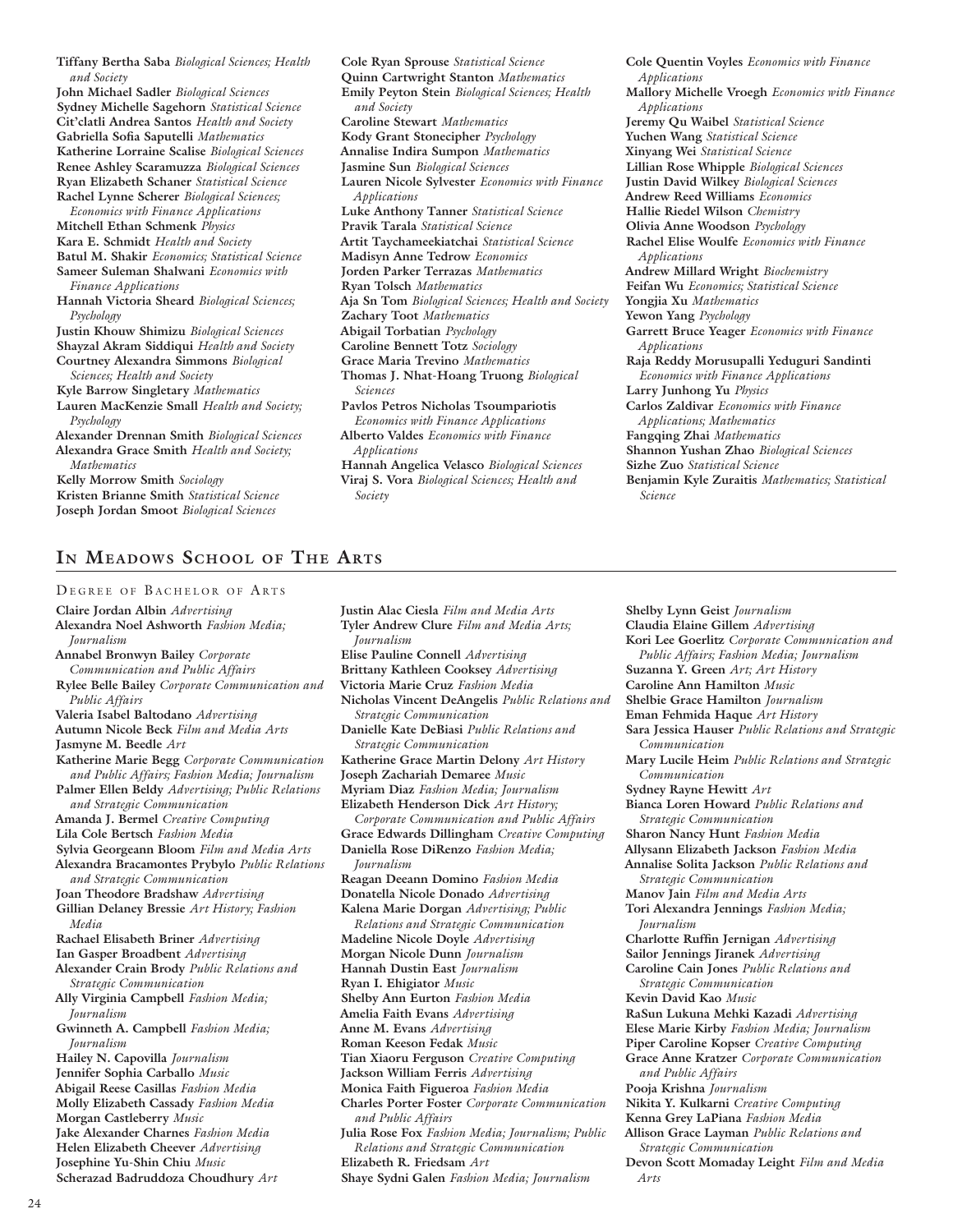**Meredith MacRae Lloyd** *Journalism* **Ana Laura Love** *Corporate Communication and Public Affairs* **Nicholas Yann-Binn Lu** *Music* **Cecilia Marie Luther** *Advertising* **Mary Wesley Maddox** *Fashion Media; Journalism* **Maura Alanna Louise Mangum** *Corporate Communication and Public Affairs* **Sofia Isabel Marin Nunez** *Advertising* **Alexandra Marie Marquis** *Advertising* **Haley Kathleen Martella** *Public Relations and Strategic Communication* **Valentina Francesca Martino** *Advertising* **Jack Mayo** *Advertising; Film and Media Arts* **Morgan Woods McCullough** *Public Relations and Strategic Communication* **Polly Anderten McCumber** *Corporate Communication and Public Affairs* **Camille Elizabeth McElroy** *Fashion Media; Journalism* **Sawnie Robertson McGee** *Advertising* **Hayden Elizabeth McGuffin** *Public Relations and Strategic Communication* **Carey Elizabeth Faye McKellar** *Fashion Media* **Amanda Jane Merrill** *Advertising* **Andrew Caleb Messer** *Journalism* **Hannah Marie Mikhail** *Corporate Communication and Public Affairs* **Ryan Mason Mikles** *Advertising* **Madeline Smith Mitchell** *Corporate Communication and Public Affairs* **Olivia Hannon Monahan** *Advertising* **Jane Ridder Murphy** *Public Relations and Strategic Communication* **Abhinav Nadella** *Advertising* **James Wilson Nease** *Music* **Erica Emma Newberg** *Journalism* **Madison Lee Noble** *Fashion Media; Journalism; Public Relations and Strategic Communication* **Nathaniel Eniefiok Ntuk** *Music* **Loni Frances Nunziata** *Corporate Communication and Public Affairs; Fashion Media; Journalism* **Megan Mary O'Connor** *Advertising* **Kristen Noelle Orth** *Advertising*

### DEGREE OF BACHELOR OF FINE ARTS

**Haley Elizabeth Cain** *Dance Performance* **Anthony Ricardo Jaime Caro** *Film and Media Arts* **Tyne Jeanae Dickson** *Theatre* **Tian Xiaoru Ferguson** *Dance Performance* **Reichelle Renee Ferrer** *Art* **Shaye Sydni Galen** *Dance Performance* **Dalton Alexander Glenn** *Theatre* **Shelby N. Green** *Dance Performance* **Ethan James Gueck** *Film and Media Arts*

### DEGREE OF BACHELOR OF MUSIC

**Emmie Elizabeth Arduino** *Music Education; Voice Performance* **Emma Lea Bolton** *Piano Performance* **Elizabeth Eve Carr-Jones** *Music Therapy* **Ethan Samuel Gurwitz** *Music Composition*

**Georgia Marie Pappas** *Corporate Communication and Public Affairs* **Kish Atul Parikh** *Creative Computing* **Katelyn Anne Parkinson** *Fashion Media; Journalism* **Jacob Hunter Payne** *Corporate Communication and Public Affairs* **Aja Lashalle Payton** *Film and Media Arts* **Adam Thomas Pennings** *Corporate Communication and Public Affairs* **Thao Ngoc Pham** *Music* **Serena Price** *Public Relations and Strategic Communication* **Olivia Grace Ramirez** *Advertising; Art* **Hailey Ann Rednour** *Fashion Media; Journalism* **Madison Mae Reed** *Fashion Media* **Caitlin Rembold** *Advertising* **Ethan Daniel Rios** *Advertising* **Bailey Marie Rivenes** *Advertising* **Celestina Aundrea Rogers** *Journalism* **Emily Beth Rothberg** *Advertising* **Connor Payne Rowe** *Art History* **Jennifer Nicole Rudolph** *Journalism* **Sydney Michelle Sagehorn** *Film and Media Arts* **Marillyn Burton Seeberger** *Film and Media Arts* **Emily Kay Shelton** *Art History* **Katharine Mae Shepherd** *Public Relations and Strategic Communication* **James Carter Sherman** *Music* **Sallie Evans Simpson** *Art History* **Marcia Elizabeth Skrmetta** *Advertising* **Kelley Rose Small** *Fashion Media; Journalism* **Jon Evan Greyson Smelley** *Corporate Communication and Public Affairs; Public Relations and Strategic Communication* **Emma Rose Spitznagel** *Advertising* **Cortney Lynn Steinhoff** *Journalism* **Camron Dewitt Stewart** *Art; Art History* **Caroline Ross Stewart** *Public Relations and Strategic Communication* **Maison Kathleen Stolle** *Corporate Communication and Public Affairs* **Ava Buchanan Street** *Public Relations and Strategic Communication* **Sherry Xi Su** *Music*

**Joshelyn Willett Hawkins** *Theatre* **Oliver Corin Howard** *Dance Performance* **Grace Elizabeth Inthathirath** *Theatre* **Annalise Solita Jackson** *Dance Performance* **Jalen Michael Jones** *Dance Performance* **Sydney Alexandra Maddox** *Dance Performance* **Jose Alejandro Marroquin** *Film and Media Arts* **Jonathan Michael Michel** *Theatre* **Melanie Rose Peterman** *Theatre* **Olivia Grace Ramsey** *Dance Performance*

**Karl Andrew Martin** *Voice Performance* **Patrick Raphael O'Brien** *Music Education; Trumpet Performance* **Adriana Marie Palomo** *Voice Performance* **Katelyn Nicole Petersen** *Cello Performance; Music Composition*

**Bailey A. Sullivan** *Advertising* **Andrew Britton Swetonic** *Film and Media Arts* **Marcus W. Sykora** *Music* **Meryl Elizabeth Thomas** *Film and Media Arts* **Margot Estelle Thuet** *Public Relations and Strategic Communication* **Amy Kathryn Tippin** *Music* **Ana Paula Tirado Arias** *Fashion Media* **Mary Margaret Tolan** *Public Relations and Strategic Communication* **Elizabeth Anne Trofa** *Advertising* **Regan Marie Tyrrell** *Fashion Media* **Rhett Hamilton Ullmann** *Film and Media Arts* **Brennah Alydia Ungar** *Public Relations and Strategic Communication* **Christina Marie Vogelzang** *Corporate Communication and Public Affairs* **Caldwell Colt Waller** *Film and Media Arts* **Sam Rutledge Walsh** *Creative Computing* **Riley Elizabeth Walters** *Corporate Communication and Public Affairs* **Lauren Elizabeth Warner** *Public Relations and Strategic Communication* **Parker Garrin Watts** *Film and Media Arts* **Brooke Alisha Weber** *Advertising* **Sophia Crillon Weldon** *Fashion Media* **JaQuia Denise White** *Corporate Communication and Public Affairs* **Kaylyn Jae Winkler** *Corporate Communication and Public Affairs* **Delfina Witis Hughes** *Advertising* **Jillian Grace Wright** *Corporate Communication and Public Affairs* **Yufei Xin** *Corporate Communication and Public Affairs; Public Relations and Strategic Communication* **Ellie Claire Yacoel** *Corporate Communication and Public Affairs* **Sophie Marie Yuill** *Advertising* **Hannah Taite Zapalac** *Fashion Media* **Shannon Yushan Zhao** *Music* **Samuel Alexander Zimmerman** *Advertising* **Caroline Rebecca Zummach** *Corporate* 

*Communication and Public Affairs*

**Samantha Grace Record** *Art* **Connor Payne Rowe** *Art* **Evan Robert Schumacher** *Dance Performance* **Emily Lynn Slater** *Dance Performance* **Shinwoo Song** *Art* **Elizabeth Katherine Thornton** *Film and Media Arts* **Skylar Brooke Todaro** *Dance Performance* **Brady Kevin White** *Theatre* **Houston Garrett Wilson** *Film and Media Arts*

**Kealey Mae Poole** *Music Education; Voice Performance* **Katya Michaela Schane** *Violin Performance* **Daniel Gary Soya** *French Horn Performance*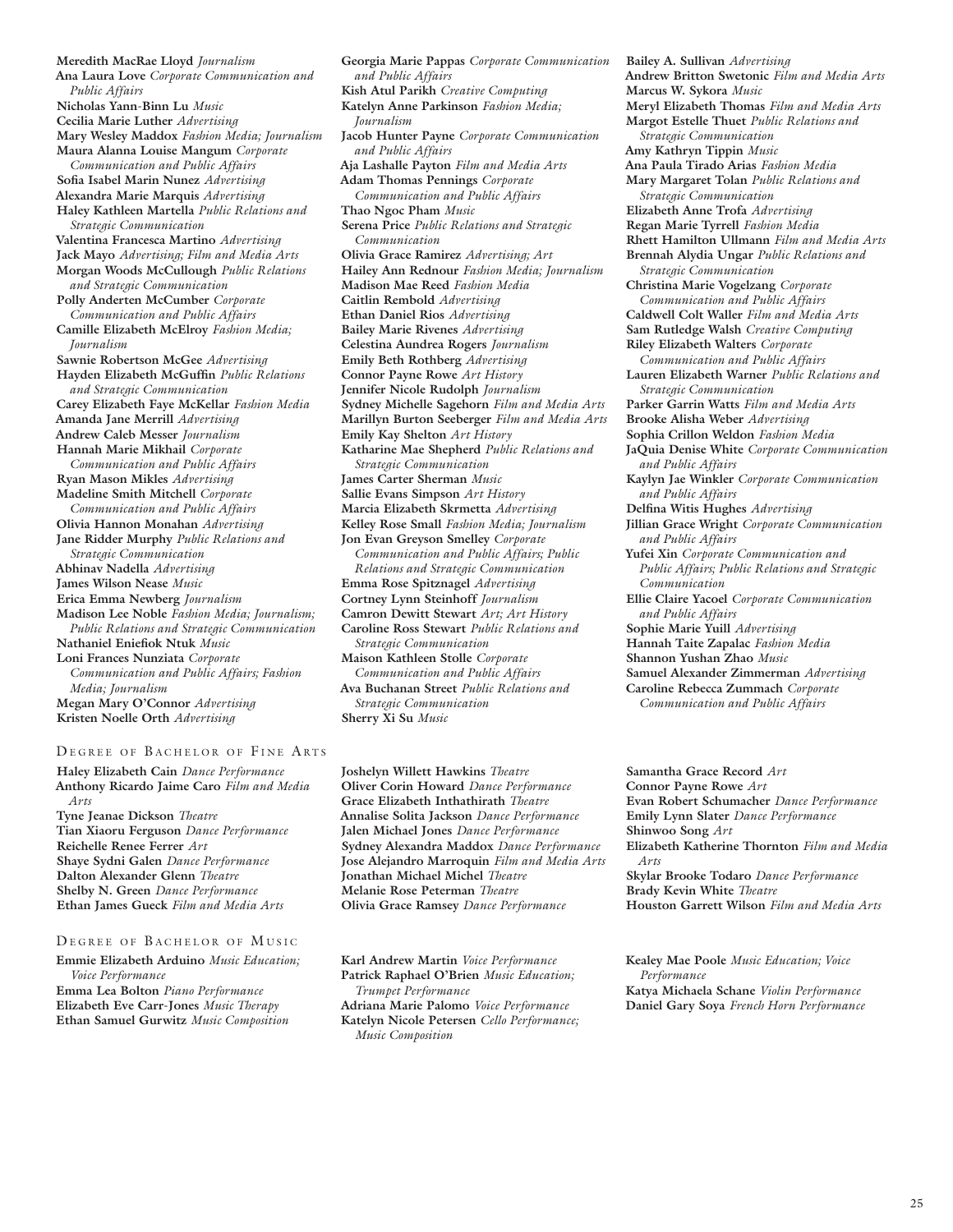DEGREE OF BACHELOR OF BUSINESS ADMINISTRATION

**Emily Sophia Abdalla** *Management* **Sarah Hassan Abu-eideh** *General Business* **Khaled Naser Abusaad** *Finance* **Derian A. Acosta** *Accounting* **Madeleine Ann Adam** *Finance* **Adelaide C. Adams** *General Business* **Adetutu Oluwademilade Adedun** *Accounting* **Alishah A. Ahmed** *Finance* **Luke William Anderson** *Finance* **Cooper J. Arnold** *Accounting* **Ella Rose Moore Arnold** *Marketing* **Gresa Avdyli** *Marketing* **Harrison Smith Avery** *Accounting* **Mena Ghazy Bahram** *Finance* **Robert Roy Baisch** *Finance* **Claire Hannah Balentine** *Finance* **Praveen Kumar Bandela** *General Business* **Justin Quy Bao** *Finance* **John Lewis Barber** *Real Estate* **Steven Utama Basri** *Business Analytics and Supply Chain Management* **Christopher Neil Beals** *Accounting* **Autumn Nicole Beck** *Management* **Clare Elinor Beck** *Finance* **Chloe Parker Beggs** *Accounting* **Anthony Scott Berni** *Accounting* **Mitchell Mario Berry** *Finance* **Ira Bhat** *Finance* **Aryan Bhatnagar** *Finance* **Michael Alan Boesch** *Finance* **Carson W. Bold** *Marketing* **Grant Perkins Booth** *Accounting* **Ryan Graham Booth** *Finance* **Joseph Parker Bowen** *Real Estate* **Blaine Elise Bowman** *Finance* **William Curtis Boyce, Jr.** *Management* **Zachary James Boyce** *Finance* **Petar Borisov Bozhilov** *Finance* **Sarah Ann Breithaupt** *Finance* **Joshua Samuel Brenner** *Finance* **Ryan Andrew Bridges** *General Business* **John L. Briggs** *Finance* **Gianna Nicole Brutocao** *Marketing* **Trevor Ashton Buchholz** *Marketing* **Matthew Hallstrom Buckley** *Real Estate* **Bradley George Bundschuh** *Finance* **Kathryn Grace Bunting** *Finance* **Megan Marie Burnside** *Marketing* **Aidan Daniel Cabraja** *Finance* **Drake Duke Cadeddu** *Finance* **Ian D. Cahr** *Finance* **Quinn M. Callahan** *Real Estate* **Jacob P. Campbell** *Management* **Ava Grace Caputo** *Marketing* **Andrew J. Card** *Finance* **Lindsey Kailani Carrier** *Marketing* **Joseph Kelly Carson** *Finance* **Blair Hagan Carter** *Finance* **Maxwell Dare Case** *Real Estate* **William Townson Casey** *Finance* **Molly Elizabeth Cassady** *Marketing* **Camila Chahin Mena** *General Business* **Divya Chakkaram** *Finance* **Terence Neil Chapman** *Finance* **Dongting Chen** *Accounting* **Kaiyu Chen** *Finance* **Yiwen Chen** *Accounting* **Philip Alexander Cherrick** *Real Estate* **Henry L. Christopher** *Finance* **Tyson McCall Chur** *Finance* **Nathan John Ciambella** *Finance* **Frances Haviland Coen** *Real Estate*

**Avery W. Colburn** *Finance* **Lian Ying Colby** *Finance* **Rayford David Cole** *Finance* **Mikayla Rose Comras** *Marketing* **Andrew Michael Confusione** *Accounting* **Samantha Adele Conway** *Finance* **Carter Justin Cook** *Real Estate* **Chance Randall Cook** *Management* **Brian Blessington Cooper** *Real Estate* **Chase James Cooper** *Real Estate* **Courtney Nicole Cooper** *Real Estate* **Annabelle Grace Corcoran** *Marketing* **Newton George Cordiak** *General Business* **Harrison Haque Craig** *Finance* **Travis Hejka Craig** *Finance* **Charles Dudley Cross** *Finance* **Christopher Alexander Cross** *Real Estate* **Victoria Marie Cruz** *Marketing* **Noah N. Cuello** *Finance* **Anna Luck Curtin** *Finance* **Connor William Dalbo** *Finance* **Ariana Youngcong Daniel** *Accounting* **Benjamin I. Andrew Eckbo Daniels** *Finance* **Daniela De Giosa** *Finance* **Jessie Louise DeGroff** *Finance* **Cole William Deal** *Management* **Joseph Zachariah Demaree** *Marketing* **Daniel Stanley Dewan** *Finance* **Claire Maire DiCorte** *Marketing* **Myriam Diaz** *Finance* **Tyson E. Dinsmore** *Finance* **Ashley Elizabeth Djavaherian** *General Business* **Quinn Donath** *Finance* **Joseph David Doremus II** *Real Estate* **Cameron Kasey Dority** *Finance* **Robin Nicole Drewery** *Accounting* **Robert Edward Dubberly** *Finance* **Margaret Perkins Duggan** *Finance* **Jake Lloyd Dyer** *Financial Consulting* **Alexandra Adele Eades** *Finance* **Lauren Frances Eagen** *Accounting* **Emma C. Eaker** *Finance* **Ryan I. Ehigiator** *Management* **Carter Middleton Emack** *Finance* **Zachary David Emery** *Finance* **Victoria Lauren Enderle** *Finance* **Kathryn Elaine Erikson** *Finance* **John Michael Errico** *Finance* **Carlos Rafael Esteve** *Finance* **Luke Duvall Evans** *Finance* **Pierce William Farlow** *Accounting* **Grace Elizabeth Farrell** *Accounting* **Lex Farzine** *Real Estate* **Camille Grace Fechner** *Marketing* **Ethan R. Feldman** *Finance* **Greta Claire Felten** *Finance* **Ran Feng** *Finance* **Jackson William Ferris** *Marketing* **Alexandra G. Fisher** *Real Estate* **Michael Evan Fitts** *Finance* **Wesley Thomas Fleming** *Real Estate* **Grace Catherine Flynn** *Accounting* **Juan Fernando Fonseca Trava** *Real Estate* **Amanda Michelle Fosdick** *Finance* **Carter B. Frederick** *Accounting* **John Mark Gagliano** *General Business* **Mary Addison Galloway** *Finance* **Elena Kristine Gambarin** *Accounting* **Haley Buchanan Gatt** *Finance* **John Paul Gebhardt** *Finance* **Nathan Christopher Gernhard** *Finance* **Nicolas Gerstein-Lozano** *Finance*

**Marcella Raquel Gerszten** *Marketing* **Ann Marie Gibson** *Finance* **Michelle Irene Gienko** *Real Estate* **Alexandria Gillespie** *Marketing* **Noah Edward Gilson** *Finance* **Arshia Golnabi** *Finance* **Matthew Alexander Goodburn** *Finance* **Connor James Goode** *Accounting* **Ripley F. Goodwyn** *Finance* **Avryana Grace Goplin** *Marketing* **Caroline Ella Gorin** *Finance* **James Dillon Grafton** *Accounting* **Devon Lynn Granberry** *Finance* **Clay Hudson Grantham** *Finance* **Colton Clyde Eugene Green** *Finance* **Derek Green** *Finance* **Henry Leo Green** *General Business* **Jacob Christopher Greene** *Finance* **Jane Carlton Gremer** *Finance* **Katherine Elizabeth Gring** *Marketing* **Matthew Collison Grinsfelder** *Management* **Garrett Mitchell Grubb** *Finance* **John D. Gryboski** *Finance* **Nolan Derrick Hall** *Finance* **Leah Elizabeth Hannum** *Accounting* **Rylie Shannon Hardman** *Finance* **Ryan G. Harris** *Finance* **Trevor Andrew Hart** *Finance* **John Rymund Harvey** *Real Estate* **Tucker R. Harwell** *Finance* **Connor Patrick Healy** *Management* **Claire Andrea Heckler** *Marketing* **Crawford Scott Helbing** *Finance* **Brennan Christopher Hellmers** *Finance* **Maren Grace Hess** *Marketing* **Lauren Nicole Heuring** *Marketing* **Sydney Rayne Hewitt** *Management* **Margaret Louise Higgins** *Marketing* **Kevin Andrew Hirose** *Finance* **Jackson Niles Hobbs** *Real Estate* **Nora Helena Hoey** *Marketing* **Erica Jean Hoffman** *Accounting* **John Douglas Hohman** *Finance* **John W. Holcomb** *Finance* **Christopher Crebs Holmes** *Finance* **Ji Soo Hong** *Finance* **Sydney Burkhart Hosbein** *Finance* **Caitlin Grace Howie** *Finance* **Ethan Pierce Howie** *Finance* **Mary Louise Howland** *Accounting* **Eric M. Hoyle** *Finance* **Dongwei Hu** *Accounting* **Jon August Huntington** *Real Estate* **Benjamin David Hurst** *Finance* **James Holden Hyde** *Finance* **Samantha Jeanne Hyneman** *Real Estate* **Allysann Elizabeth Jackson** *Marketing* **Douglas Lorcan Jamal** *Finance* **Katherine Taylor James** *Management* **Madeline Ann Jaworski** *Finance* **Liam Spencer Johansson** *Finance* **Elizabeth Marie Johnson** *Accounting* **Maxwell Grant Johnson** *Real Estate* **Parker Martin Johnson** *Finance* **Jordyn Laura Jones** *Marketing* **Kathryn Marie Jones** *Finance* **Daniel Ji-Won Kang** *Marketing* **John Henry Keeley** *Finance* **Ryan Patrick Kelson** *Marketing* **Grayson Alexander Kenedi** *Finance* **Claire Rose Kennedy** *Finance* **Gabriel Alexandro Kennedy** *Finance*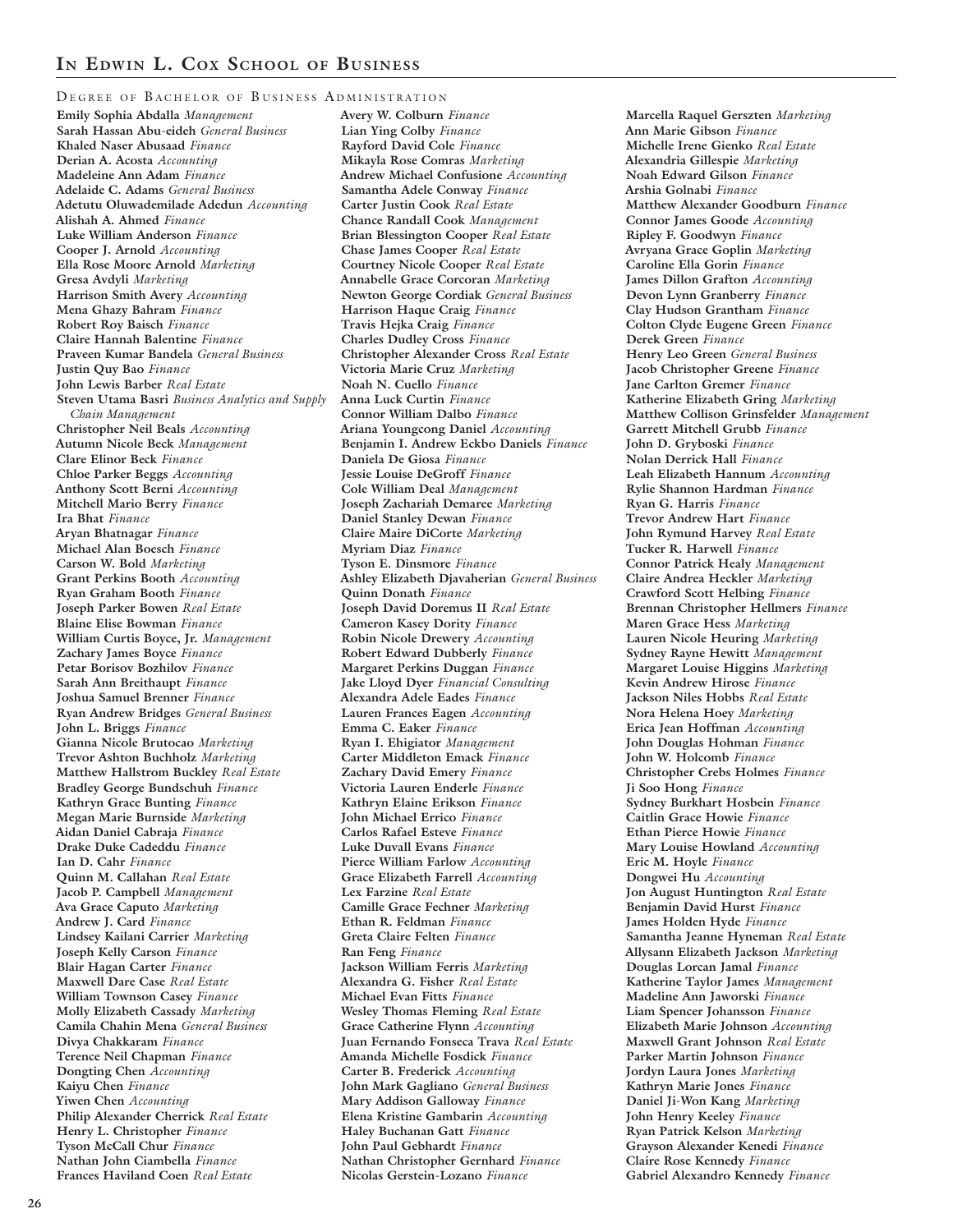**Asad Imran Khawaja** *Management* **Grace Daly Kilborn** *Finance* **Song Hee Kim** *Finance* **Edward Prescott King** *Finance* **Alix Dance Kirby** *Marketing* **Elese Marie Kirby** *Marketing* **Henry Philip Kistler** *Accounting* **Nathan Daniel Kovalchik** *Finance* **Pooja Krishna** *Accounting* **Ethan Krupp Virovnik** *Marketing* **Bretton Laboret** *Management* **Rahim Lakhani** *Finance* **Sana Lalani** *Accounting* **Devin Riley Landes** *Management* **James P. Langdon** *Finance* **Ian Alexander Larsen** *Management* **Caroline Cascille Later** *Marketing* **Scotty Mansfield Latimer** *Real Estate* **Joseph Patrick Leddy** *Finance* **Ashleigh Heri Lee** *Finance* **Matthew Connor Lee** *Real Estate* **Madison Olivia Leyens** *Business Analytics and Supply Chain Management* **Michael James Liang** *Finance* **Lucas Wright Lipscomb** *Finance* **Ana Paula Lleras** *Accounting* **Meredith MacRae Lloyd** *Marketing* **Mia Layne London** *Marketing* **Lydia Ann Walston Long** *Marketing* **Alexander L. Loudon** *Finance* **Alexandra J. Lumley** *Marketing* **Nicholas Conner Manasso** *Finance* **Jeffrey Mandel** *Finance* **Steven J. Manning** *Finance* **Valentina Rita Maria** *Finance* **Megan Renee Mariano** *Marketing* **Sofia Isabel Marin Nunez** *Marketing* **William Sean Marquardt** *Finance* **Alexandra Marie Marquis** *Marketing* **Ashley Kim Martinez** *Marketing* **Zackary Paul Mashni** *Accounting* **Olivia Mason** *Finance* **Mary Rose Massey** *Accounting* **Carlyn M. Mattson** *Finance* **Braden Lloyd McCanles** *Finance* **Sydney Quinn McEntee** *Finance* **Miles Walter McGovern** *Finance* **John Thomas McGuire** *Finance* **Eann Patrick McKasson** *Finance* **Larkin Louise McLiney** *Real Estate* **Tara M. McMahon** *Finance* **Patrick Ryan McManus** *Finance* **Ryan Huntsman Meeks** *Finance* **Mackenzie Neal Meeter** *Real Estate* **Sean M. Mehrara** *Real Estate* **Alice Mellon** *Marketing* **Elle Martha Meneghetti** *Finance* **Maggie Messina** *Marketing* **Kathryn Hart Meyer** *Finance* **Jacob Anthony Michael** *Finance* **Zachary David Mickelson** *Management* **Hannah Marie Mikhail** *Marketing* **Molly Yvonne Milgard** *Finance* **Jacob Robert Miller** *Finance* **Mark Thomas Minissale** *Finance* **Aqsa Dorene Mohammed** *Finance* **Erik Robert Mohr** *Finance* **Emma Gracie Montgomery** *Finance* **Andrea Maldonado Morales** *Finance* **Theodore Taylor Moreno** *Management* **William Shivers Morris V** *Real Estate* **Robert A. Morrissey** *Management* **Travis Rogers Mote** *Accounting* **Andrew Donovan Moyer** *Finance* **John Walker Mullen** *Finance* **Chadwick Burke Mulligan** *Finance*

**Wyatt Isabel Mullowney** *Real Estate* **Alexis Emilie Mungioli** *Finance* **Richard Conrad Murdock** *Real Estate* **Lillian Stewart Myers** *Accounting* **Abhinav Nadella** *Finance* **Richard Zak Napper** *Finance* **Sourya Chandra Narala** *Finance* **James Wilson Nease** *Management* **Gillian Charles Nelson** *Marketing* **Matthew Kennedy Neville** *Finance* **Pierce Michael Norwood** *Finance* **John Novi** *Finance* **John Ross Jure Novogradac** *Accounting* **Caleb Nikosi Nutall** *Accounting* **Jacqueline Caroline Madeline Nylander Altelius**  *Finance* **Ryan Patrick O'Connor** *Real Estate* **Margaret C. O'Malley** *Management* **Piper Nicole Odom** *Accounting* **William Luke Orazietti** *Real Estate* **Kristen Noelle Orth** *Business Analytics and Supply Chain Management* **Charles A. Osborne** *Real Estate* **Victoria Lee Otto** *Finance* **Michael Logan Parham** *General Business* **Nicholas James Parker** *Real Estate* **Katlyn Kimmel Passafiume** *Finance* **Tilak Rajesh Patel** *Finance* **Uma Gulab Patel** *Accounting* **Caroline Anne Peash** *Finance* **Caroline Grace Pelham** *Real Estate* **Sevon Shirray Pendergrass** *Marketing* **Avery Ryan Pennywell** *Finance* **Madison Elizabeth Peppard** *Marketing* **Madeline Davey Pernecky** *Marketing* **Henry D. Perry** *Finance* **Jonathan Nolan Perry** *Finance* **Callahan Olivia Phillips** *Finance* **Brian Douglas Pica** *Finance* **Wiley John Pickett** *Real Estate* **Katalina Pieger** *Finance* **Justin Michael Potwora** *Finance* **James Travis Pratt** *Real Estate* **Serena Price** *Marketing* **Quinn Everett Proctor** *Marketing* **Charlie James Pursall Berger** *General Business* **Daniel Robert Pursley** *Real Estate* **Katherine Elizabeth Pyle** *Finance* **Haya S. Qazi** *Marketing* **Grace Frances Quackenbush** *Marketing* **Allison Catherine Quigley** *Finance* **Courtney Elizabeth Quinlan** *Finance* **John Patrick Quinn** *Finance* **Erik Milan Radovic** *Finance* **Supreet K. Rai** *Finance* **Surya Ramakrishnan** *Accounting* **Andrea Ramos** *Marketing* **Gabriel J. Rauen** *Finance* **Samantha Grace Record** *Marketing* **Shishir Vallapu Reddy** *Finance* **Hayden Conway Reimer** *Marketing* **Kassidy Rene Rios** *Accounting* **Christopher Norman Rise** *Real Estate* **Alexander Shackelford Roberts** *Finance* **Edward Luckett Robinson** *Financial Consulting* **Hollidae MacGregor Robinson** *Management* **Andres Sebastian Rodriguez** *Finance* **Ana Rodriguez Bas** *Finance* **Kian Rodwin** *Finance* **Hudson Franklin Root** *Finance* **Austin Richard Rosen** *Finance* **Matthew Blake Rosenfield** *Finance* **Jack Lincoln Rossi** *Finance* **Jonathan Connor Roy** *Finance* **Maximiliano Tadeo Rubio Bustamante**  *Marketing*

**Elizabeth Luckett Ruckman** *Marketing* **Michael B. Rudd** *Finance* **Jennifer Nicole Rudolph** *Marketing* **Caroline Corcoran Ryan** *Finance* **Rhea Sachdeva** *Marketing* **Jessica A. Sackschewsky** *General Business* **Sonia Saeed** *Finance* **Carolina Sanchez** *Marketing* **Ibraheem Abdullah Sayed** *Accounting* **Eric Hugo Schaison** *Finance* **Ryan Elizabeth Schaner** *Finance* **Parker Michael Schoop** *Finance* **Jena Summer Scott** *Marketing* **Mark George Sears** *Finance* **Kathryn Scott Seay** *Marketing* **Ian M. Sellinger** *Finance* **Anjali Parag Shah** *Finance* **Serena Ravi Shah** *Management* **Craig Whitfield Lewis Shelburne** *Finance* **Krish Jitendar Shownkeen** *Marketing* **Samuel James Shrier** *General Business* **Elizabeth Kay Shumway** *Accounting* **Marcia Elizabeth Skrmetta** *Marketing* **Donna Marcela Smith** *Real Estate* **Everett M. Smith** *Finance* **Devon M. Somers** *Finance* **Andrea E. Soto** *Finance* **Emma Rose Spitznagel** *Marketing* **Ryan Neal Stage** *Finance* **John Spencer Staley** *Finance* **Elizabeth Stanislav** *Accounting* **Daniel Steven Stark** *Accounting* **Ivanna Sofia Stefan Flefil** *Accounting* **Margaret Ann Steiger** *Finance* **John R. Steinfeldt** *Finance* **Jack Joullian Story** *Finance* **Claire Andrus Strachan** *Marketing* **Brooke N. Stricker** *Accounting* **Lauren Elizabeth Stymiest** *Real Estate* **Jason King Sugavanam** *Finance* **Bailey A. Sullivan** *Business Analytics and Supply Chain Management* **Christopher Ye Sun** *Accounting* **Hudson Walker Swanson** *Finance* **Andrew Britton Swetonic** *Accounting* **Erik Hagemann Taggart** *Finance* **Jamie Alana Tanaka** *Accounting* **Luke Anthony Tanner** *Finance* **Artit Taychameekiatchai** *Finance* **William Campbell Taylor** *Real Estate* **Lawrence Andrew Teichner** *Finance* **Blake Randall Terrell** *Finance* **Alexander Mark Theodore** *Finance* **Alexia Katherine Thomas** *Finance* **Meryl Elizabeth Thomas** *Marketing* **Kathryn Slaton Thompson** *Financial Consulting* **Riley Rebecca Timmerman** *Finance* **Parker Joseph Tims** *Real Estate* **Ana Paula Tirado Arias** *Marketing* **Maggie Zoe Townsend** *Management* **Pavle Marko Trapani** *Real Estate* **Thomas J. Nhat-Hoang Truong** *Management* **Kayla Jean Underwood** *Accounting* **Ashton Kenamond Van Deventer** *Finance* **Diego Vazquez De Anda** *Accounting* **Ashlyn Michelle Virgin** *Finance* **Peter R. Voehringer** *Accounting* **Brandon G. Volosen** *Finance* **Megan Elaine Waldron** *Accounting* **David Kosman-Smith Walters** *Finance* **Shantong Wang** *Accounting* **Scott Gregory Warner** *Real Estate* **Hill Willets Washburne** *Real Estate* **Emeline M. Watson** *Marketing* **Gavin James Watts** *Finance* **Parker Garrin Watts** *Finance*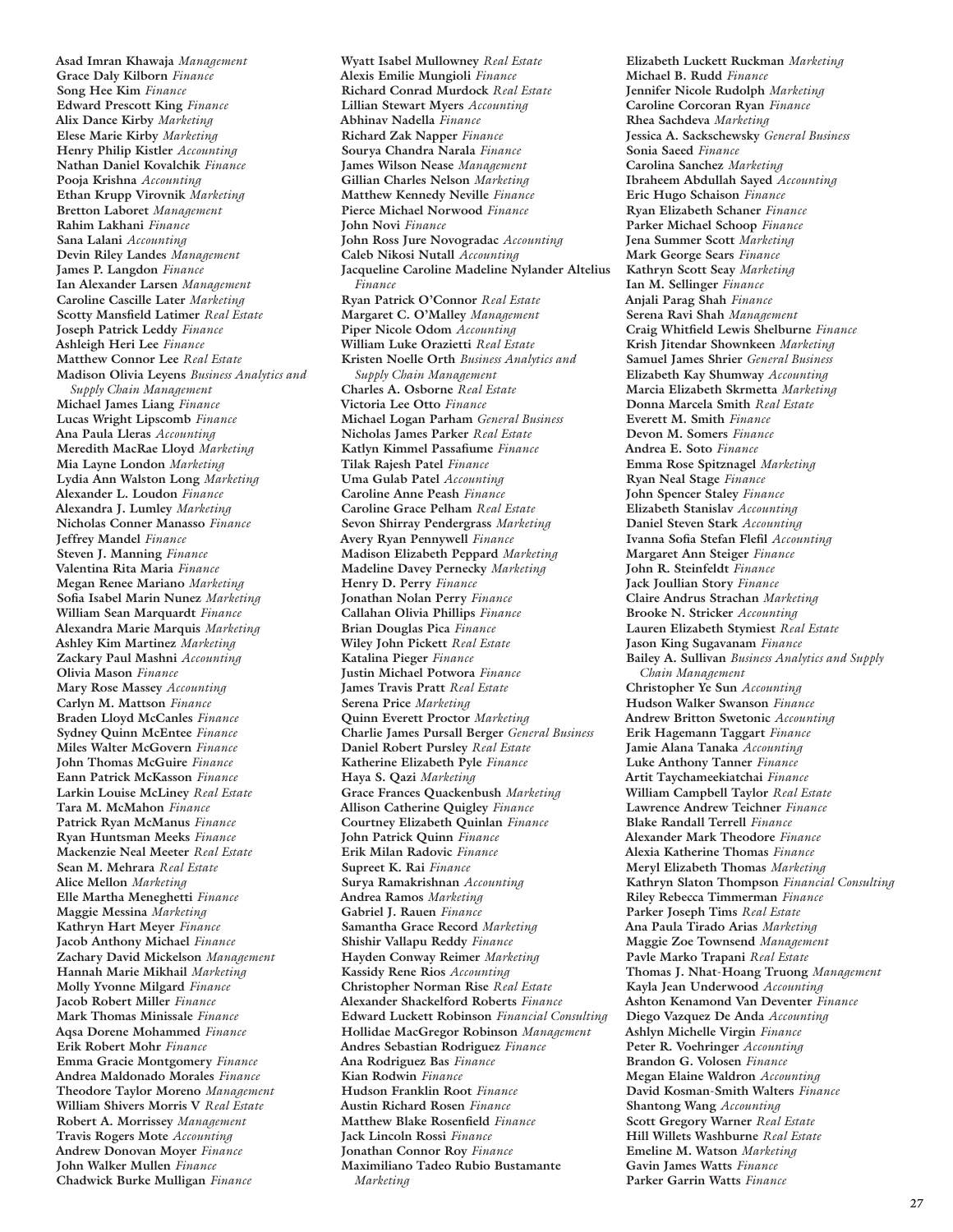**Hannah Nicole Webb** *Marketing* **Trace Dylan Webb** *Finance* **Emma R. Weiss** *Marketing* **Langdon McNeill Wheeler** *Management* **Logan Aubrey White** *Finance* **Ashlyn Grace Williams** *Marketing* **Bradley Aaron Williams** *Finance* **Walker Robinson Williams** *Finance* **Laura McConnell Wilson** *Accounting* **John David Windham** *Finance* **West Worrell Winter** *Finance*

**Alex J. Wisecarver** *Finance* **Delfina Witis Hughes** *Marketing* **Hayden Brett Woodward** *Accounting* **MacKenzie Elizabeth Wray** *Marketing* **Christian Deann Wright** *Finance* **Ruohuang Wu** *Marketing* **Lei Yang** *Finance* **Yewon Yang** *Management* **Margot Anne Yardley** *Marketing* **Nabiha N. Yousuf** *Accounting* **Alec Michael Zaduk** *Accounting*

## **In Bobby B. Lyle School of Engineering**

### DEGREE OF BACHELOR OF ARTS

**Travis Hunter Armistead** *Computer Science* **Jacob C. Barcelona** *Computer Science* **Jennifer Sophia Carballo** *Computer Science* **Hayden Flynn Center** *Computer Science* **Jarod William Cox** *Computer Science* **Michael Alexander Cuzzo** *Computer Science* **Daniel Stanley Dewan** *Computer Science*

**Sam Rutledge Walsh** *Computer Science* **Nathaniel Shrestha Wesley** *Computer Science*

### DEGREE OF BACHELOR OF SCIENCE

**Emily Grace Arcidiacono** *Management Science* **Travis Hunter Armistead** *Data Science* **Grant Christopher Ayers** *Computer Science* **Patrick Joseph Baldone** *Management Science* **Justin Quy Bao** *Management Science* **Amanda J. Bermel** *Computer Science* **Joseph Samuel Bongar** *Computer Science* **Andrew Martin Brkich** *Computer Science* **Joseph Kelly Carson** *Management Science* **Daniela Maria Castillo Laguardia** *Management Science*

**Hayden Flynn Center** *Data Science* **William Li Chan** *Computer Science* **Corey Michael Clemons** *Computer Science* **Jarod William Cox** *Data Science* **Wyatt George Cronk** *Computer Science* **Frank Joseph Cucchiara** *Management Science* **Adam Francis Czarnik** *Computer Science* **Jessica Dam** *Management Science* **John Stephen Davenport** *Computer Science* **Daniela De Giosa** *Management Science* **Abigail Dianne DeCoursin** *Management Science* **Alex Bijan DeTrempe** *Management Science* **Jillian E. Deaver** *Management Science* **Maxey Love Duncan** *Management Science* **William James Dunn** *Computer Science* **Emily Nicole Ebel** *Management Science* **Corey Jace Ellis** *Computer Science* **Zoe Esther Friedman** *Management Science* **Riley N. Galante** *Computer Science* **Luis Enrique Garduno** *Data Science; Computer Science*

**Laine Elizabeth Grosvenor** *Management Science* **Abby Elizabeth Gwin** *Computer Science*

### DEGREE OF BACHELOR OF SCIENCE IN CIVIL ENGINEERING

**Jack Michael Aiello Dominic Louis Carollo Kent Phillip Donze Audrey Elizabeth Epperly**  **Grace Edwards Dillingham** *Computer Science* **Thomas Jon Greim** *Computer Science* **David Grant Hoffman** *Computer Science* **Kevin David Kao** *Computer Science* **Kyle Edward Kolodziej** *Computer Science* **Kade Francis Lehman** *Computer Science* **Nicholas Yann-Binn Lu** *Computer Science*

**Brandon Scott Wheeless** *Computer Science* **Richard Clayton Wrentz** *Computer Science*

**Kaitlyn Leanne Hatfield** *Management Science* **Andrew J. Havard** *Computer Science* **Maria Belen Heredia** *Computer Science* **Thien Tri Ho** *Data Science; Management Science* **Lauren Joan Horton** *Computer Science* **Huaien Huang** *Computer Science* **Ashley Elizabeth Huddleston** *Management Science*

**Manov Jain** *Computer Science* **Isaac Joseph** *Computer Science* **Hannah Nicole Koehler** *Management Science* **Kyle Edward Kolodziej** *Management Science* **Sage Elizabeth Konstanzer** *Computer Science* **Olivia Grace Lackner** *Computer Science* **Henry Dalton Lambson** *Computer Science* **Alec Cabais Lebiga** *Computer Science* **Hunjae Lee** *Computer Science* **Anna Leon-Amtmann** *Management Science* **Margaret Kenney Lipsett** *Management Science* **Sydney Patricia Lobato** *Management Science* **Sean Sunho MacQuarrie** *Data Science; Management Science*

**Troy Jeffrey McNitt** *Computer Science* **Elizabeth Anne McPherson** *Management Science* **Alexander Joseph Meech** *Computer Science* **Andrew Boylan Melland** *Computer Science* **Mariana Lucia Midolo** *Management Science* **Kirubel Solomon Moges** *Computer Science* **Emma Mae Morgan** *Management Science* **Mitchell Gibson Morrison** *Computer Science* **Catherine Elizabeth Moser** *Management Science* **Phoebe B. Neier** *Management Science* **Brian Michael Pattison** *Computer Science* **Alex Reed Preston** *Computer Science*

**Victor Franca Francisco Francisco Jose Leon Maya Gabrielle Mercade Marisa Gloria Nieto** 

**Margaret Layne Zaegel** *Accounting* **Izzah Zaheer** *Management* **Carlos Zaldivar** *Finance* **Fangqing Zhai** *Accounting* **Ting Zhang** *Finance* **Zhiqiang Zhang** *Business Analytics and Supply Chain Management* **Zixin Zhang** *Finance* **Jiayi Zhu** *Finance* **Blake Lee Zimmer** *Finance* **Braeden Paul Zurlo** *Finance*

**Ryan Anders Madlener** *Computer Science* **Prince Ndhlovu** *Computer Science* **Isaiah D. Patterson** *Computer Science* **Niko Christian Radovan** *Computer Science* **Randolph Howard Rankin** *Computer Science* **Pravik Tarala** *Computer Science* **Jose A. Velazquez** *Computer Science*

**Jiayi Zhu** *Computer Science*

**Brigitta Katherine Pulins** *Computer Science* **Randolph Howard Rankin** *Data Science* **Savannah Paige Rogan** *Computer Science* **Isaac T. Rose** *Computer Science* **Jacob Davis Rosenblatt** *Computer Science* **Devin Ashley Seek** *Management Science* **Eli Jaciel Segovia** *Computer Science* **Melissa Serrano** *Management Science* **Stephen Timothy Shoemaker** *Computer Science* **Joshua L. Smartenko** *Management Science* **Kristen Brianne Smith** *Management Science* **Quinn Cartwright Stanton** *Management Science* **Annalise Indira Sumpon** *Data Science;* 

*Management Science* **Chunyu Tang** *Computer Science* **Madisyn Anne Tedrow** *Management Science* **Kirk Wolfgang Thomas** *Computer Science* **William Chandler Thomsen** *Computer Science* **John Roman Tomaselli** *Management Science* **Anthony Yichun Wang** *Computer Science* **Brayden A. Watkins** *Management Science* **Jacob Thomas Weems** *Computer Science* **Jayson Connor Werth** *Computer Science* **Hannah Eleece Wiesner** *Management Science* **Andrew Reed Williams** *Management Science* **Ryan Vincent Wojtaszek** *Management Science* **Zechariah Donald James Wolf** *Computer Science* **Christopher Scott Wood** *Computer Science* **Richard Clayton Wrentz** *Data Science* **Yongjia Xu** *Computer Science* **Alejandro Zaldivar** *Management Science* **Xuan Zhai** *Computer Science* **Zhenbang Zhang** *Computer Science* **Sizhe Zuo** *Management Science*

**Grecia Chrystal Soto Ponce Christopher Collins Staley Antonio De Jesus Orta Williamson**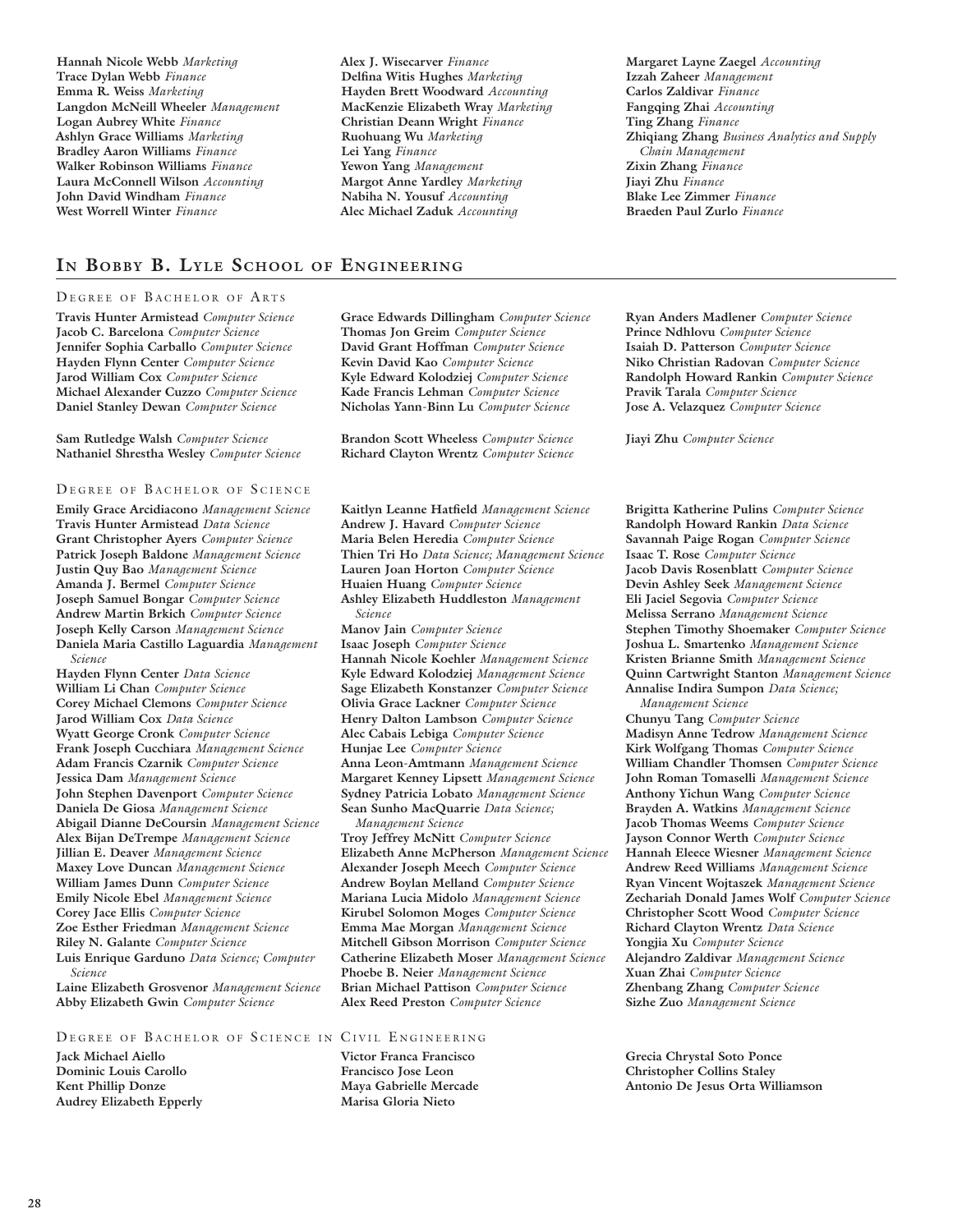### DEGREE OF BACHELOR OF SCIENCE IN COMPUTER ENGINEERING

| Elliot T. Boesch                                                                                                                                                                        | <b>Benjamin Garrett Moore</b>                                                                                                                                                                              |                                                                                                                                                                                          |
|-----------------------------------------------------------------------------------------------------------------------------------------------------------------------------------------|------------------------------------------------------------------------------------------------------------------------------------------------------------------------------------------------------------|------------------------------------------------------------------------------------------------------------------------------------------------------------------------------------------|
| DEGREE OF BACHELOR OF SCIENCE IN ELECTRICAL ENGINEERING<br><b>Maximilian Dennis</b><br>Gabriella Rose DiLiegro<br><b>James Michael Gassner</b><br><b>Felicity Marie Gonzalez</b>        | <b>Audrey Helen Lawrence</b><br><b>Joseth Emirene Antonio Manuel</b><br>Aadit R. Mehta<br><b>Aidan Thomas Murphy</b>                                                                                       | <b>Payton Montgomery Price</b><br>Dalia Quezada Campos<br>Kevin George Rabindra<br><b>Matthew Robert Schreiber</b>                                                                       |
| DEGREE OF BACHELOR OF SCIENCE IN ENVIRONMENTAL ENGINEERING                                                                                                                              |                                                                                                                                                                                                            |                                                                                                                                                                                          |
| Shaikha S.J.K.H. Alduweesh<br><b>Sarah Frances Easley</b><br>Ana Paola Gonzalez-Alvarez                                                                                                 | Rachel Elizabeth Hutchinson<br>Sofia Valeria Lara Carrillo<br><b>Madeleine Nicole Mirza</b>                                                                                                                | <b>Michael Todd Rodemers</b><br>Avery Smothermon<br>Hannah Claire Waldecker                                                                                                              |
| DEGREE OF BACHELOR OF SCIENCE IN MECHANICAL ENGINEERING                                                                                                                                 |                                                                                                                                                                                                            |                                                                                                                                                                                          |
| Erik Douglas Braun<br><b>Blair Evans Bueche</b><br><b>Jewel Marie Burleson</b><br><b>Samuel Blas Cantu</b><br>Adelaide E. Caplinger<br>Morgan Castleberry<br><b>Samuel Donald Donze</b> | Samantha Claire Hites<br>Kayla Lauren Horton<br><b>Ryan Alexander Kiss</b><br><b>Andrew Scott Kobata</b><br>Mauricio Lara Orbezo Lira<br><b>Carson Reynolds Little</b><br><b>Grant Alexander MacDonald</b> | Stephanie E. Rehkopf<br>Mitchell Ethan Schmenk<br><b>Juanhe Shen</b><br><b>Kyle Barrow Singletary</b><br><b>Christopher Max Stasio</b><br><b>Caroline Stewart</b><br>Samantha Erin Streb |

- **Patrick B. Dooley Mitchell Thomas Dowd Matt C. Dykes Cassandra Aaliyah Hammond Abigail Elizabeth Hays**
- **Alyssa Louise Marciano James Bruce Moseley Max Steven Nelson Thomas Botsford Nolan Sophia Brianna Paolo Zachary Allen Quiros**

**Marcus W. Sykora Ryan Tolsch Zachary Toot Sydney Walker Ward Anika Erin Wolfe** 

## **In Annette Caldwell Simmons School of Education and Human Development**

### DEGREE OF BACHELOR OF SCIENCE

**James Patrick Ackerman Katy V. Aguilar** *Educational Studies* **Amber Danielle Bacon Emmanuel Bedoum Bandoumel Paige Kelly Anne Bayliss Katherine Christine Bender Zella Rose Bergman** *Educational Studies* **Alexander Crain Brody Darren Brown Quinn Morgan Callier Kyleigh McClure Campbell** *Educational Studies* **Kendall Renee Carlsen Abigail Reese Casillas Harrison Haque Craig Megan Lynne Daleo Nicholas Vincent DeAngelis Katherine Grace Martin Delony** *Educational Studies* **Sabrina Marie DiGiovanni** *Educational Studies* **Preston Gere Ellison Jack Martin Fojtasek Halle Kaye Fox William Dominic Gibson Dalton Alexander Glenn** *Educational Studies*

- **Noah Andrew Goodwin Gabriella Grobler Samuel Turner Gunning Parker Alan Hardigree Trevor Andrew Hart Addison Lela Helton-Iliria Johanna Grace Hixson Luke Frederick Hohlt Wendell Taylor Isom Hannah Katrin Jacobs Orlando Andrew Jones Grace Daly Kilborn Laura Irene Kingrey Grace Isabelle Kirchof** *Educational Studies* **Makayla Nicole Knapp Miller Helena Denton Knoll Blair Nicole Lovoi** *Educational Studies* **Peyton Alexandra Matthews Quinn Patrick McMahon Shyang Yuan Meng Evelyn Negrete** *Educational Studies* **Charles Henry Nicholson Kennedy Lea Pedigo Nicholas Gibson Perillo**
- **Julia McLaughlin Perry Jack Crown Peterson Jason Christopher Pollina David Lee Quinn Jackson Blake Sampson Jose Manuel Santana Vizoso Gavin Richard Schubiger Arman Julia Sergeant Arden Bette Shannon Mu Sheng Lauren MacKenzie Small Alexander Drennan Smith Kaitlyn Sarah Smith Reagan Jean Spence Samuel Donald Stewart Sydney George Suntrup** *Educational Studies* **Kayla Jean Underwood Emily Rose Vye** *Educational Studies* **Broc Olan Watkins Emma R. Weiss Gary Wiley Kent Yamamoto**

*The May portion of the program contains names of candidates for degrees and honors. Inclusion in the program does not constitute evidence of completion of degrees and honors requirements.*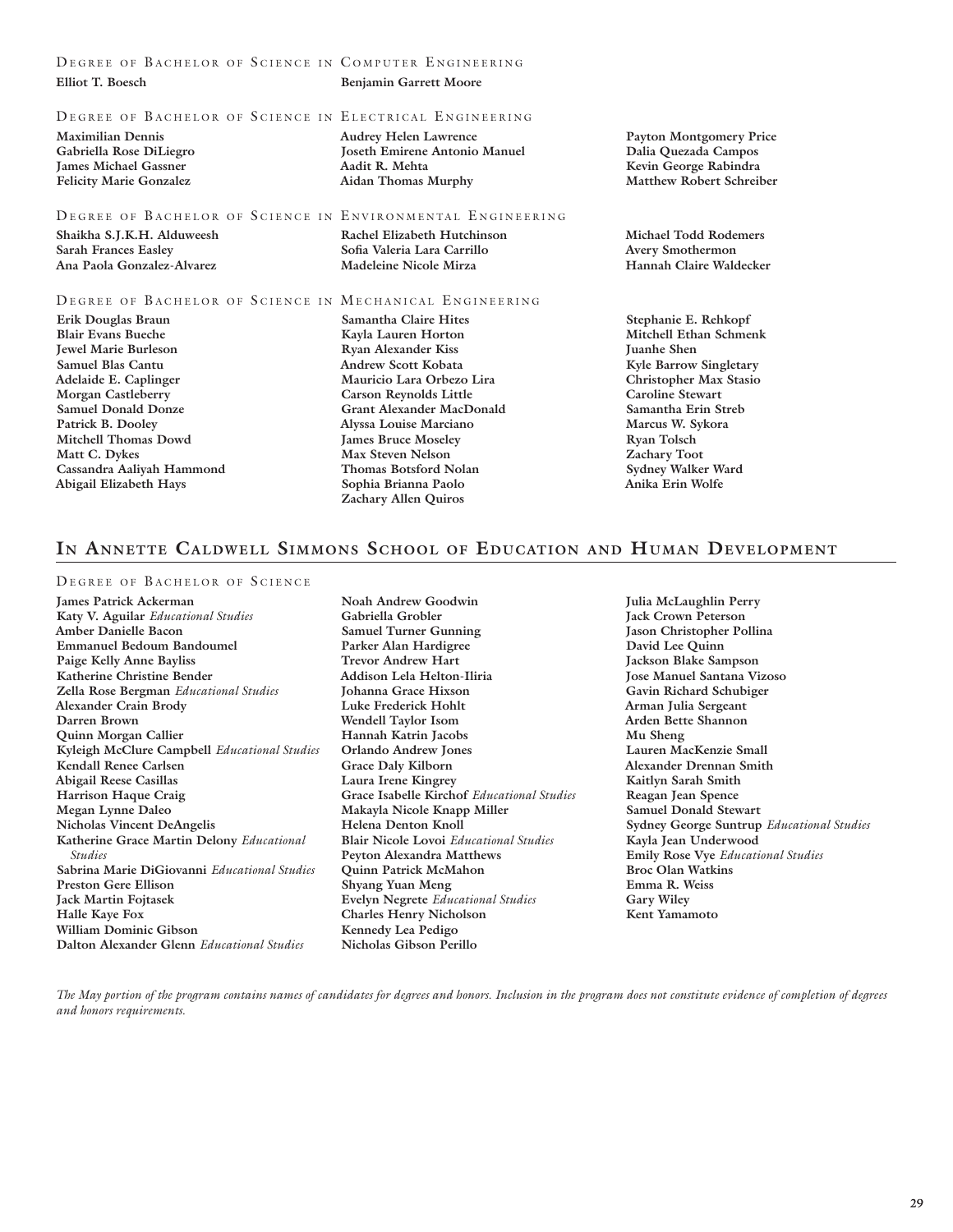## CANDIDATES PARTICIPATING IN MAY

## **In Dedman College of Humanities and Sciences**

### DEGREE OF DOCTOR OF PHILOSOPHY

**Chelsea Noelle Carson** *Psychology* BS Baylor University MA Southern Methodist University Dissertation: "Relationship Conflict and Depressive Symptoms in Couples: The Moderating Role of the Broad Autism Phenotype" Adviser: Chrystyna Kouros **Emily Diane Johnson** *Psychology* BA University of Arkansas, Little Rock MA University of Central Arkansas MA Southern Methodist University Dissertation: "A Comprehensive Conceptualization of Adolescents' Engagement in Web-Based Interventions Designed to Promote Behavior Change" Adviser: Ernest Jouriles

**Catherine Nicole Rochefort** *Psychology* BS MS Tulane University of Louisiana MA Southern Methodist University Dissertation: "Dependability of Cancer Worry Measures and the Influence of Transient State Affect Error" Adviser: Austin Baldwin

**Andres David Roque** *Psychology* BA Florida International University MA Southern Methodist University Dissertation: "A Randomized Controlled Trial of Social Networking Moderation and Abstinence" Adviser: Alicia Meuret

**Natalie Tunnell** *Psychology*

BA University of Texas, Austin

MA Southern Methodist University

Dissertation: "A Randomized Controlled Trial of Acceptance and Commitment Therapy for the Treatment and Prevention of Perinatal Internalizing Symptoms" Adviser: Alicia Meuret

DEGREE OF MASTER OF SCIENCE IN APPLIED ECONOMICS AND PREDICTIVE ANALYTICS

## **In Perkins School of Theology**

### DEGREE OF MASTER OF DIVINITY

**Brayden Matthew Bishop Roig Calzadilla Daniel Lee Curry** 

**Karina Flores** 

**Margo Lee Moore Allyson Caitlyn Penny Sheridan Nicole Priddy** 

DEGREE OF MASTER OF SACRED MUSIC **Claire Nicole Ward** 

DEGREE OF MASTER OF THEOLOGICAL STUDIES **Kendall Murphy York**

DEGREE OF MASTER OF THEOLOGY **Ryan McKinnon** 

## **In Dedman School of Law**

| DEGREE OF DOCTOR OF THE SCIENCE OF LAW |                         |
|----------------------------------------|-------------------------|
| Khaled Maayd Alharthi                  | Xiaoyu Fan              |
|                                        |                         |
| DEGREE OF MASTER OF LAWS               |                         |
| COMPARATIVE & INTERNATIONAL LAW        |                         |
| Tabbasom Abdulqadir Alattas            | Baraa Muidh G. Alsulami |
| Mohammed Ahmed M. Alharbi              | Rita N. Yeboah          |
|                                        |                         |
| TAXATION                               |                         |
| Maryan Dyachuk                         | Nikeshia P. Green       |
|                                        |                         |
| DEGREE OF JURIS DOCTOR                 |                         |
| Steven A. Barry                        | <b>Matthew Fosheim</b>  |
| Braden D. Bullard                      | Malachi Haines          |

**Lauren Manson Sandstedt** 

**Luke Powers Ethan H. Todd**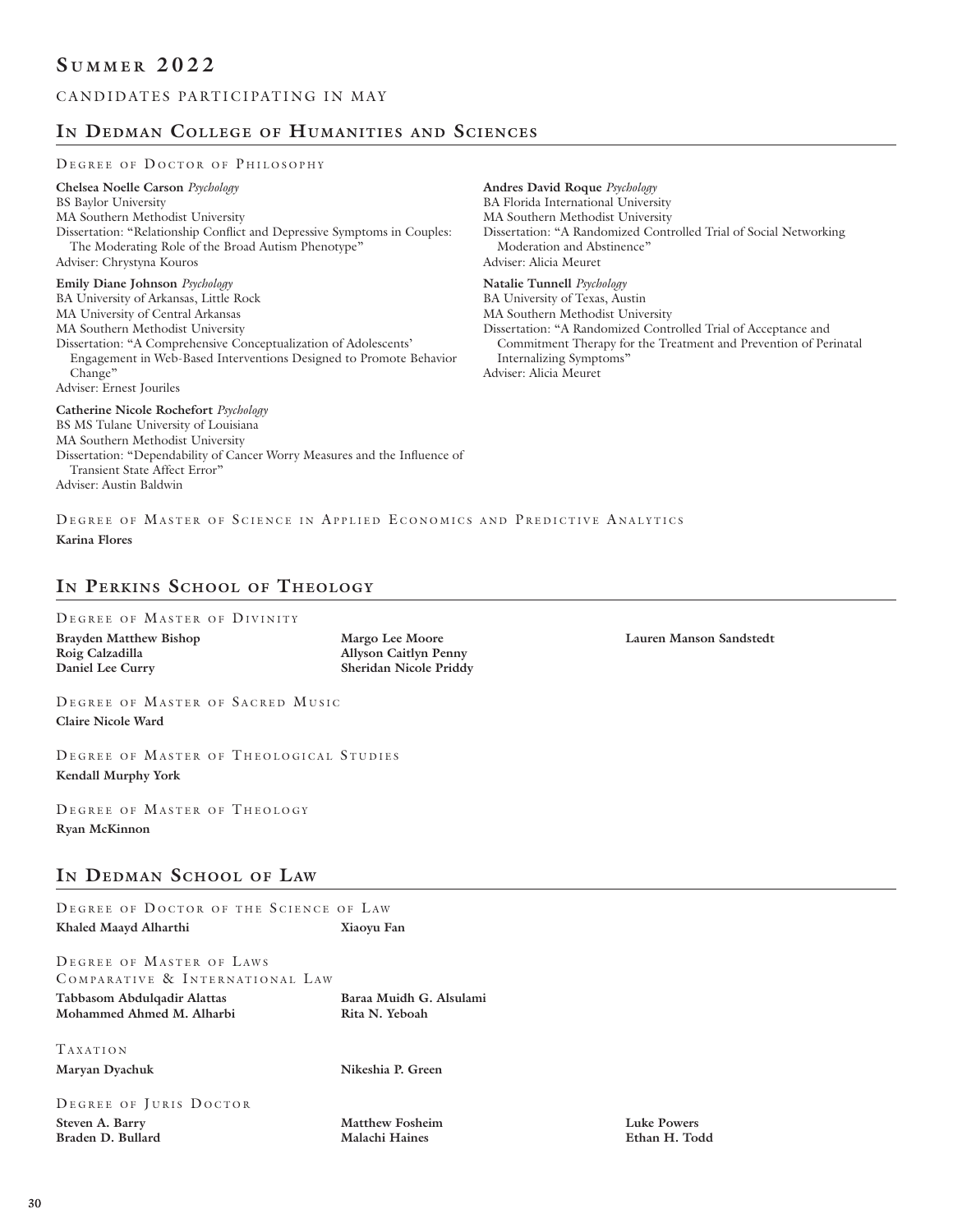## **In Dedman College of Humanities and Sciences**

DEGREE OF MASTER OF SCIENCE IN APPLIED ECONOMICS AND PREDICTIVE ANALYTICS **Karina Cobos Flores** 

## **In Meadows School of the Arts**

| DEGREE OF MASTER OF ARTS                                                    |                                                                                                                                                                    |                                          |
|-----------------------------------------------------------------------------|--------------------------------------------------------------------------------------------------------------------------------------------------------------------|------------------------------------------|
| Ana Luisa De Fatima Chiari Sanchez<br>Advertising<br>Le Vy Dang Advertising | Brigid Rosanna Powers Art History<br>Thesis: "A Gift from the Heart: An Eighteenth-<br>Century Commemorative Manuscript Reflecting<br>Cloistered Life in Mallorca" | Savannah Dominique Wilkinson Advertising |
| DEGREE OF MASTER OF MUSIC                                                   |                                                                                                                                                                    |                                          |

**Kirin Daniels** *Music Education* **Riley Hatfield Warren** *Music Education* **Zachary Michael Woolhouse** *Music Education*

## **In Edwin L. Cox School of Business**

DEGREE OF MASTER OF BUSINESS ADMINISTRATION **Harvey Gerrero Acevedo** *General Business* **Madeline Louise Adams** *Strategy & Entrepreneurship* **Sled Harvey Allen** *General Business* **Sarah Ashley Amend** *Finance* **Ivis Maria Andrade Sosa** *General Business* **Jason Michael Arneson** *Real Estate* **Garrett Austen Barr** *General Business* **Antonio Arroyo-Matus** *Strategy & Entrepreneurship* **Blake Henry Beall** *Strategy & Entrepreneurship* **Connor Alec Bearden** *Strategy & Entrepreneurship* **Brooke Elizabeth Beatty** *Management; Strategy & Entrepreneurship* **Carla Viviana Benitez** *Management* **Brian Stuart Berner** *Business Analytics* **Jeffrey H. Bowden** *Finance* **Gabriela Marie Bresnahan** *Strategy & Entrepreneurship* **Jose Erik Briceno** *Business Analytics; Marketing* **Zachary Erin Butler** *General Business* **Taylor Kai Campbell** *Finance* **Rachel Cannon** *Finance* **Justin Lloyd Carmack** *General Business* **Nikki Alexandra Carr** *General Business* **Trey Phillip Carson** *Management* **Alex Weinstock Chaet** *General Business* **Nicole Ellis Chevins** *Business Analytic***s Ian Youngkee Cho** *Supply Chain and Operations Management* **Catharine Sarah Elizabeth Chow-wah** *Finance* **Patrick Ryan Clark** *Business Analytics; Finance* **Madeline Maria Claus** *Business Analytics* **Evan Michael Cokinos** *General Business* **Samuel J. Cole** *General Business* **Anthony Mikel Collazos** *Real Estate* **Madeline Jean Cook** *Marketing* **Keri Leigh Cunnane** *Strategy & Entrepreneurship* **Brett Raymond Cyprian** *Real Estate* **George Chase Dannenbaum** *Strategy & Entrepreneurship* **Wyatt Sterling Darden** *Strategy & Entrepreneurship* **Dang Quoc Dinh** *General Business* **Katherine Daniel Drake** *Strategy & Entrepreneurship*

**Jeffrey Du** *Finance* **John Everett Dunavant** *Strategy & Entrepreneurship* **Scott Christopher Duncan** *Real Estate* **Kirsi Kathleen Eby** *General Business* **Brandon J. Elkins** *General Business* **Jose Carlos Falomir** *Finance; Real Estate* **Caitlin Helene Forrest** *Strategy & Entrepreneurship* **Cody Ryan Francisco** *General Business* **Meredith Ann Freeman** *Business Analytics; Strategy & Entrepreneurship* **Zachary Alexander Galvin** *General Business*  **Brittnee Cymone Anntress Gantt** *Strategy & Entrepreneurship* **Mitchell David Albert Gruenthal** *Finance* **Jian Guo** *General Business* **Christian Forrest Hagan** *Strategy & Entrepreneurship* **Kathleen Haines** *Management* **Jacob Hall** *General Business*  **Justen Blair Hannah** *General Business* **Hunter Phillips Harvin** *Finance* **Kamil Akbar Heerji** *Finance* **Alex Michael Hemmert** *Strategy & Entrepreneurship* **Nathan Cortez Hicks** *General Business* **Kent Thomas Holmstrom** *Finance* **Morgan Alexandra Holtry** *Finance* **Benjamin Jay Hoopes** *Real Estate* **Alyse Nicole Hope** *Management; Strategy & Entrepreneurship* **Mark T. Horton** *General Business* **Natalie Pearce Hostetter** *Strategy & Entrepreneurship* **Gabriel Paul Huckabay** *General Business* **Courtney Lynne Hume** *Strategy & Entrepreneurship* **Tyler Jordan Hutson** *Finance* **Stephanie Uzoma Ikediobi** *Management* **Alex Thomas Jacob** *Real Estate* **Renee Suzanne Janda** *General Business* **Samantha Raye Jess** *Marketing* **David Hunter Johnson** *Marketing* **Austin Connor Jones** *Finance* **Sol Braden Kahn** *Real Estate* **Kenneth Bradford Kemp** *Finance*

**Adam Bennett Kester** *Finance* **Mohammad Haris Khan** *Finance* **Yazen Nabil Khatib** *General Business* **Sam Harrison Kuebler** *General Business* **Hunter Allan Lambert** *Management* **Elizabeth Bennett Law** *General Business* **Amber Gilbert Lenz** *General Business* **Jacob Liu** *General Business* **Grace Catherine Maguire Real Estate Reid Gregory Malloch** *Finance; Real Estate* **Sean Christopher Maloney** *Strategy & Entrepreneurship; Supply Chain and Operations Management* **James Alfred Mangum II** *Real Estate* **Hunter Quinn Markussen** *Finance* **Adam Christopher Martin** *General Business* **Francisco Joaquin Martinez** *General Business* **Lauren Joyce Maynard** *Real Estate* **Caleb Ryan McCasland** *Finance* **William Joseph McLaughlin** *Business Analytics* **Ian Patrick McQuagge** *Strategy & Entrepreneurship* **Ishmael Mendez** *Management* **Daniel Mendoza** *General Business*  **Faustino Moral** *Real Estate* **Anthony John Morin** *General Business*  **Kyle McQueen Moroney** *Marketing* **Luke Ryan Murphey** *Strategy & Entrepreneurship* **Drew Stewart Naron** *Management; Strategy & Entrepreneurship* **Franklyn Ikechukwu Okafor** *General Business* **Gerardo Padierna, Jr.** *Business Analytics* **Ashley Jiyoung Park** *Management; Supply Chain and Operations Management* **Ravi Ajay Pathak** *Finance* **Bryce Haleigh Patrick** *General Business*  **Kayln Brook Pearson** *Real Estate* **Rodrigo Ribeiro da Silva Pereira** *General Business*  **Nicholas Alexander Petrovich** *Real Estate* **Albert Nasir Quaye** *General Business* **Maziar Ali Rabiee** *Management* **Peter Thomas Rasmussen** *Finance* **Elise Claire Redetzke** *Strategy & Entrepreneurship* **Phillip Paul Reed** *General Business* **Augustus Robinson Rehring** *Management*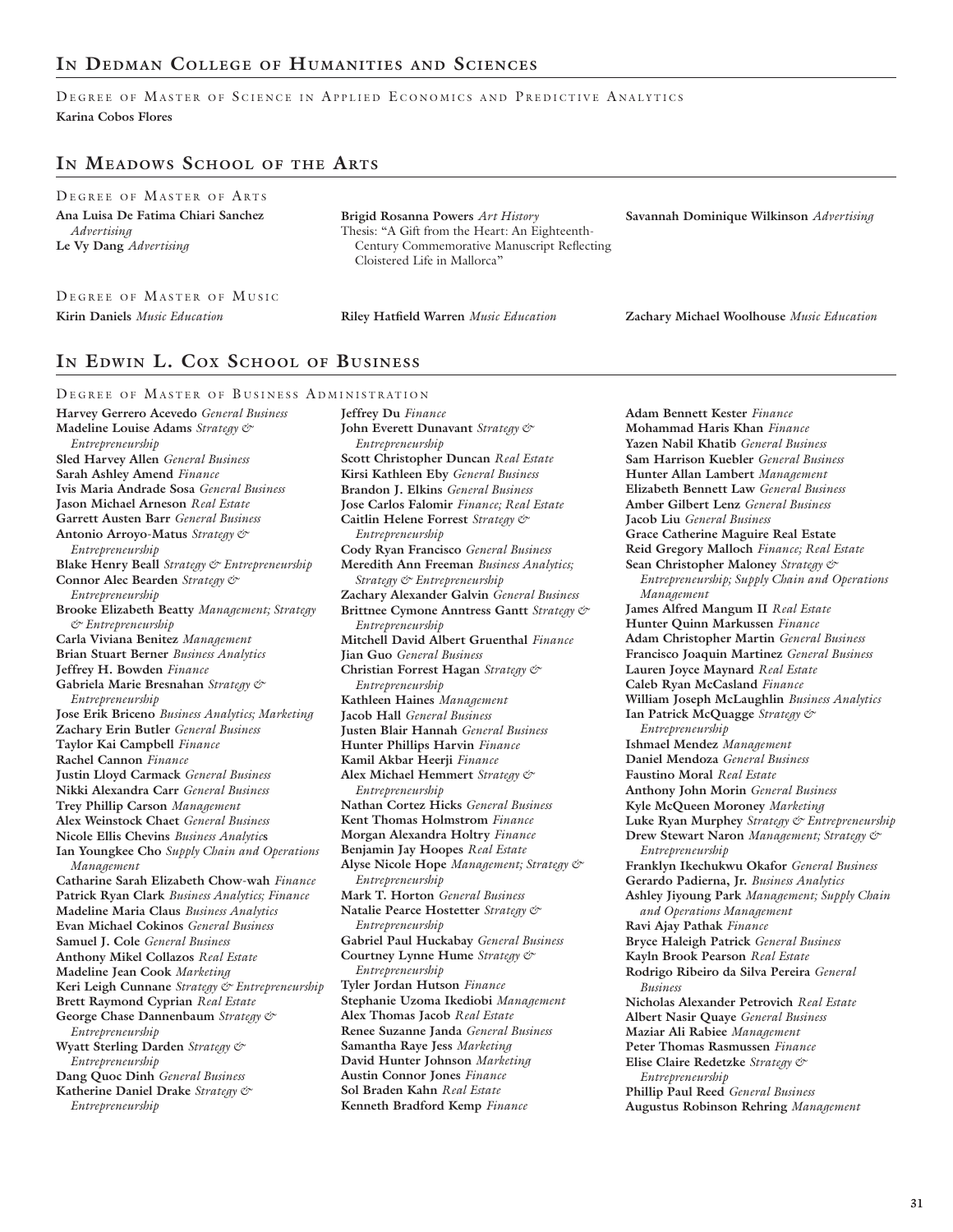| Isaac Jose Robledo Finance                        | Mallory Aren Smith Strategy & Entrepreneurship | Katherine A. Walton Marketing           |
|---------------------------------------------------|------------------------------------------------|-----------------------------------------|
| Adley Adrian Rodriguez Strategy &                 | Zachary Joseph Solomon Finance                 | Michael Andrew Welch Finance            |
| Entrepreneurship                                  | John Edward Starks Finance                     | Wenwen Weng General Business            |
| Luis Wilfredo Rodriguez General Business          | <b>James Cameron Strock Finance</b>            | Skyler Paul Wheeler Finance             |
| Valeria Alejandra Rodriguez Finance               | Michael James Sullivan General Business        | Connor Flanagan White Strategy &        |
| Robert Taylor Rohde Management                    | Cristal Alondra Terrazas-Loya Marketing        | Entrepreneurship                        |
| <b>Scott Travis Ross Finance</b>                  | Cayman Leigh Thomas General Business           | Eric James Whitehead General Business   |
| Jessica Jean Lommel Salcido Strategy &            | Kristen Marie Thomas Marketing                 | Trevor H. Willis General Business       |
| Entrepreneurship                                  | David F. Toomey III Business Analytics;        | Victoria Elizabeth Wilson Marketing     |
| <b>Brendan Carl Salka Business Analytics</b>      | Management                                     | Eric Stefan Wiskocil Business Analytics |
| Juan Saravia Finance; Real Estate                 | Mirna Trujillo Accounting                      | George Van Velsor Wolf III Finance      |
| Kristina Marie Scheder General Business           | Kevin Michael Turro General Business           | Xue Yang General Business               |
| Karina Marie Schmitt Real Estate                  | Dannette Patrice Urquhart Strategy &           | Luis Ricardo Zepeda Santacruz Finance   |
| Parijat Sharma General Business                   | Entrepreneurship                               | Benjamin Marshall Zieman Finance        |
| Victor Marcell Singleton Finance                  |                                                |                                         |
| DEGREE OF MASTER OF SCIENCE IN ACCOUNTING         |                                                |                                         |
| Deidra Cheryl Oaks                                |                                                |                                         |
| DEGREE OF MASTER OF SCIENCE IN BUSINESS ANALYTICS |                                                |                                         |
| Ahmad Mehran Khan                                 | Samson Tafadzwa Makina                         | <b>Chedrick Charles Ricks</b>           |
| DEGREE OF MASTER OF SCIENCE IN FINANCE            |                                                |                                         |
| Hamza Ali                                         | Ramya Beeram Reddy                             | Ali Imran Shah                          |
| Anisha Gangadhara Setty                           | <b>Erick Santillan Torres</b>                  | Gordon Lane Smith                       |
| <b>Andrew Daniel Munoz</b>                        | <b>Samuel Warner Saxton</b>                    | Nicholas Hunter Stambo                  |
|                                                   |                                                |                                         |
| DEGREE OF MASTER OF SCIENCE IN MANAGEMENT         |                                                |                                         |
| <b>Shaine Chaim Hailey</b>                        | <b>Jacob Andrew Hall</b>                       | <b>Aedan Lewis</b>                      |
|                                                   |                                                |                                         |

**Kyle James Shiplett** *General Business* **Lindsay Alyssa Shobe** *General Business*

## **In Bobby B. Lyle School of Engineering**

DEGREE OF MASTER OF SCIENCE **Donald Edward Armbruster** *Systems Engineering*

**Merrick Tyler Rhodes** *Finance*

**Igor Uros Ristic** *Strategy & Entrepreneurship*

DEGREE OF MASTER OF SCIENCE IN ELECTRICAL ENGINEERING **Neil Cameron Matson Pengcheng Xu** 

DEGREE OF MASTER OF SCIENCE IN MECHANICAL ENGINEERING **Evan Jacob Stewart** 

## **In Annette Caldwell Simmons School of Education and Human Development**

DEGREE OF MASTER OF BILINGUAL EDUCATION

**Marita Elena Bustamante Luis Eduardo Cuevas** 

**Julieta Espinosa Marcela Garcia** 

## DEGREE OF MASTER OF EDUCATION

**Morgan Brooke Alexander** *Educational Leadership* **Christopher Arceneaux** *Educational Leadership* **Gabriella Barrera Sara Elisa Barriot LaKondra Sametra Batts Rita Borbon** *Educational Leadership* **Andrea Brown Msando** *Educational Leadership* **Toni Cheri Butler** *Special Education* **Samantha Y. Cabrera** *Educational Leadership* **Stephanie Jill Davenport** *Educational Leadership* **Maria Ellis** *Educational Leadership* **Joshua Hamlin** *Educational Leadership* **Christopher Sean Hartsfield** *Educational Leadership* **Julie Anne Johnson** *Educational Leadership* **Carlantra Jordan** 

**Madison Paige Keck Laura Angelica Lee Martinez Natalia Lopez Samantha Kaye Lyons Jennifer Marie Mann Chloe Louise Marshall Meagan Meredith** *Educational Leadership* **Meredith Wilson Miles Ashley Michelle Millan Villafranca James Mims** *Special Education* **Dallas Nickell** *Educational Leadership* **Kencell Allen Nixon Alexandria Organ Elaine Michelle Ortiz Erica Pace** *Special Education* **Yadira Pagan Vargas Ashley Peake** 

**Diana Gonzalez Okary Wong Barrios** 

**Alba Ramirez Vanessa Abigail Rivera Caroline Ann Rubino Adela Sanchez Taleaha Sanford Nicholas Thompson-Davis** *Educational Leadership* **Priscilla Mucke Trastoy** *Educational Leadership* **Rachel Turnbow** *Educational Leadership* **Gloria Patricia Urbina Hannah Varghese Monica Velasco Gomez Dolly Viera** *Educational Leadership* **Ebonee Wheeler Christine Marie Williford Mary C. Zukowski** 

**Ricardo Ventura** *Management; Strategy &* 

*Entrepreneurship*

**Katherine A. Walton** *Marketing*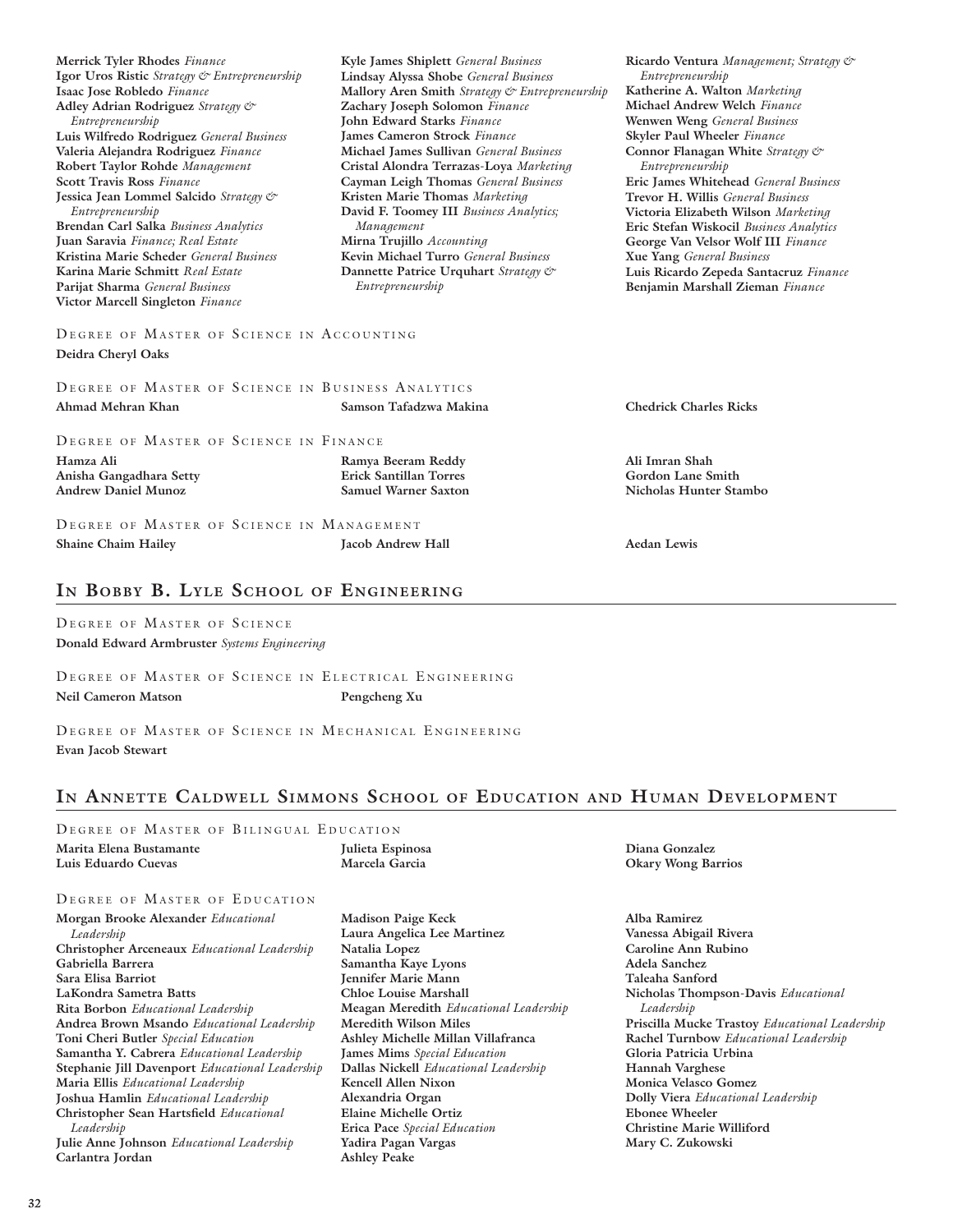### DEGREE OF MASTER OF LIBERAL STUDIES

| Kaleigh Delbert            |  |
|----------------------------|--|
| Ana Cristina Giron-Herrera |  |
| Jennifer Lori Gomez        |  |

### DEGREE OF MASTER OF SCIENCE IN COUNSELING

**Lindsey Nicole Allen Rachel Reed Allen Nicole Rae Bazaco Tracy Lynnette Carey Christine Nicole Carson Riley Elizabeth Cronin Kristin Gallion Devin Melissa Ware Douglass** 

### DEGREE OF MASTER OF SCIENCE IN SPORT MANAGEMENT

**Jack McCampbell Bailey Christiana Marie Becker Claudia Bartolome Ortiz Jane Lyle Becnel Molly Matthews Bowman Peyton Rey Cowell Nicola Joseph Hannah Nicholas Kent Hedges Emily Caroline Hill** 

**Maria Irene Gurrola Ortiz Hillary Elizabeth Henning John Christopher Holt Melissa Adrianne Kraft Emilee Maxwell Hollee M. Nicholson Birkley Elizabeth Oliver** 

**Nnenna Otuwe Ijomah Laurie Kraltchev Linda Sonja Dee Marlow** 

**Chiamaka Jessica Duru** 

**Alexandre Ionesco Parker Austin Johnson Alexis Keberle Lawrence Ryan Krugler Braeden Lawrence Zabdiel Abner Lopez-Pagan Allison Jade Lozano Tara Bebe Mireskandari Brendan Cass Mitchell** 

DEGREE OF MASTER OF SCIENCE IN HEALTH PROMOTION MANAGEMENT **Lorenzo Malik Jones, Jr.** 

### **In Dedman College of Humanities and Sciences**

### DEGREE OF BACHELOR OF ARTS

**Jeffrey William Cappelli** *Markets and Culture* **Connor William Dean** *Philosophy* **Mary Ann Galvan** *Psychology* **Morgan Brittany Gerlach** *World Languages - Chinese* **Gordon Matthew Gianadda** *Human Rights* **Sarah C. Hafiz** *Markets and Culture* **Hannah Elizabeth Hall** *Human Rights* **Will-Brian Holloway** *Markets and Culture*

### DEGREE OF BACHELOR OF SCIENCE

**Grant D. Carlson** *Economics* **Worth Burleson Coons** *Economics with Finance Applications* **Connor William Dean** *Mathematics* **Zakary Robert Folts** *Economics with Finance Applications* **Morgan Brittany Gerlach** *Psychology* **Ann Lucas Lucas Herrick** *Statistical Science* **Brendan F. Hughes** *Economics with Finance Applications*

**Kane Franklin Johnson** *Philosophy* **Nichole Egan-Wyer Jones** *Spanish* **Stacia Marie McKellum** *Political Science* **Ryder Ethan Mesh** *Political Science* **Amber Nichole Nguyen** *Economics* **Jan Chase Ouhrabka** *Markets and Culture* **Cela Bithiah Patras** *Biological Sciences* **Carley Elizabeth Pierce** *Chemistry* **Samantha Allison Shaw** *Biological Sciences*

**Jacob Thomas Humbert** *Statistical Science* **Chika Ann Iwuamadi** *Statistical Science* **Gabriel Alexandro Kennedy** *Economics with Finance Applications*

**Rachel Christine Monken** *Health and Society* **Cela Bithiah Patras** *Health and Society* **Laura Margaret Purvis** *Psychology* **Kristina Sofia Shaw** *Biological Sciences* **John Joseph Simon** *Economics with Finance Applications*

**Abby Melissa Stauber** 

**Oladuni A. Porter Diamond Monique Price Katherine Claudia Regalado Madison Elizabeth Rhodes Hunter Arthur Waters Dahnia Warda Yusuf** 

**Jakob Christian Morelli William Carter Northington Yuxuan Qi Rachel Ryan Kristina Rose Salas Cameron Christine Alice Teller Carson Christopher Thoms Davis McKinnley Velilla Erik James Wilkinson** 

**Thomas Christian Shelmire** *Political Science* **Nicholas Harald Solberg** *Philosophy; Political Science*

**Kennedi E. Watts** *English with a Creative Writing Specialization; Psychology*

**Lauren Alyssa Williams** *International Studies* **Nima Zarbinian** *Philosophy*

**Lainey Michelle Vaughn** *Biological Sciences* **Sophie Frances Watts** *Economics with Finance Applications* **Alexander Matthew Williams** *Environmental Sciences*  **Eric Jonah Wise** *Mathematics*

**John Reith Wolfsberger** *Economics with Finance Applications*

## **In Meadows School of the Arts**

### DEGREE OF BACHELOR OF ARTS

**Rebekah Lynne Brant-Gargan** *Public Relations and Strategic Communication* **Isabella Raquel Chabot** *Corporate Communication and Public Affairs* **Justin Alac Ciesla** *Film and Media Arts*

**Lucas A. Garza** *Art* **Brooke Olivia Grellhesl** *Corporate Communication and Public Affairs; Public Relations and Strategic Communication* **Katherine Darlington Pitney** *Journalism*

**Johanna Francesca Ramazzini** *Corporate Communication and Public Affairs* **Eric Jonah Wise** *Music*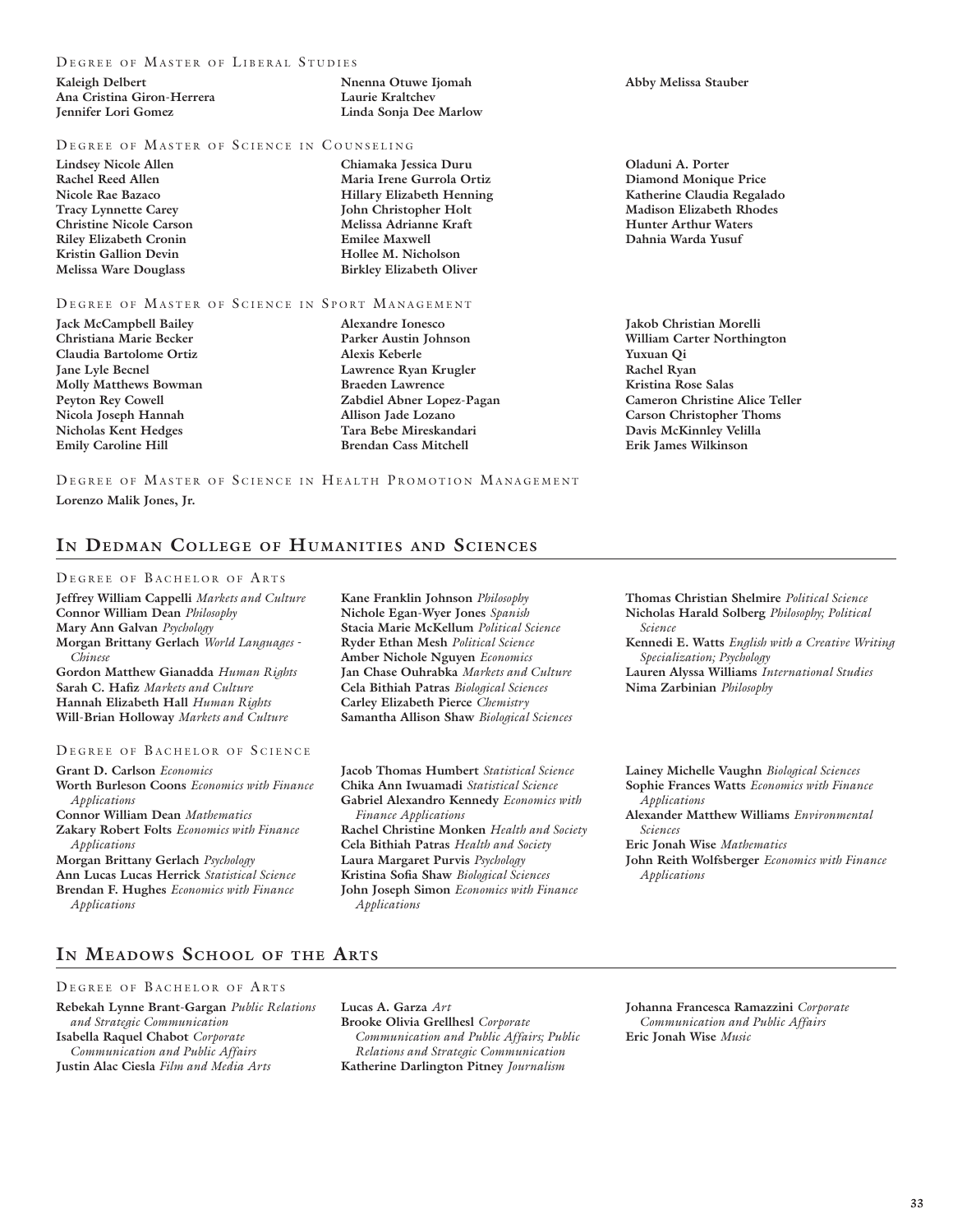### DEGREE OF BACHELOR OF MUSIC

**Alyssa Kay Longoria** *Music Education* **Katherine Grace Nunneley** *Music Therapy* **Cela Bithiah Patras** *Music Therapy* **Anna Hearn Weber** *Music Therapy*

## **In Edwin L. Cox School of Business**

### DEGREE OF BACHELOR OF BUSINESS ADMINISTRATION

**Colin Montgomery Besh** *Accounting* **Brian Dodge Capp** *Finance* **Tilak Janesh Champaneria** *Accounting* **Daniel Peter DePinto** *Finance* **Sydney Natasha Delacrétaz** *Accounting* **Maddie Lynn Denson** *Accounting* **Antonio Eudabe** *Finance* **Lauren Elizabeth Foyt** *Finance*

**Jingyi He** *General Business* **Kane Franklin Johnson** *Management* **Benjamin Killian** *Accounting* **Katie Lane Kottwitz** *Accounting* **Tianpu Li** *Finance* **Barry R. Mainz** *Finance* **Robert Joseph Malley** *Accounting* **David Mandel** *Finance*

**Micah Tanner Mordecai** *Management* **Sanelisiwe Harriet Moyo** *Finance* **Karla Alexandra Orozco** *General Business* **Carly Hoo Young Phu** *General Business* **Faraz Sayed** *Finance* **Luke F. Terradista** *Finance* **Samuel Thomas Wilson** *Finance*

## **In Bobby B. Lyle School of Engineering**

| DEGREE OF BACHELOR OF ARTS                                                                                          |                                                                                                                         |                                    |
|---------------------------------------------------------------------------------------------------------------------|-------------------------------------------------------------------------------------------------------------------------|------------------------------------|
| <b>Austin David Abraham Computer Science</b><br>Saul Omar De Labra Computer Science                                 | <b>Richard Moreland</b> Computer Science<br>Yiming Pan Computer Science                                                 |                                    |
| DEGREE OF BACHELOR OF SCIENCE                                                                                       |                                                                                                                         |                                    |
| John Carlile Babcock Computer Science<br>Papria Bhuiyan Computer Science<br>Anna Elizabeth Iorio Management Science | Noah Christopher Kuelbs Management Science<br>Kyle Lou Management Science<br>Isabella Dorothy Stojka Management Science | Jeffrey N. Taylor Computer Science |
| DEGREE OF BACHELOR OF SCIENCE IN CIVIL ENGINEERING<br><b>Samuel Wayne Snyder</b>                                    |                                                                                                                         |                                    |
| DEGREE OF BACHELOR OF SCIENCE IN ELECTRICAL ENGINEERING<br>Elijah Marcel Cruda                                      | Madeline L. Osborne                                                                                                     | Sahanah S. Tayab                   |
| DEGREE OF BACHELOR OF SCIENCE IN MECHANICAL ENGINEERING                                                             |                                                                                                                         |                                    |

### **In Annette Caldwell Simmons School of Education and Human Development**

DEGREE OF BACHELOR OF SCIENCE **Daphne Elizabeth Alpar Oliver Christian Briggs James Michael Drexler Victoria Grace Franklin Emiliano Gonzalez Gonzalez Taylor Suzanne Jeske**

**Eric Jonah Wise** 

**Kyle Kavrazonis Harrison Michael Laine Nicholas Paxton Lerew Jared Hays Matson James T. McGinnis Jack M. Milam** 

**Sara Caitlin Pettit Brooke Kennedi Shepherd Kayla Alexis White Caroline Lee Wolters**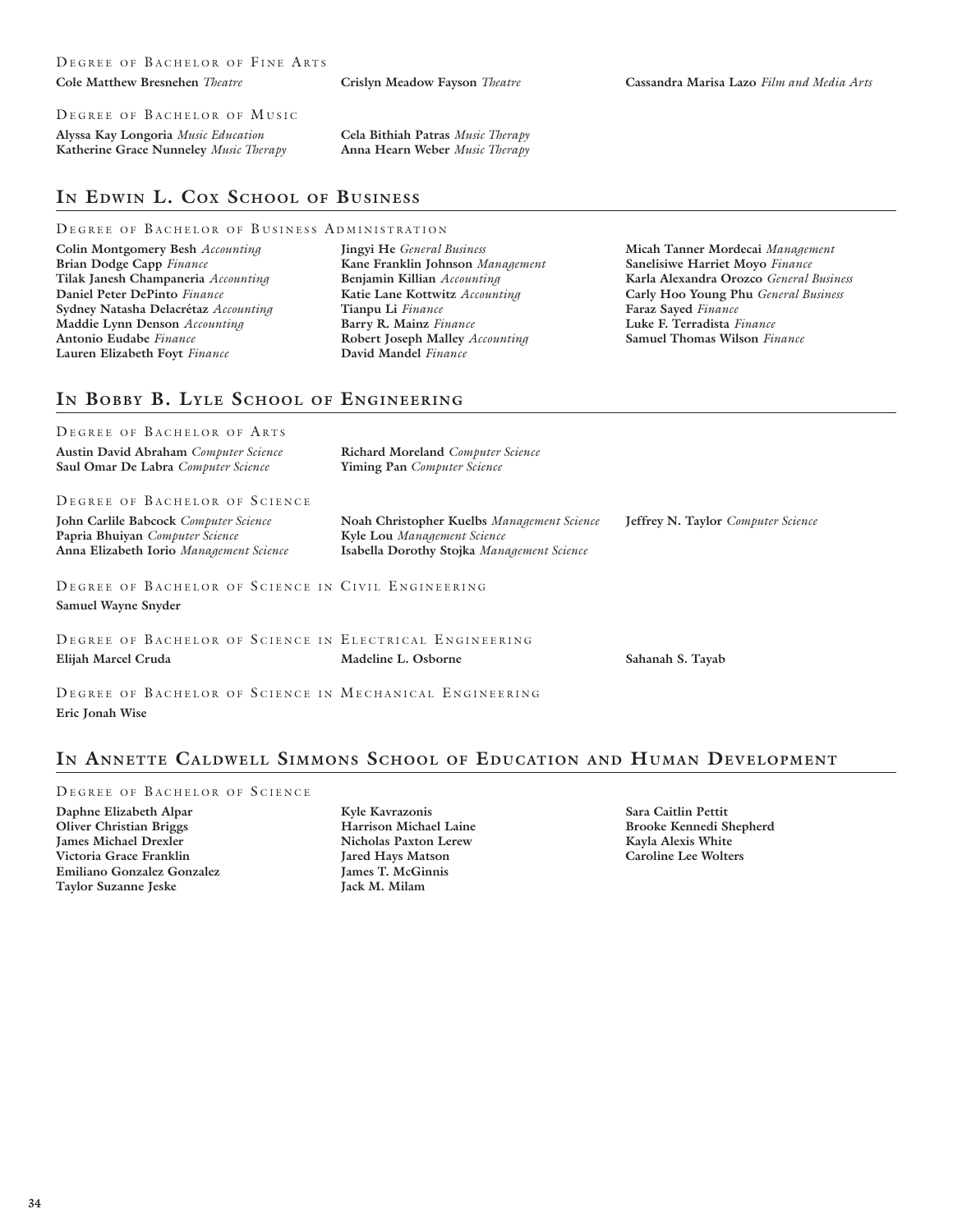## **S <sup>u</sup> mm e r 2 0 2 1**

## GRADUATES PARTICIPATING IN MAY

## **In Dedman College of Humanities and Sciences**

### DEGREE OF DOCTOR OF PHILOSOPHY

**Xiangwen Shang** *Statistical Science* BS Tongji University, China MS Southern Methodist University Dissertation: "Estimation of Parameters of Gamma and Generalized Gamma Distributions Based on Censored Experimental Data" Adviser: Tony Hon Keung Ng

## **In Meadows School of the Arts**

DEGREE OF DOCTOR OF PHILOSOPHY **Asiel Sepulveda** *Art History* BA Florida International University MA Southern Methodist University Dissertation: "Havana Impressions: Print Culture and Global Modernity in Plantation Cuba  $(1790-1860)$ " Adviser: Roberto Luis Torres Conduru

## **In Meadows School of the Arts**

DEGREE OF MASTER OF MUSIC **Nicholas James Losos** *Trombone Performance*

## **D e c e mb e r 2 0 2 1**

### GRADUATES PARTICIPATING IN MAY

## **In Dedman College of Humanities and Sciences**

DEGREE OF DOCTOR OF PHILOSOPHY

**Eleanor Carson Davis** *English* BA Birmingham Southern College MA Southern Methodist University Dissertation: "Preaching to the Converted: Religious Conversion in East Anglian Medieval Drama" Adviser: Alvina Bonnie Wheeler

**Danyi Xiong** *Biostatistics* BS University of Illinois, Urbana MA University of California-Berkeley Dissertation: "Bayesian Multiple Instance Learning with Application to Cancer Detection Using TCR Repertoire Sequencing Data" Adviser: Xinlei Wang

PHD University of Houston Dissertation: "Ultra-High Dimensional Bayesian Variable Selection with LASSO-Type Priors" Adviser: Xinlei Wang

**Can Xu** *Statistical Science* BS Tongji University, China

## **In Bobby B. Lyle School of Engineering**

DEGREE OF DOCTOR OF PHILOSOPHY

**Siavash Tabrizian** *Operations Research* BS Iran University of Science and Technology MS Sharif University, Iran Dissertation: "Sampling-based Algorithms for Two-stage Stochastic Programs and Applications" Adviser: Halit Uster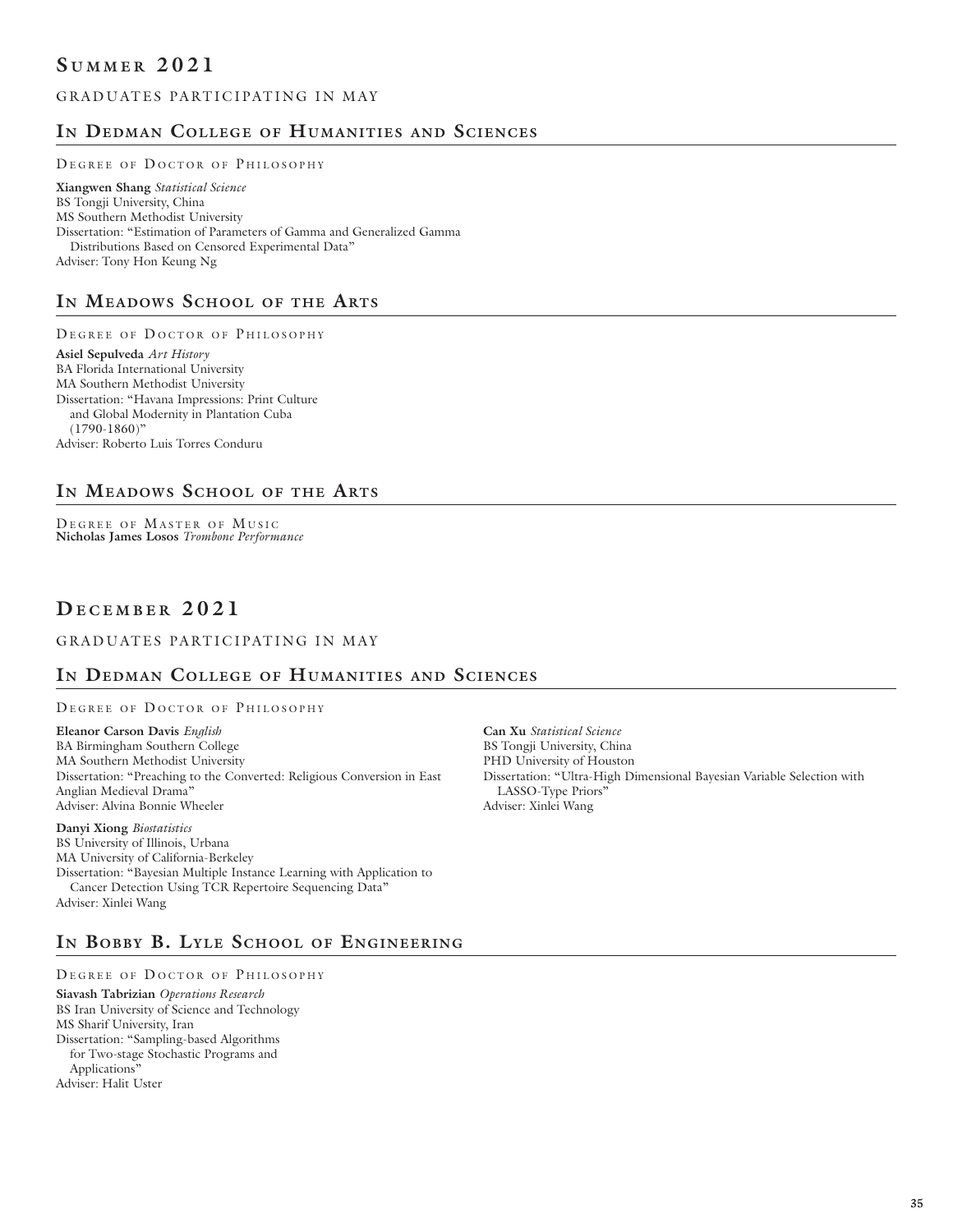DEGREE OF DOCTOR OF MINISTRY **Eddie Close Kirby**

## **In Bobby B. Lyle School of Engineering**

DEGREE OF MASTER OF SCIENCE IN ENGINEERING ENTREPRENEURSHIP **Freddy Saddik**

DEGREE OF MASTER OF SCIENCE IN ENVIRONMENTAL ENGINEERING **Matthew Tooren Meals** 

## **In Annette Caldwell Simmons School of Education and Human Development**

DEGREE OF DOCTOR OF PHILOSOPHY **Min Wang** *Education* B.ENGR. Beijing University MS Syracuse University Dissertation: "Investigating the Effects of Problem-Posing on High School Students' Mathematical Learning" Adviser: Candace Ann Walkington

## **In Edwin L. Cox School of Business**

DEGREE OF MASTER OF BUSINESS ADMINISTRATION **Chad Robert Hedlund** *Finance; Real Estate*

## **In Bobby B. Lyle School of Engineering**

DEGREE OF MASTER OF SCIENCE **Rashmi Dhotargaon** *Telecommunications and Network Engineering* **Deepika Laxman Kore** *Software Engineering*

**Joshua Henry Sylvester** *Computer Science* Thesis: "Developing IOT-Based Geophysical Micro-Observatories Utilizing Cloud Computing"

## **In Annette Caldwell Simmons School of Education and Human Development**

DEGREE OF MASTER OF ARTS IN DISPUTE RESOLUTION **Meghan A. Budig**

## **In Dedman College of Humanities and Sciences**

### DEGREE OF BACHELOR OF ARTS

**Wardah M. Alvi** *History* **Samuel James Borton** *Markets and Culture* **Matthew Paul Dickerson** *Economics* **Linus R. Emmett** *Religious Studies*

**Natalie Katherine Miller** *History* **Iyobosa Esther Obaseki** *Psychology* **+ \*Paloma Blanca Renteria** *Political Science* **Savannah Starr Springfield** *Psychology*

DEGREE OF BACHELOR OF SCIENCE

- **Cody Matthew Benjamin** *Economics with Finance Applications*
- **Carter Michael Bischof** *Economics with Finance Applications*
- **Samuel James Borton** *Economics; Statistical Science*

**Madison Victoria McMahan** *Psychology* **\*Gavin Bennett McManus** *Mathematics* **George Buck Moss** *Economics with Finance* 

*Applications* **\*Duong Huy Huong Phan** *Biochemistry*

**Savannah Starr Springfield** *Health and Society*

**JuliaGrace E. Walker** *Economics; International Studies*

**Mariah Angela Tinker** *Mathematics* **Kyle Kerckhoff Young** *Economics with Finance Applications*

 *May 2020 +*

*\*January 2022*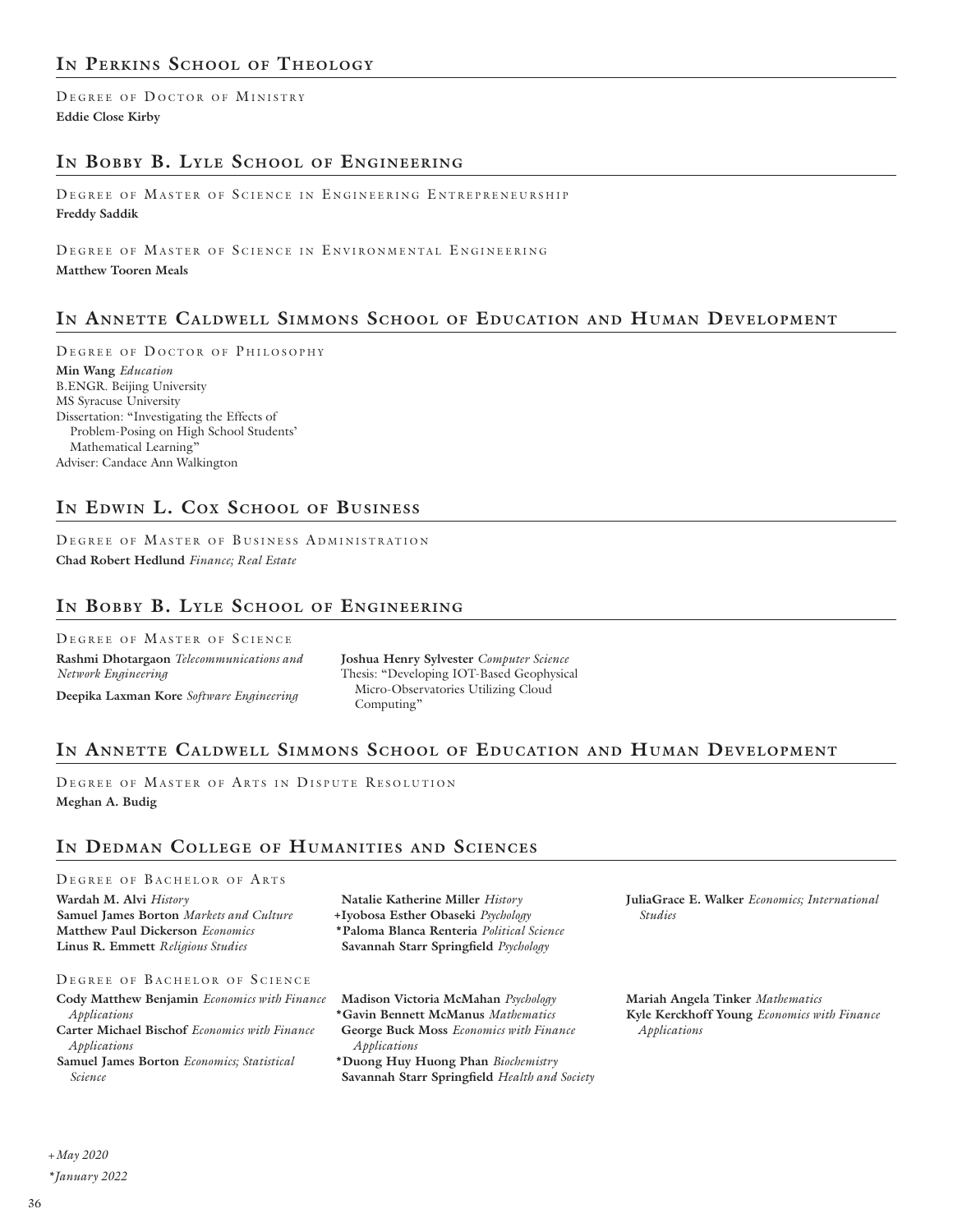## **In Meadows School of the Arts**

DEGREE OF BACHELOR OF ARTS

**Macy Louise Debnam** *Journalism* **Jack Brock Lucas** *Corporate Communication and Public Affairs*

**Ella Gweneth McCarty** *Fashion Media; Journalism* **Sarah K. Scambray** *Advertising*

DEGREE OF BACHELOR OF MUSIC **Sean Jaime Picot-Priewe** *Music Education*

## **In Edwin L. Cox School of Business**

### DEGREE OF BACHELOR OF BUSINESS ADMINISTRATION

| Travis Neil Almand Accounting                 |
|-----------------------------------------------|
| *Nicole H. Beck Finance                       |
| Tatiana Isabella Butkevits Finance            |
| Abby Lynn Carter Finance                      |
| Clark John Costigan Finance                   |
| *Clayton Payne Crosswell Finance              |
| Matthew Paul Dickerson Finance                |
| Dallas William Dillon <i>General Business</i> |
| *Brenna Jane Donahue Marketing                |
|                                               |

**Linus R. Emmett** *Accounting* **Katherine Elizabeth Keenan** *Accounting* **Gillian Grace Lerdahl** *Marketing* **Katharine Peterson Maxwell** *Finance* **\*Jacob Thomas McBride** *Management* **Natalie Katherine Miller** *Accounting* **\*Brendan O'Brien Myers** *Finance* **Alison Grace Partner** *Marketing* **Ryan Michael Peacock** *Finance*

**Kathryn Avery Purvis** *General Business* **Jensen Brant Samuels** *Real Estate Finance* **Erik Mathieu Shaw** *Accounting* **Ammar Akram Siddiqui** *Finance* **Dylan Vuong Tran** *Finance* **Chloe Madeline White** *Finance* **\*Ethan Ryan Ziebell** *Accounting*

## **In Bobby B. Lyle School of Engineering**

| DEGREE OF BACHELOR OF ARTS                              |                                      |
|---------------------------------------------------------|--------------------------------------|
| <b>Alfred Koo</b> Computer Science                      | Kyle Thomas Mistele Computer Science |
|                                                         |                                      |
| DEGREE OF BACHELOR OF SCIENCE IN MECHANICAL ENGINEERING |                                      |
| *Gavin Bennett McManus                                  | Mariah Angela Tinker                 |

## **In Annette Caldwell Simmons School of Education and Human Development**

DEGREE OF BACHELOR OF SCIENCE **Marcos Coronado Christian Luke McAnalley**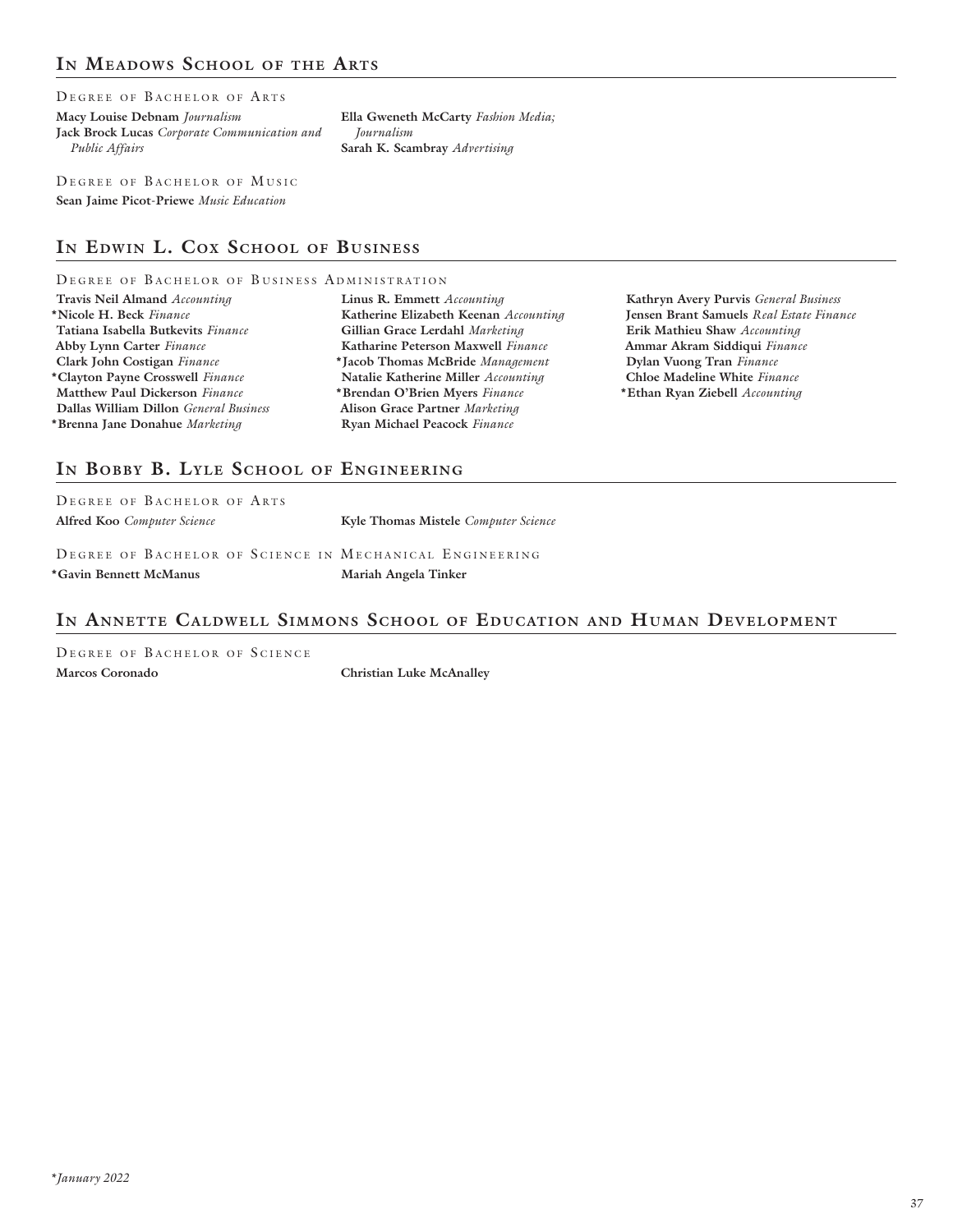- **Isabelle Galko,** *Environmental Sciences, Marshall Scholar 2022* **Nia Kamau,** *Human Rights, Pickering Fellow 2022* **Jared Burleson,** *Physics, Schwarzman Scholar 2021–2022* **Austin Hickle,** *Economics, Truman Scholar 2021* **Gabrielle Gard,** *Biochemistry, Goldwater Scholar 2021–2022* **Tyler Giallanza,** *Computer Science, Goldwater Scholar 2019–2021* **Nicholas Bagley,** *graduate Mathematics, National Science Foundation Graduate Research Fellowship 2021–2024* **Gregory Guggenmos,** *graduate Statistical Science, National Science Foundation Graduate Research Fellowship 2021–2024* **Justin Barringer,** *graduate Religious Studies, Charlotte W. Newcombe Doctoral Dissertation Fellowship 2020–2021* **Arvin Maghsoudlou,** *graduate Art History, Andrew W. Mellon Fellow at the Metropolitan Museum of Art 2021–2022* **Claire Trotter,** *graduate Applied Physiology, American Heart Association Predoctoral Fellowship 2022–2023* **Evan Schumacher,** *Dance, Fulbright Grant to Germany 2022–2023* **Giana Ortiz,** *Finance, Fulbright Grant to Finland 2021–2022* **Joshua Sylvester,** *graduate Computer Science, Fulbright Grant to Germany 2021–2022* **Xxavier Carter,** *graduate Art, Alternate, Fulbright Grant to Norway 2022–2023* **Sienna Dugan,** *Health and Society, Alternate, Fulbright Grant to Rwanda 2021–2022* **Camilla Martinez,** *graduate Theatre, Fulbright English Teaching Assistantship to Bulgaria 2022–2023* **Anna Taglioli,** *World Languages: Chinese, Fulbright English Teaching Assistantship to Taiwan 2022–2023* **Izzah Zaheer,** *Political Science, Fulbright English Teaching Assistantship to Belgium 2022–2023* **Kalkidan Alemu,** *Biological Sciences, Fulbright English Teaching Assistantship to Malta 2021–2022* **Margaret Avera,** *graduate Education, Fulbright English Teaching Assistantship to Poland 2021–2022* **Caroline Gunderson,** *Accounting, Fulbright English Teaching Assistantship to Germany 2021–2022* **Virginia Ridley,** *graduate Education, Alternate, Fulbright English Teaching Assistantship to Luxembourg 2022–2023* **Laura Bell,** *graduate Engineering, Semi-finalist, Fulbright English Teaching Assistantship to Andorra 2022–2023* **Isabelle Galko,** *Environmental Sciences, Semi-finalist, Fulbright English Teaching Assistantship to Indonesia 2022–2023* **Austin Hickle,** *Economics, Semi-finalist, Fulbright English Teaching Assistantship to South Korea 2022–2023* **Nia Kamau,** *Human Rights, Semi-finalist, Fulbright English Teaching Assistantship to South Africa 2022–2023* **Pablo Gonzales,** *graduate Education, Fulbright English Teaching Assistantship to Mexico 2020–2021* **Nadia Helmy,** *graduate Education, Fulbright English Teaching Assistantship to Jordan 2020–2021* **Frank Jackson,** *graduate Education, Fulbright English Teaching Assistantship to Colombia 2020–2021* **Milla Lubis,** *graduate Education, Fulbright English Teaching Assistantship to Spain 2020–2021* **Liliana Mata,** *graduate Education, Fulbright English Teaching Assistantship to Spain 2020–2021* **Brittany Rigg,** *graduate Education, Fulbright English Teaching Assistantship to Greece 2020–2021* **Barrett Stout,** *Anthropology, Fulbright English Teaching Assistantship to Spain 2020–2021* **Catherine Ticzon,** *graduate Education, Fulbright English Teaching Assistantship to Spain 2020–2021* **Jennifer Trejo,** *graduate Education, Fulbright English Teaching Assistantship to Spain 2020–2021 2021 2021*
	- **Shawn Thomas,** *Health and Society, Alternate Fulbright English Teaching Assistantship to Cyprus 2020–2021* **Angela Wang,** *Human Rights, Fulbright Fogarty Fellowship, 2021–2022*
	- **Benjamin Feinstein,** *History, Boren Scholarship to Kazakhstan 2022–2023* **Matthew O'Donohue,** *graduate Engineering, Boren Fellowship to South*
	- *Korea 2022–2023* **Madeline Pan,** *Biological Sciences, Boren Scholarship to China 2022*
	- **Mushfequr Rahman,** *Health and Society, Boren South Asian Flagship Initiative Scholarship 2021–2022*
	- **Madeline Pan,** *Biological Sciences, Alternate, Boren Scholarship to China*
	- **Danya Epstein,** *graduate Art History, Graham Foundation Carter Manny Research Award, 2021–2022*

**Ashton Reynolds,** *graduate History, Beinecke Research Fellowship 2022–2023* **Collin Yarborough,** *graduate Engineering, U.S. Department of* 

*Transportation Dwight Eisenhower Transportation Fellow, 2021–2022* **Shara Jeyarajah,** *Human Rights, Public Policy and International Affairs* 

- *Junior Summer Institute 2021*
- **Lamisa Mustafa,** *Human Rights, Public Policy and International Affairs Junior Summer Institute 2020*

**Mushfequr Rahman,** *Health and Society, Charles B. Rangel Summer Enrichment Program 2020*

**Lamisa Mustafa,** *Human Rights, Humanity in Action Fellow 2020*

**Anne Parfitt,** *graduate Anthropology, National Science Foundation Doctoral Dissertation Research Improvement Grant 2022*

- **Elizabeth Thomas,** *graduate Anthropology, National Science Foundation Doctoral Dissertation Research Improvement Grant 2022*
- **Amy Hermann,** *Physics, National Science Foundation REU Undergraduate Research Grant 2022*
- **Ash Thye,** *Human Rights, National Science Foundation REU Undergraduate Research Grant 2021*
- **Jared Burleson,** *Physics, National Science Foundation REU Undergraduate Research Grant 2020*
- **Jonathan Lindbloom,** *Mathematics, National Science Foundation REU Undergraduate Research Grant 2020*
- **Sadiya Patel,** *Human Rights, Gilman Scholarship 2020 to India*
- **Nia Kamau,** *Human Rights, Critical Language Scholarship for Arabic 2022* **Samar Rawas,** *International Studies, Critical Language Scholarship for*

*Arabic 2022*

- **Isabelle Galko,** *Environmental Sciences, Critical Language Scholarship for Indonesian 2021*
- **Nia Kamau,** *Human Rights, Critical Language Scholarship for Arabic 2021*
- **Erin Pierce,** *Chemistry, Critical Language Scholarship for Arabic 2021*

**Mushfequr Rahman,** *Health and Society, Critical Language Scholarship for Urdu 2021*

**E.J. Rorem,** *Political Science, Critical Language Scholarship for Persian* 

**Saavni Desai,** *International Studies, Alternate, Critical Language Scholarship for Arabic 2022*

**Rodney Johnson,** *International Studies, Alternate, Critical Language Scholarship for Arabic 2022*

**Nusaiba Chowdhury,** *graduate Anthropology, Humanities Without Walls Fellowship 2022*

**Amanda Atkinson,** *graduate English, Huntington Fellowship Short-term Travel Award 2022*

- **Lauren Simms,** *graduate Religious Studies, Aquinas Institute Workshop for Emerging Scholars 2022*
- **Dani Ezor,** *graduate Art History, AECS Women's Caucus Race and Gender Intersectional Award 2022*

**Christopher Walton,** *graduate History, American Revolution Institute of the Society of the Cincinnati Research Fellowship 2022*

**Rodney Johnson,** *International Studies, Sultan Qaboos Cultural Center Summer Arabic Language and Media Scholarship 2022*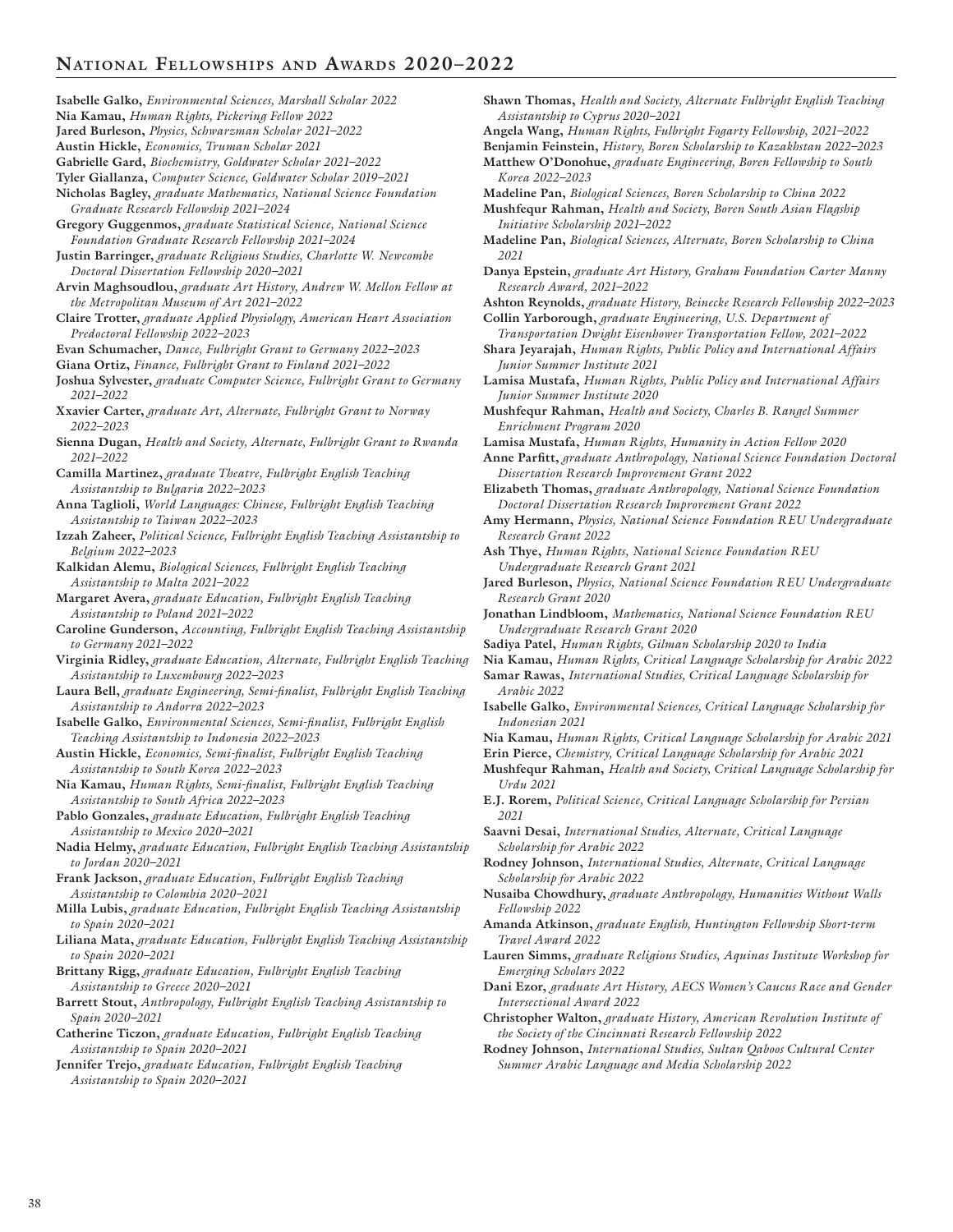For more information, visit **smu.edu/EngagedLearning.** 

**Bethany Bass,** *Assessing Basic Needs on Private Higher Education Intuitions* **Elizabeth Bell,** *Associations between HiTOP Dimensions and Perseveration* **Zack Demaree,** *Foundations: The Roads to Success* **Tyne Dickson,** *Equity Ahead* **Taylor Enslin,** *Anchor Institutions: Eds and Meds* **Ru Ferguson,** *id(entities)* **Gabrielle Gard,** *Determining BCRP Overexpressing Cancer Cell Line Model* **Ethan Gueck,** *Boppie* **Leia Hannum,** *Pride Project* **Austin Hickle,** *Needs Assessment of English-speaking Cameroonian Schools as Foundation for Development of "Cameroon Education: War-Recovery Plan"*

**Champion Johnson,** *Banneky, An Educational Platform for Cognitively Diverse Students*

**Abena Marfo,** *Race, Pregnancy, and the Perception of Maternal Healthcare Providers*

**Madeline Pan,** *Discerning the Attitudes of Healthcare Workers in the Midwest Amidst the COVID Variants*

**Evan Schumacher,** *Aesthetic Analysis of Gender Roles in Classical Ballet*

**Jay Sherman,** *Bridge the Gap Chamber Players: Inspiring the Dallas Community Through Breaking the Music Barrier*

**Shayzal Siddiqui,** *Ethnographic Study on Maternal Healthcare During COVID-19 in Rural Attock, Pakistan*

**Alexander Smith,** *Cardiovascular Reactivity and Pain Perception during a Cold Pressor Test in Individuals with Multiple Sclerosis*

**Brishonne Tollie,** *Pride Project*

**Izzah Zaheer,** *Evolution of Local Journalism*

## **Southern Methodist University**

In 1911, a Methodist education commission made a commitment to establish a major Methodist university in Texas. More than 600 acres of open prairie and \$300,000 pledged by a group of Dallas citizens secured the university for Dallas, and it was chartered as Southern Methodist University. In appreciation of the city's support, the first building to be constructed on the campus was named Dallas Hall. It remains the centerpiece and symbol of SMU. When the University opened in 1915, it consisted of two buildings, 706 students, a 35-member faculty

and total assets of \$636,540. The original schools of SMU were the College of Arts and Sciences, the School of Theology and the School of Music.

Today SMU offers more than 115 undergraduate majors, master's degrees

in more than 140 areas, doctoral degrees in 35 fields and more than 45 certificate programs. Enrollment for the spring 2022 term was 11,991, including 6,677 undergraduate students and 5,314 graduate students. SMU students come from 50 states, the District of Columbia, Puerto Rico and 82 countries. About 76% of first-year students received some form of financial assistance for spring 2022.

In addition to preparing students for graduate and professional schools, or more directly for their

life's work, the University strives to enhance their social, moral, intellectual and religious development so that they may lead worthy lives as individuals and citizens of the nation and of the world.

### **Academic Procession, Regalia Tradition and SMU Regalia**

The academic procession and the regalia worn by the faculty and officers of the University symbolically represent the continuing link between the modern American university and the founding of the great medieval universities in Europe – chief among them Bologna, Paris and Oxford. As those institutions were derived from the Catholic Church, the universities adopted many of the ceremonial trappings of the church in their official public functions.

The caps and gowns worn in the procession vary from place to place. There are variations in design to indicate the degrees held by the wearers, and many universities in America have introduced colorful gowns and other distinguishing details (in place of the customary clerical black from which all originated). The caps, too, vary according to the customs of the university from which the wearer received a degree. While most American universities adopted the "mortarboard" style of Oxford, others have chosen styles based on other European institutions. The color of the tassel worn with the cap may be black for any degree, or the color may be that of the faculty of the major field of learning (e.g., arts, engineering, law). Persons holding doctoral degrees and governing officials of institutions are entitled to wear tassels of gold metallic thread.

Within the great varieties of styles and colors in gowns and caps, there has been one universally accepted code for the hood worn trailing down the wearer's back. Originally, it was like the hood on the habit worn by monks and very useful for protection against the weather and even for begging for

alms. Nowadays, the hood through length and color shows the degree and the specialization of the wearer, and the university that granted the degree.

Candidates for degrees at SMU are robed in custom regalia, designed to incorporate SMU's colors and symbols.

The doctoral gown in dark blue includes velvet chevrons on each of the bell sleeves. The front velvet panels are embroidered in gold thread with the SMU seal, and gold braid outlines the chevrons and panels. An eight-sided, crimson red velvet tam with a gold silk tassel completes the regalia.

The master's gown, also in dark blue, has a front yolk outlined in red braid, and the SMU seal is embroidered in red on the left side. Gowns have a long sleeve through a slit at the wrist. A mortarboard with a colored tassel representing the discipline in which the degree is earned also is worn.

Doctoral and master's candidates wear hoods that are 3½ feet long and 4 feet long, respectively. SMU's hood lining is blue with red chevron.

The bachelor's gowns' distinguishing characteristics are the long pointed sleeves and full front pleats. A red silk Stole of Gratitude embroidered in blue with the SMU seal is worn across the shoulders. It is tradition for graduates to present their stoles to individuals who have made a positive impact in their lives. Bachelor's gowns are worn with a tassel and mortarboard.

Through these colorful ceremonies, SMU symbolically displays the continuity of its educational purposes with the origins of organized learning in the Western world.